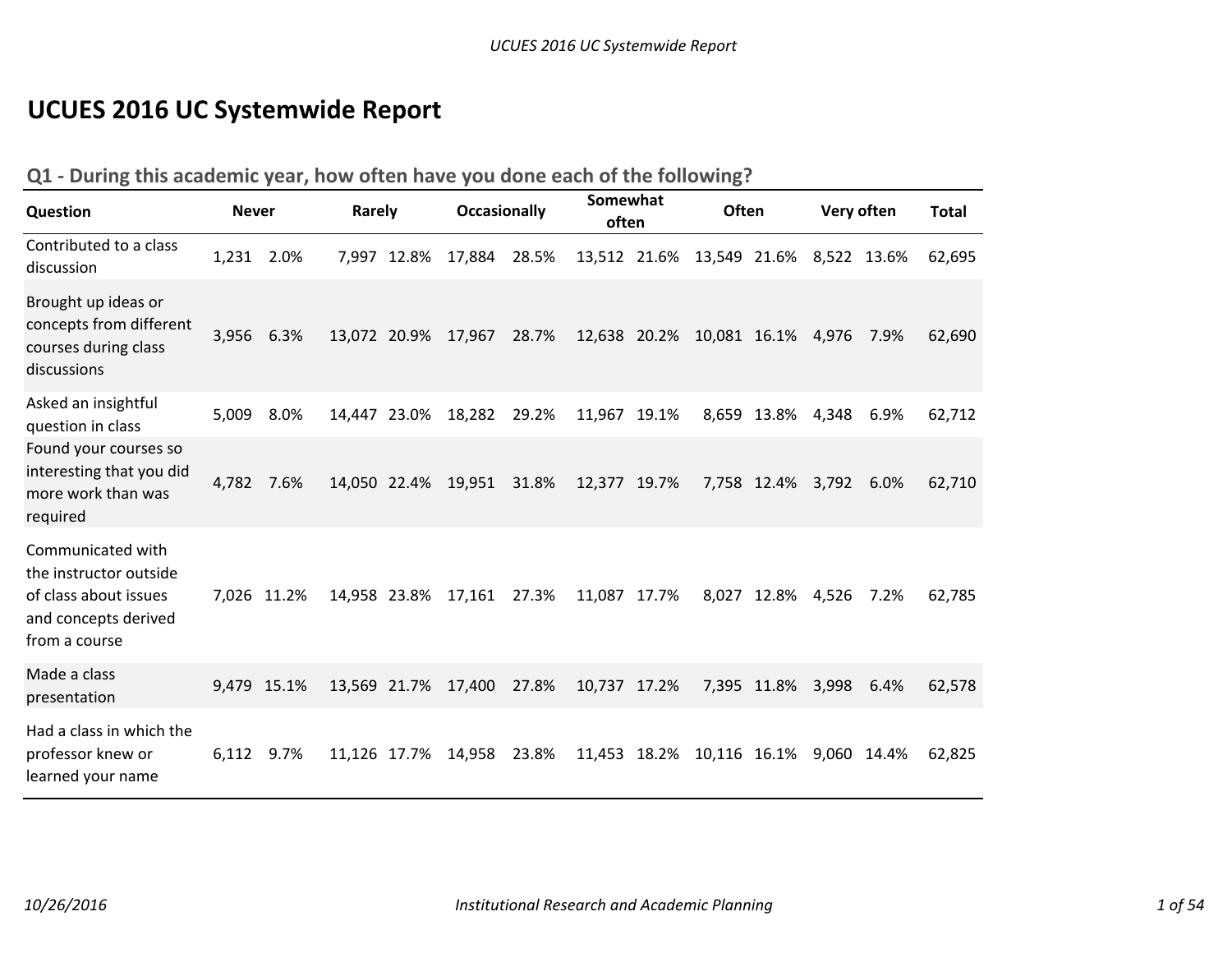|  | Q2 - How frequently have you engaged in these activities so far this academic year? |  |
|--|-------------------------------------------------------------------------------------|--|
|--|-------------------------------------------------------------------------------------|--|

| Question                                                                                                                                              | <b>Never</b> |      | One time     |             | <b>Two times</b> |      | Three or more<br>times |             | Total  |
|-------------------------------------------------------------------------------------------------------------------------------------------------------|--------------|------|--------------|-------------|------------------|------|------------------------|-------------|--------|
| Taken a small research-<br>oriented seminar with<br>faculty                                                                                           | 43,295 68.9% |      | 11,843 18.8% |             | 4,681            | 7.4% | 3,042                  | 4.8%        | 62,861 |
| Chosen challenging<br>courses                                                                                                                         | 2,197        | 3.5% |              | 8,550 13.6% | 17,715 28.2%     |      | 34,318 54.7%           |             | 62,780 |
| Worked with a faculty<br>member on an activity<br>other than coursework<br>(e.g., student<br>organization, campus<br>committee, cultural<br>activity) | 37,272 59.3% |      | 12,350 19.6% |             | 6,035            | 9.6% |                        | 7,207 11.5% | 62,864 |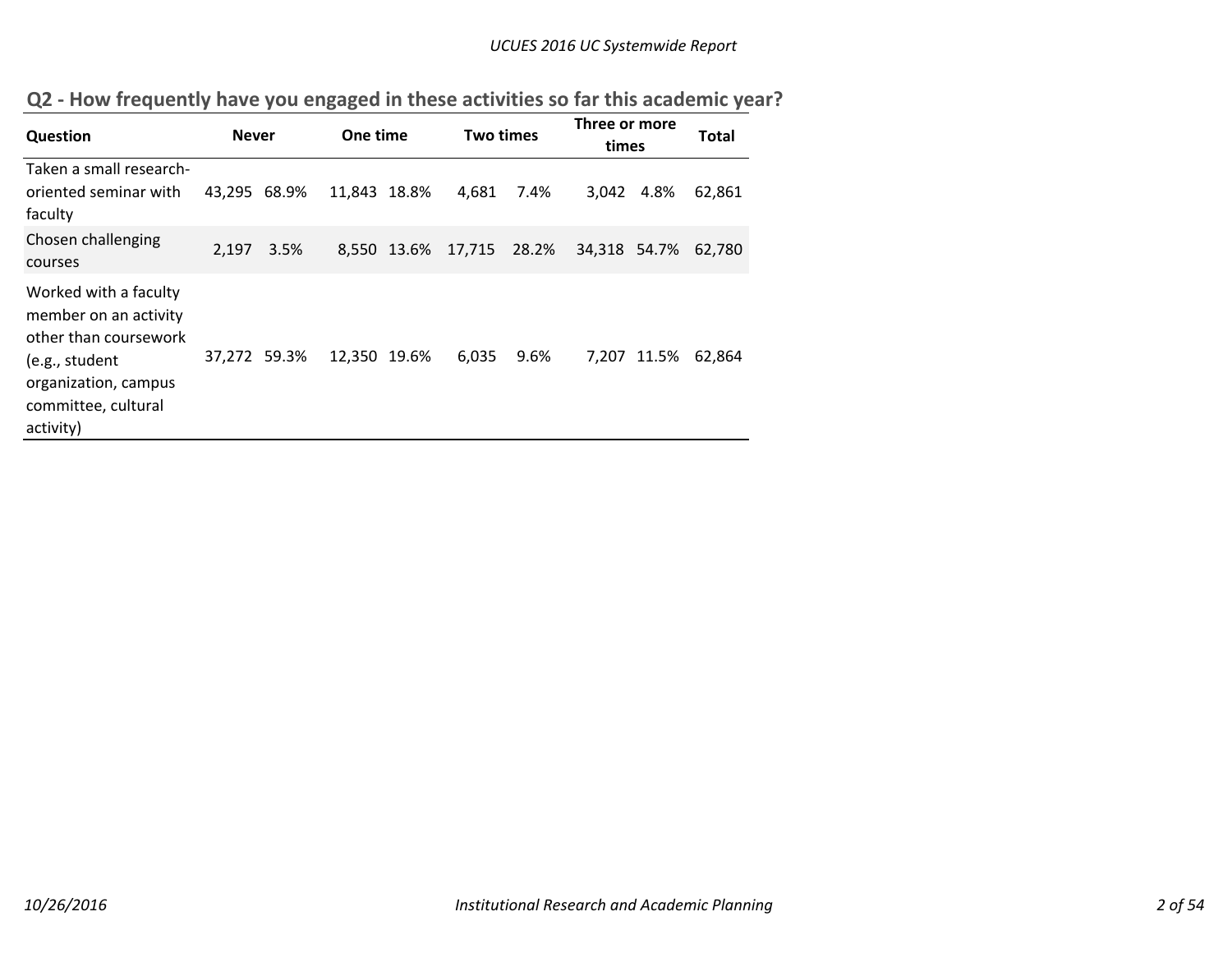| <b>Question</b>                                                                          | <b>Never</b> |             | Rarely       | <b>Occasionally</b>      |       | Somewhat<br>often |            | Often                                 |                         | Very often |      | <b>Total</b> |
|------------------------------------------------------------------------------------------|--------------|-------------|--------------|--------------------------|-------|-------------------|------------|---------------------------------------|-------------------------|------------|------|--------------|
| Turned in a course<br>assignment late                                                    | 29,562 47.8% |             | 21,718 35.2% | 6,784                    | 11.0% |                   | 1,821 2.9% | 907                                   | 1.5%                    | 990        | 1.6% | 61,782       |
| Gone to class<br>unprepared                                                              |              | 9,702 15.7% | 24,182 39.2% | 18,449                   | 29.9% |                   | 5,667 9.2% | 2,463                                 | 4.0%                    | 1,208      | 2.0% | 61,671       |
| Skipped class                                                                            |              | 8,697 14.2% | 25,197 41.0% | 17,533                   | 28.5% |                   | 5,593 9.1% | 2,757                                 | 4.5%                    | 1,676      | 2.7% | 61,453       |
| Increased your<br>academic effort due to<br>the high standards of a<br>faculty member    | 3,651        | 5.9%        |              | 6,478 10.5% 16,921       | 27.5% |                   |            | 15,880 25.8% 13,115 21.3% 5,502 8.9%  |                         |            |      | 61,547       |
| Substantially revised a<br>paper before<br>submitting it to be<br>graded                 | 3,885        | 6.3%        |              | 7,768 12.6% 14,668       | 23.8% |                   |            | 12,790 20.7% 13,108 21.3% 9,432 15.3% |                         |            |      | 61,651       |
| Sought academic help<br>from an instructor or<br>tutor when needed                       | 5,349        | 8.7%        |              | 11,078 17.9% 17,933      | 29.0% | 11,254 18.2%      |            |                                       | 9,988 16.2% 6,144 10.0% |            |      | 61,746       |
| Studied with a group of<br>classmates outside of<br>class                                | 4,768        | 7.7%        |              | 10,437 16.9% 15,627      | 25.3% |                   |            | 11,380 18.4% 10,442 16.9% 9,054 14.7% |                         |            |      | 61,708       |
| Worked on class<br>projects with<br>classmates outside of<br>class                       |              | 6,404 10.4% |              | 10,203 16.5% 16,199      | 26.2% | 11,546 18.7%      |            |                                       | 9,950 16.1% 7,417 12.0% |            |      | 61,719       |
| Helped a classmate<br>better understand the<br>course material when<br>studying together | 2,986        | 4.8%        |              | 7,105 11.5% 17,212 27.9% |       |                   |            | 13,651 22.1% 12,454 20.2% 8,321 13.5% |                         |            |      | 61,729       |

| Q3 - How frequently during this academic year have you done each of the following? |
|------------------------------------------------------------------------------------|
|------------------------------------------------------------------------------------|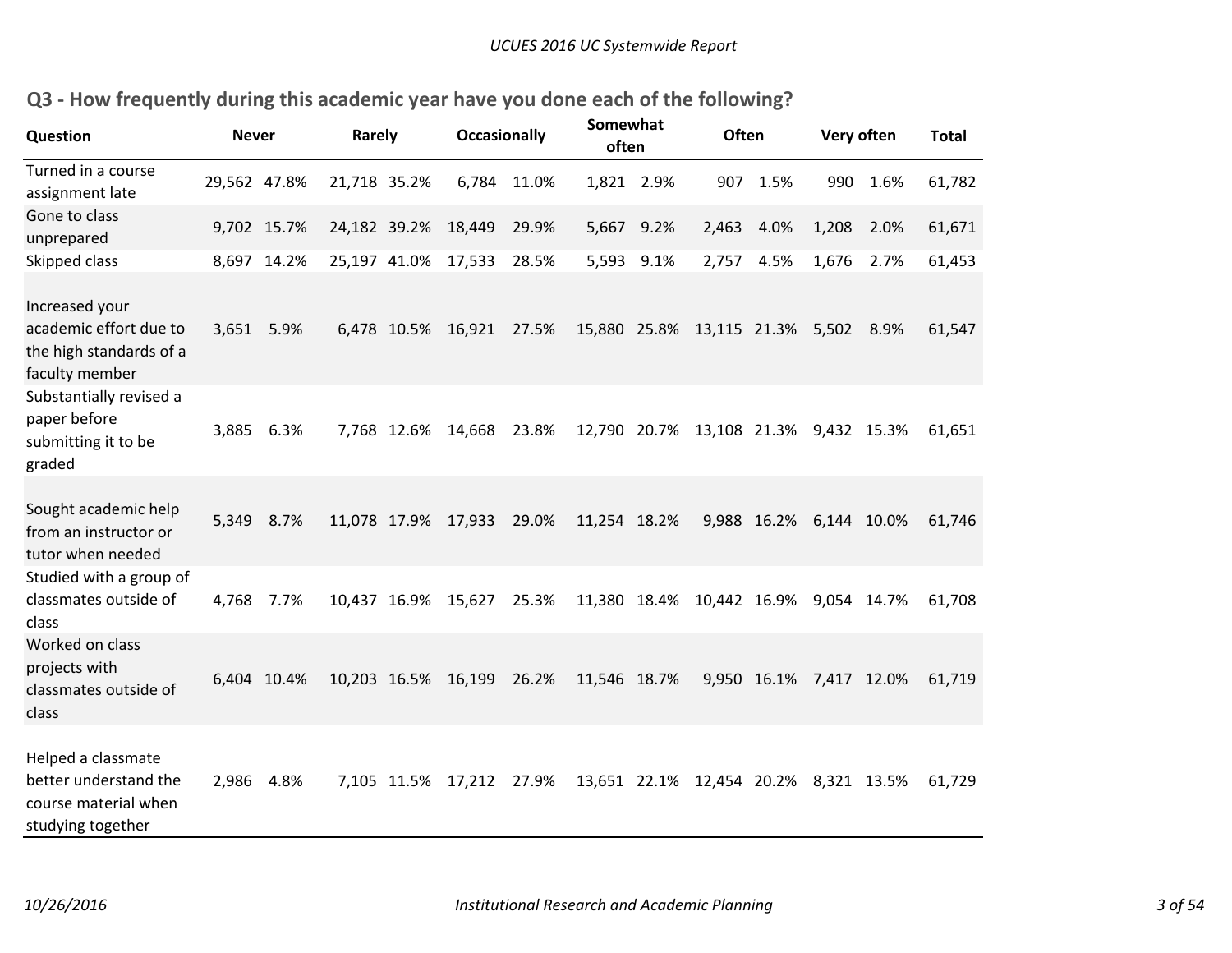| <b>Answer</b> | Count        | ℅           |
|---------------|--------------|-------------|
|               |              |             |
| $0 - 10%$     | 1,819        | 2.9%        |
| 11-20%        | 2,462        | 4.0%        |
| 21-30%        | 3,541        | 5.7%        |
| 31-40%        | 3,888        | 6.3%        |
| 41-50%        | 5,006 8.1%   |             |
| 51-60%        | 6,135 9.9%   |             |
| 61-70%        |              | 8,023 13.0% |
| 71-80%        | 12,492 20.2% |             |
| 81-90%        | 10,434       | 16.9%       |
| 91-100%       |              | 8,019 13.0% |
| Total         | 61.819       | 100%        |

| Q4 - On average, how much of your assigned course reading have you completed this academic year? |  |  |  |  |  |  |  |  |  |
|--------------------------------------------------------------------------------------------------|--|--|--|--|--|--|--|--|--|
|--------------------------------------------------------------------------------------------------|--|--|--|--|--|--|--|--|--|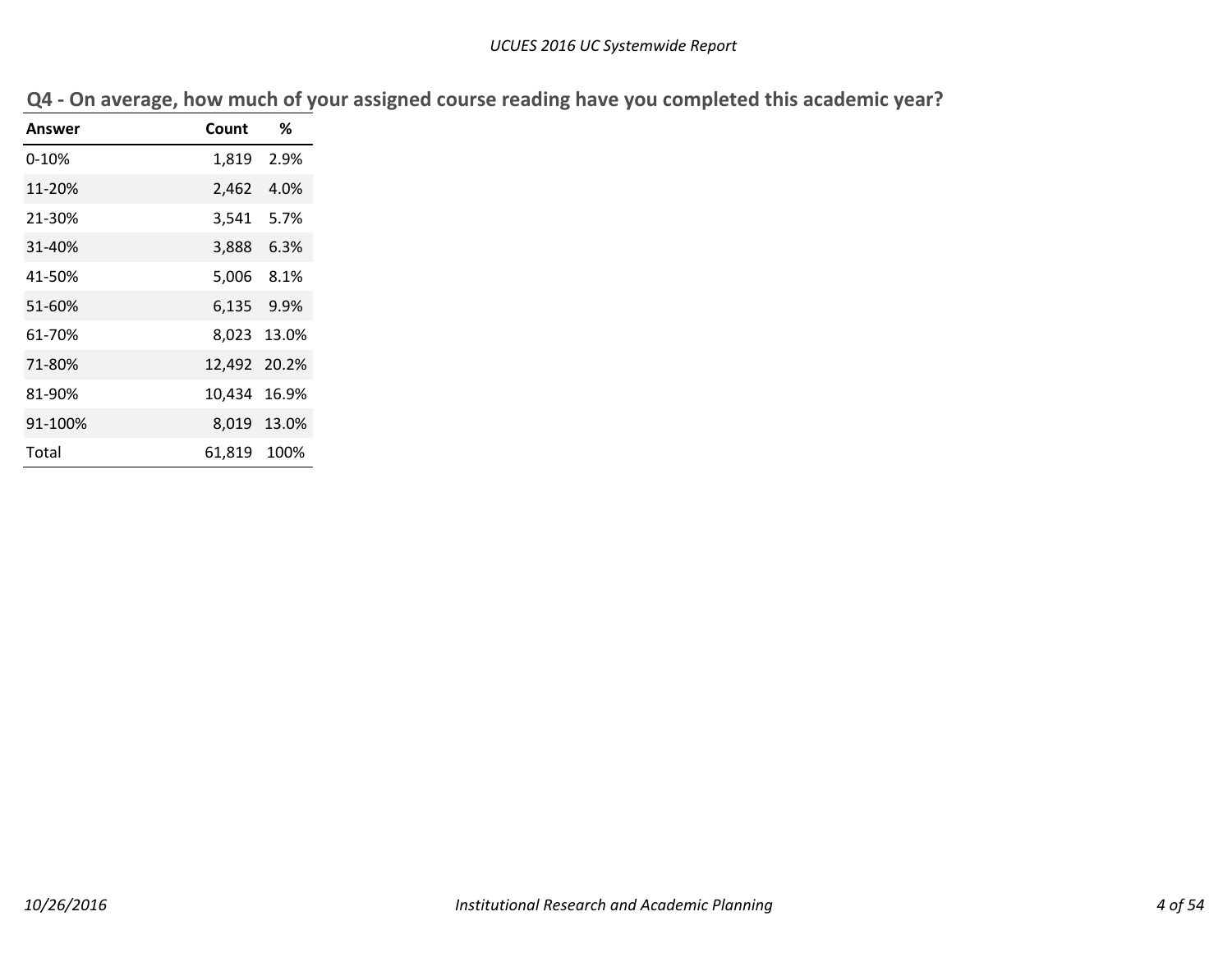| Q5 - Paid employment (including internships) on campus: |  |  |  |  |  |
|---------------------------------------------------------|--|--|--|--|--|
|---------------------------------------------------------|--|--|--|--|--|

| <b>Field</b>                                            | Min | Max | Mean | Std  | Var | Count       |
|---------------------------------------------------------|-----|-----|------|------|-----|-------------|
| Paid employment<br>(including internships)<br>on campus | 0   | 84  | 4.06 | 7.38 |     | 54.5 59.087 |

# **Q6 ‐ Paid employment (including internships) off campus:**

| <b>Field</b>                                             | Min      | Max | Mean | <b>Std</b> | Var | Count       |
|----------------------------------------------------------|----------|-----|------|------------|-----|-------------|
| Paid employment<br>(including internships)<br>off campus | $\Omega$ | 84  | 4.00 | 8.82       |     | 77.8 57,732 |

Q7 - Of your total hours spent working for pay, about how many hours were related to your academic interests?

| Of your total hours<br>spent working for pay,<br>about how many hours<br>168<br>8.43<br>5.09<br>71.0<br>0<br>were related to your<br>academic interests? | <b>Field</b> | Min | Max | Mean | <b>Std</b> | Var | Count  |
|----------------------------------------------------------------------------------------------------------------------------------------------------------|--------------|-----|-----|------|------------|-----|--------|
|                                                                                                                                                          |              |     |     |      |            |     | 28.906 |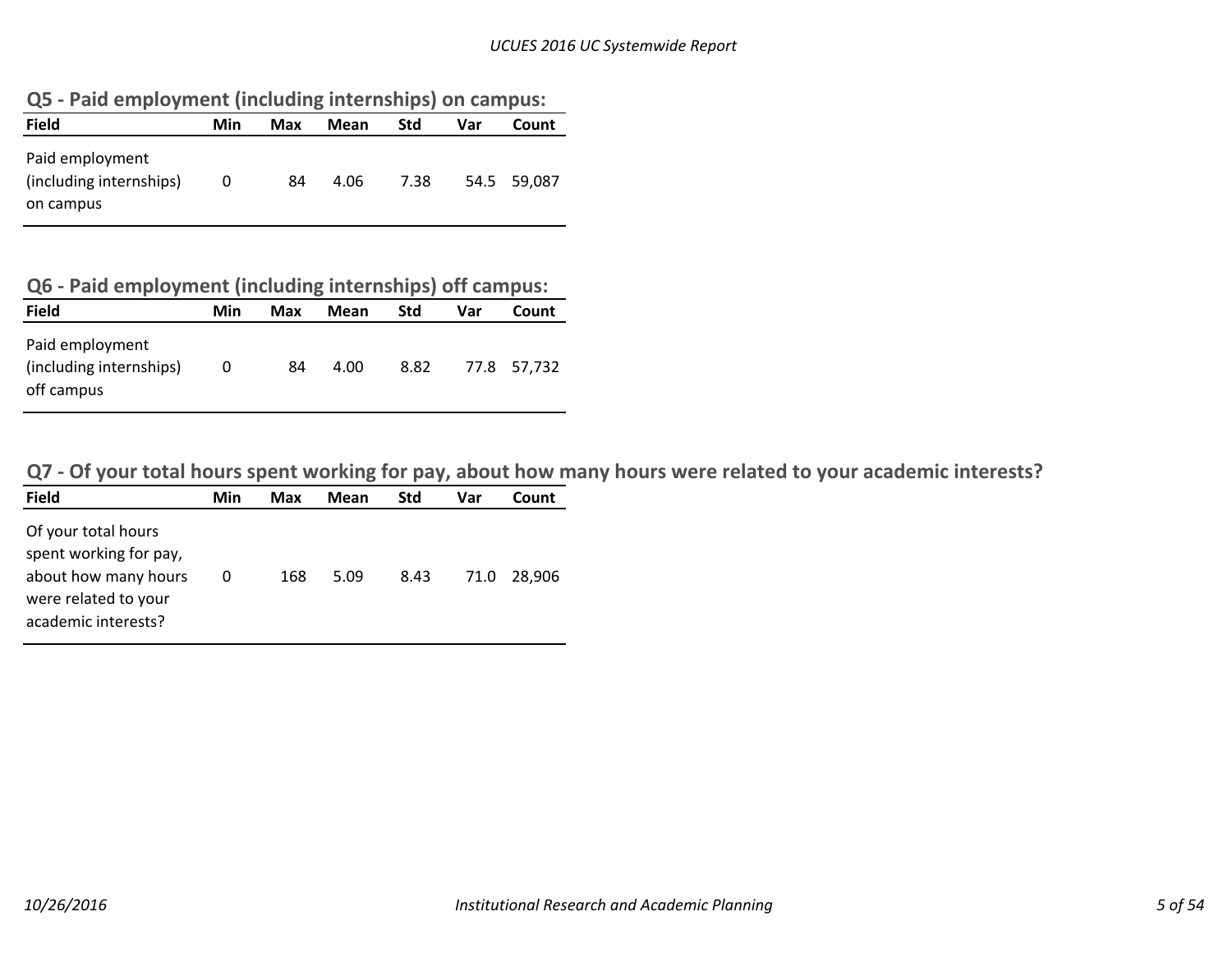| <b>Question</b>                                                                                    | 0            |             | $1 - 5$                   |       | $6 - 10$                  |             | $11 - 15$    |             | 16-20                                |                        | 21-25      |          | 26-30      |          | More than 30          |          | Total  |
|----------------------------------------------------------------------------------------------------|--------------|-------------|---------------------------|-------|---------------------------|-------------|--------------|-------------|--------------------------------------|------------------------|------------|----------|------------|----------|-----------------------|----------|--------|
| Attending classes,<br>discussion sections, or<br>labs                                              |              | 216 0.4%    | 3,897                     | 6.4%  | 10,032 16.6%              |             |              |             | 19,092 31.6% 15,621 25.8% 5,949 9.8% |                        |            |          | 2,503 4.1% |          | 3,145 5.2%            |          | 60,455 |
| Studying and other<br>academic activities<br>outside of class                                      |              | 482 0.8%    |                           |       | 7,987 13.2% 15,645 25.9%  |             | 13,281 22.0% |             |                                      | 9,793 16.2% 5,543 9.2% |            |          |            |          | 3,238 5.4% 4,339 7.2% |          | 60,308 |
| Attending cultural<br>events, movies,<br>concerts, sports or<br>other entertainment<br>with others |              | 9,790 16.2% | 33,185 54.9%              |       |                           | 9,851 16.3% | 3,829        | 6.3%        | 1,845                                | 3.1%                   |            | 804 1.3% |            | 480 0.8% |                       | 633 1.0% | 60,417 |
| Performing community<br>service or volunteer<br>activities                                         | 27,526 45.6% |             | 21,464 35.5%              |       | 5,846                     | 9.7%        | 2,577 4.3%   |             | 1,344                                | 2.2%                   |            | 661 1.1% |            | 381 0.6% |                       | 599 1.0% | 60,398 |
| Participating in physical<br>exercise, recreational<br>sports, or physically<br>active hobbies     |              | 8,976 14.8% |                           |       | 28,707 47.5% 12,976 21.5% |             | 4,958 8.2%   |             | 2,171                                | 3.6%                   | 1,098 1.8% |          |            | 523 0.9% | 1,050 1.7%            |          | 60,459 |
| Participating in spiritual<br>or religious activities                                              |              |             | 41,083 68.0% 12,927 21.4% |       | 2,809                     | 4.7%        | 1,463 2.4%   |             |                                      | 832 1.4%               |            | 477 0.8% |            | 291 0.5% |                       | 508 0.8% | 60,390 |
| Participating in student<br>clubs or organizations                                                 | 22,364 37.1% |             | 20,818 34.5%              |       |                           | 8,564 14.2% | 4,049        | 6.7%        | 2,029                                | 3.4%                   | 1,021 1.7% |          |            | 546 0.9% |                       | 949 1.6% | 60,340 |
| Socializing with friends                                                                           | 2,085 3.5%   |             | 20,500                    | 34.0% | 17,706                    | 29.4%       |              | 9,502 15.8% | 4,648                                | 7.7%                   | 2,210      | 3.7%     | 1,059 1.8% |          | 2,543 4.2%            |          | 60,253 |
| Partying                                                                                           | 30,032 49.7% |             | 21,593 35.8%              |       | 4,997                     | 8.3%        | 1,781 2.9%   |             |                                      | 872 1.4%               |            | 441 0.7% |            | 239 0.4% |                       | 437 0.7% | 60,392 |
| Spending time with<br>family                                                                       | 25,092 41.7% |             | 19,822 32.9%              |       | 6,505                     | 10.8%       |              | 3,311 5.5%  | 1,951 3.2%                           |                        |            | 995 1.7% | 577        | 1%       | 1,930 3.2%            |          | 60,183 |

Q8 - During this academic year, how many hours do you spend in a typical week (7 days) on the following activities?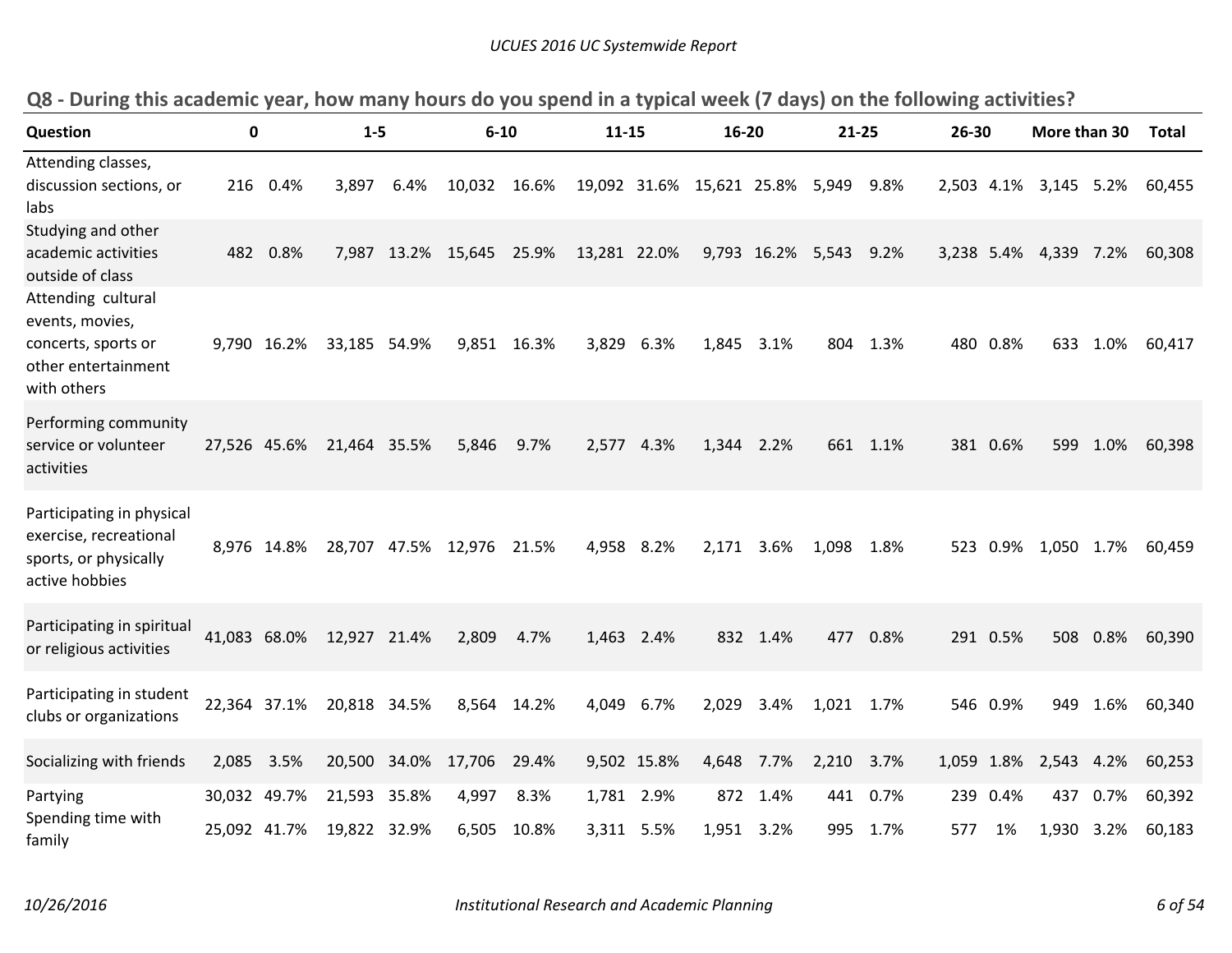| Spending time on      |       |      |                           |  |                         |  |            |       |    |       |             |
|-----------------------|-------|------|---------------------------|--|-------------------------|--|------------|-------|----|-------|-------------|
| entertainment from    | 1.484 | 2.5% | 16,670 27.6% 17,801 29.5% |  | 10,856 18.0% 5,911 9.8% |  | 2,754 4.6% | 1,305 | 2% | 3,607 | 6.0% 60,388 |
| television, internet, |       |      |                           |  |                         |  |            |       |    |       |             |
| and other media       |       |      |                           |  |                         |  |            |       |    |       |             |

Q9 - During this academic year, what was the average number of hours per night you slept on weeknights?

| <b>Answer</b> |              | % Count     |
|---------------|--------------|-------------|
| 4 or less     | 2,495 4.1%   |             |
| 5             |              | 8,783 14.5% |
| 6             | 19,075 31.5% |             |
| 7             | 19,201 31.7% |             |
| 8             |              | 9,190 15.2% |
| 9 or more     | 1,823 3.0%   |             |
| Total         | 60,567 100%  |             |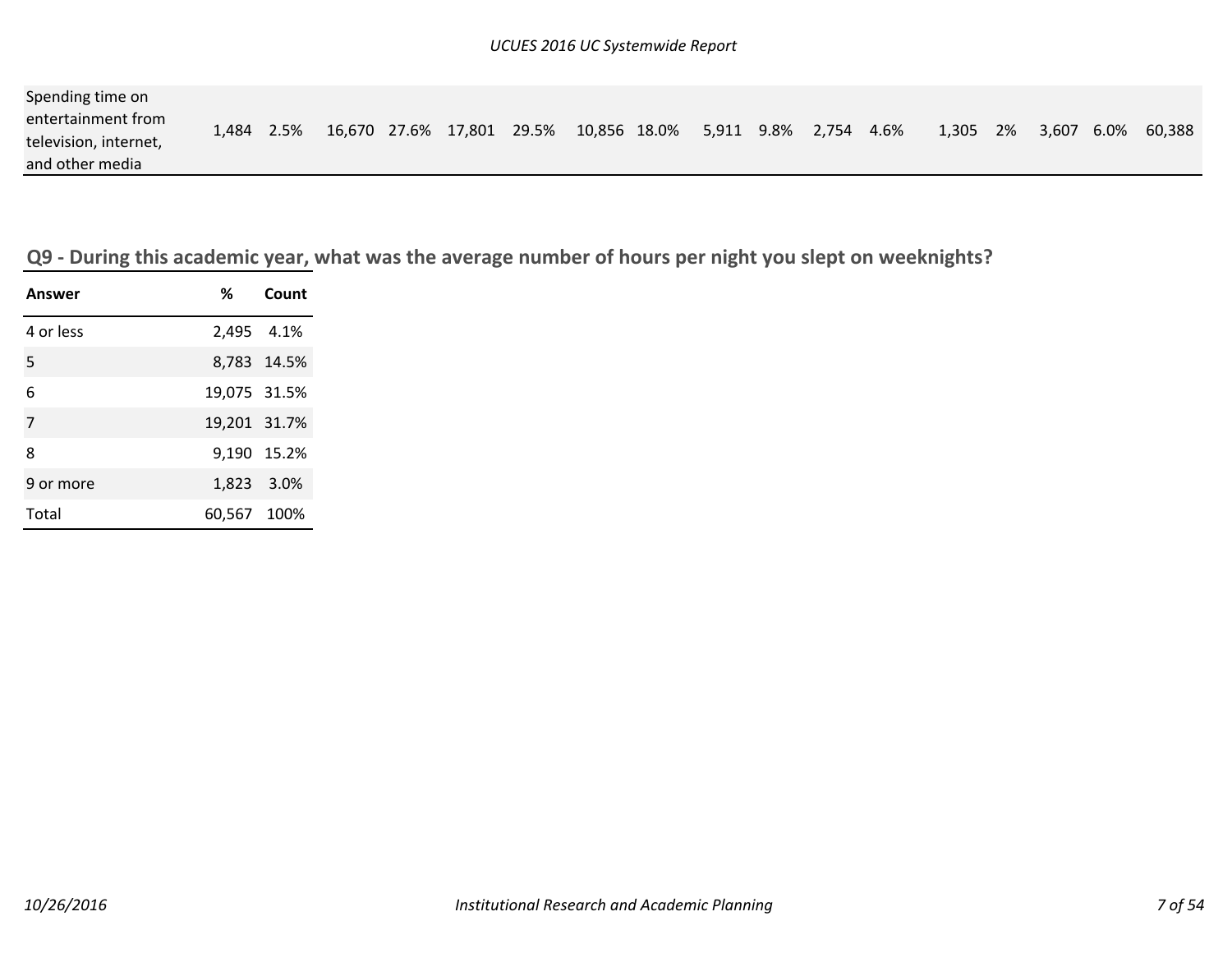|  |  | Q10 - Have you completed or are you now participating in the following activities at University of California? |
|--|--|----------------------------------------------------------------------------------------------------------------|
|--|--|----------------------------------------------------------------------------------------------------------------|

| Question                                                         | Yes, doing now |             | <b>No</b>    |  | <b>Total</b> |
|------------------------------------------------------------------|----------------|-------------|--------------|--|--------------|
|                                                                  | or have done   |             |              |  |              |
| First-year seminar                                               | 24,105         | 40.5%       | 35,398 59.5% |  | 59,503       |
| Learning community                                               | 21,791 36.8%   |             | 37,346 63.2% |  | 59,137       |
| Living-learning program(s)                                       |                | 9,546 16.0% | 49,946 84.0% |  | 59,492       |
| Writing-intensive/enriched<br>course(s)                          | 37,218 62.7%   |             | 22,127 37.3% |  | 59,345       |
| Academic experiences with a<br>diversity focus                   | 33,199 55.9%   |             | 26,218 44.1% |  | 59,417       |
| Capstone or thesis project(s)                                    | 9,698          | 16.3%       | 49,935 83.7% |  | 59,633       |
| Academic service learning or                                     |                |             |              |  |              |
| community-based learning                                         | 14,703         | 24.7%       | 44,744 75.3% |  | 59,447       |
| experience                                                       |                |             |              |  |              |
| Research or creative project                                     | 21,458 36.0%   |             | 38,125 64.0% |  | 59,583       |
| outside of regular course                                        |                |             |              |  |              |
| Credit bearing internship,                                       | 14,091 23.7%   |             | 45,428 76.3% |  | 59,519       |
| practicum, or field experience                                   |                |             |              |  |              |
| Non-credit bearing internship,<br>practicum, or field experience | 18,155 30.5%   |             | 41,308 69.5% |  | 59,463       |
| Honors program                                                   | 7,112          | 11.9%       | 52,575 88.1% |  | 59,687       |
| Leadership program                                               | 8,016          | 13.5%       | 51,568 86.5% |  | 59,584       |
| Entrepreneurial program                                          | 2,481          | 4.2%        | 56,895 95.8% |  | 59,376       |
|                                                                  |                |             |              |  |              |
| On-campus academic experiences                                   | 7,904          | 13.3%       | 51,674 86.7% |  | 59,578       |
| with an international/global focus                               |                |             |              |  |              |
| focused time outside of the U.S.                                 |                |             |              |  |              |
| in which at least 1 academic                                     | 6,487          | 10.9%       | 53,174 89.1% |  | 59,661       |
| credit is accrued                                                |                |             |              |  |              |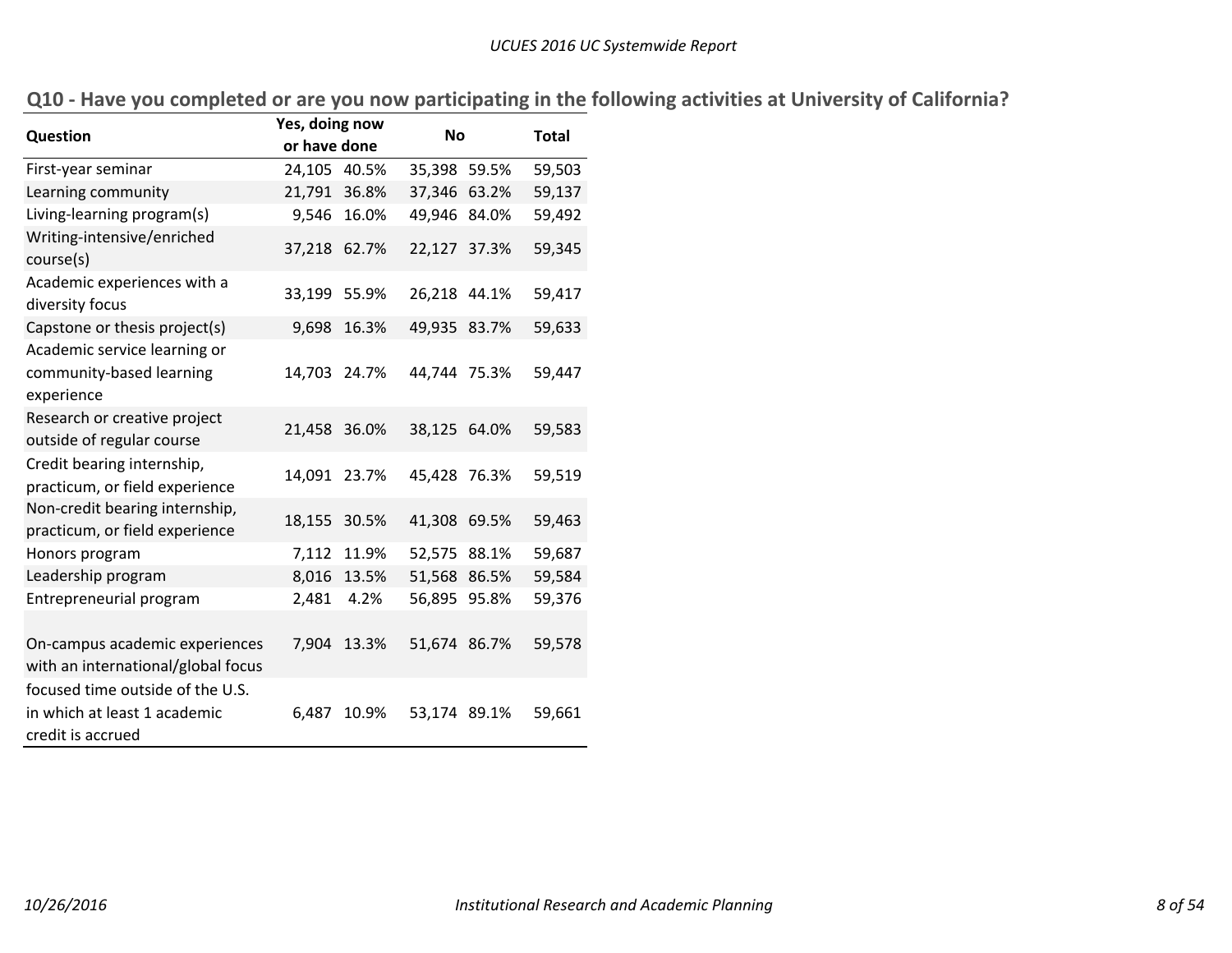Q11 - Indicate the following scholarship, research, and creative activities that you are currently doing or have completed as a **University of California student.**

| <b>Question</b>                                                                                                                                  | Yes, doing now<br>or have done |              | <b>No</b>    |              | Total  |
|--------------------------------------------------------------------------------------------------------------------------------------------------|--------------------------------|--------------|--------------|--------------|--------|
| A research project or research<br>paper as part of your coursework                                                                               |                                | 40,771 68.5% |              | 18,769 31.5% | 59,540 |
| At least one research methods<br>course                                                                                                          |                                | 27,885 46.9% | 31,589 53.1% |              | 59,474 |
| At least one independent study<br>course                                                                                                         |                                | 12,551 21.1% | 46,836 78.9% |              | 59,387 |
| Assist faculty in conducting<br>research                                                                                                         |                                | 13,569 23.0% | 45,555 77.0% |              | 59,124 |
| A creative project as part of your<br>coursework (e.g., musical or<br>theatrical performance,<br>marketing campaign, curating an<br>art exhibit) |                                | 19,017 32.0% | 40,465 68.0% |              | 59,482 |
| Assist faculty with their creative<br>project                                                                                                    | 5,081                          | 8.6%         |              | 54,333 91.4% | 59,414 |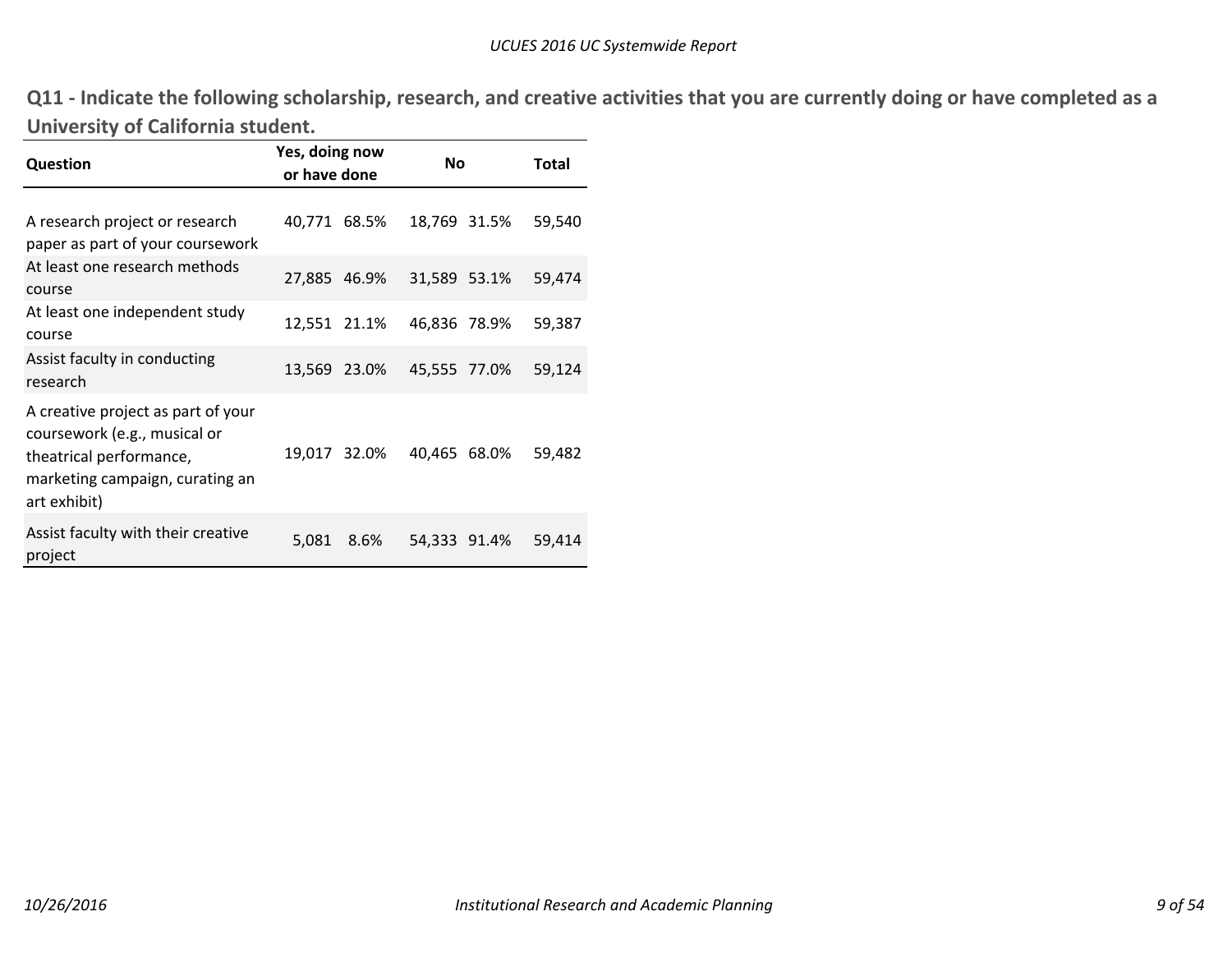Q12 - You indicated that you are assisting or have assisted faculty with research. Which of the following best describes the nature **of that assistance?**

| Answer                    | Count       | ℅           |
|---------------------------|-------------|-------------|
| As a research participant |             | 2,653 19.6% |
| As a research assistant   |             | 9,820 72.6% |
| Other                     | 1.050 7.8%  |             |
| Total                     | 13,523 100% |             |

#### **Q13 ‐ Was your assistance with research for**

| Answer                                    | Count       | %           |
|-------------------------------------------|-------------|-------------|
| Course credit                             |             | 7,325 54.2% |
| Pay without course credit                 |             | 1,892 14.0% |
| Volunteer without pay or course<br>credit |             | 4,300 31.8% |
| Total                                     | 13,517 100% |             |

#### **Q14 ‐ Was your assistance with the creative project for**

| Answer                                    | Count | %           |
|-------------------------------------------|-------|-------------|
| Course credit                             |       | 2.382 47.3% |
| Pay without course credit                 |       | 543 10.8%   |
| Volunteer without pay or course<br>credit |       | 2,114 42.0% |
| Total                                     |       | 5,039 100%  |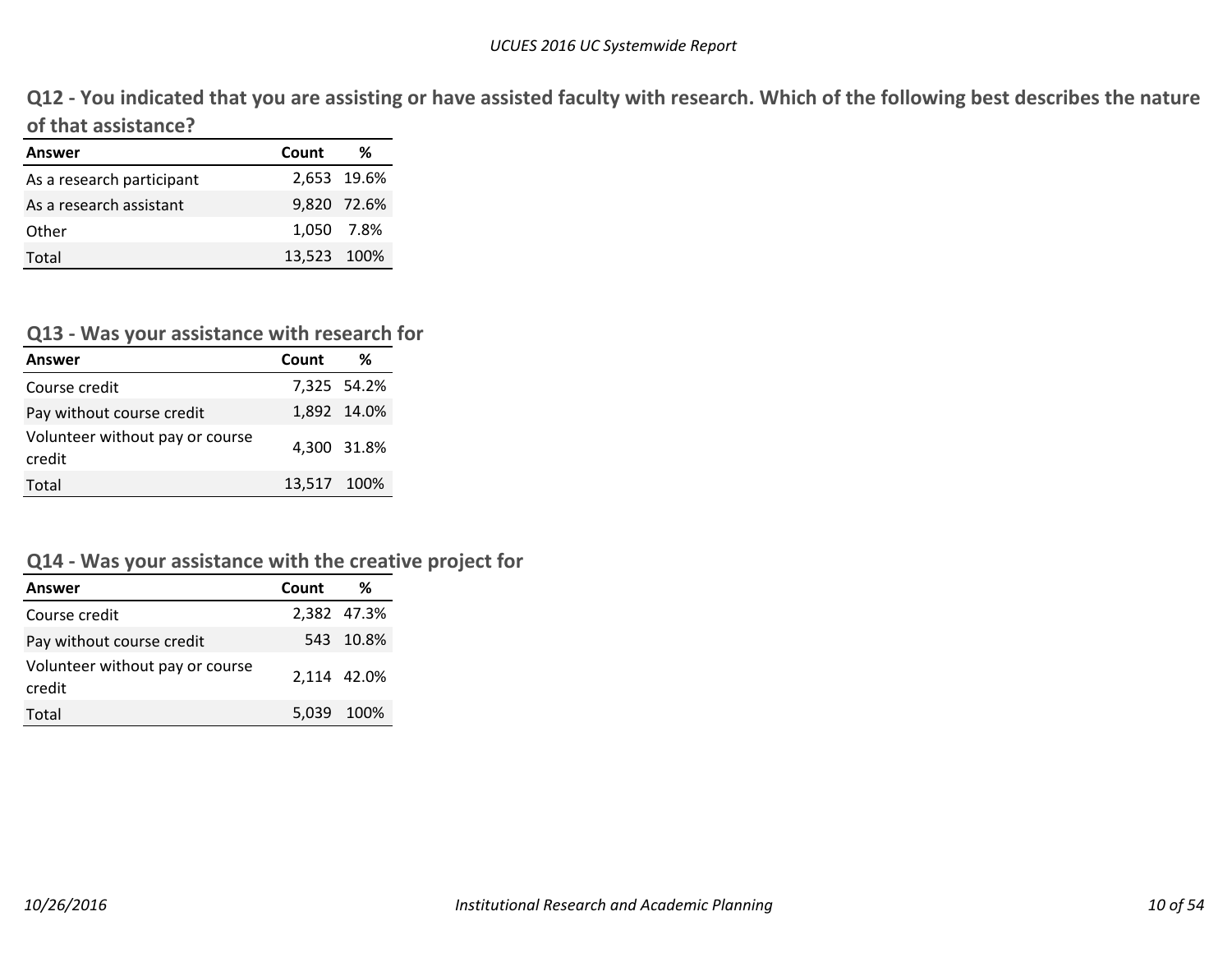| <b>Question</b>                                         | <b>Never</b> |      | Rarely     |             | <b>Occasionally</b> | Somewhat often |       | <b>Often</b> | Very often   |       | <b>Total</b> |
|---------------------------------------------------------|--------------|------|------------|-------------|---------------------|----------------|-------|--------------|--------------|-------|--------------|
| Appreciate the world - In the<br>classroom              | 2.102        | 3.5% | 5.880      | 9.9%        | 15,084 25.4%        | 12,876 21.7%   |       | 13,963 23.5% | 9.410 15.9%  |       | 59315        |
| Appreciate the world - Outside<br>the classroom         | 1,342        | 2.3% | 3,583      | 6.1%        | 12,226 20.7%        | 12,865 21.8%   |       | 16,253 27.5% | 12.832 21.7% |       | 59101        |
| Interact with someone - In the<br>classroom             | 1,522        | 2.6% | 5.750      | 9.7%        | 13,977 23.6%        | 13,193 22.3%   |       | 13,950 23.6% | 10,801 18.2% |       | 59193        |
| Interact with someone - Outside<br>the classroom        | 809          | 1.4% | 3,655 6.2% |             | 11,815 20.0%        | 13,583 23.0%   |       | 15,669 26.5% | 13,513 22.9% |       | 59044        |
| Discuss controversial issues - In<br>the classroom      | 3.555        | 6.0% | 9.997      | 16.9%       | 14,680 24.8%        | 12,167         | 20.5% | 10,860 18.3% | 7.988        | 13.5% | 59247        |
| Discuss controversial issues -<br>Outside the classroom | 1.644        | 2.8% |            | 6.133 10.4% | 13.404 22.7%        | 13,258 22.4%   |       | 13,451 22.7% | 11.275 19.1% |       | 59165        |

**Q15 ‐ This academic year, how often have you done each of the following?**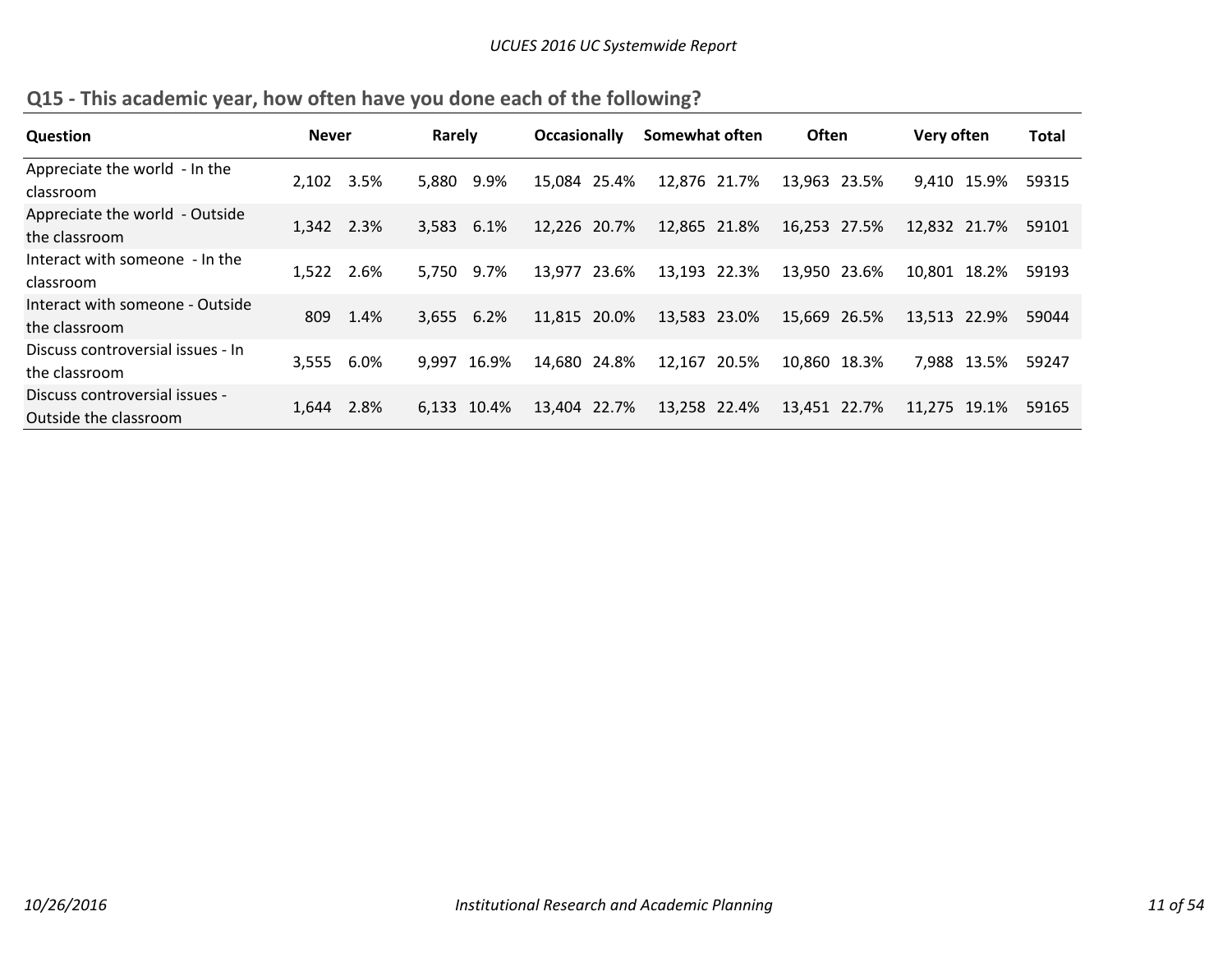| Question                                                                | <b>Strongly</b><br>disagree |      | <b>Disagree</b> |      | Somewhat<br>disagree |      | Somewhat<br>agree |             | Agree        |       | <b>Strongly agree</b> |             | <b>Total</b> |
|-------------------------------------------------------------------------|-----------------------------|------|-----------------|------|----------------------|------|-------------------|-------------|--------------|-------|-----------------------|-------------|--------------|
| Students of my race/ethnicity are<br>respected on this campus           | 1,606                       | 2.7% | 2,582           | 4.4% | 5,829                | 9.9% | 15,871 27.0%      |             | 22,692 38.6% |       | 10,176                | 17.3%       | 58,756       |
| Students of my socio-economic<br>status are respected on this<br>campus | 1,571                       | 2.7% | 2,567           | 4.4% | 5,564                | 9.5% | 14,813 25.2%      |             | 24,132 41.1% |       | 10,078                | 17.2%       | 58,725       |
| Students of my gender are<br>respected on this campus                   | 1,060                       | 1.8% | 1,717           | 2.9% | 4,455                | 7.6% | 13,948 23.8%      |             | 25,918 44.2% |       | 11,593 19.8%          |             | 58,691       |
| Students of my religious beliefs<br>are respected on this campus        | 1,395 2.4%                  |      | 1,817           | 3.1% | 4,944                | 8.5% | 15,383 26.4%      |             | 25,121 43.1% |       |                       | 9,667 16.6% | 58,327       |
| Students of my political beliefs<br>are respected on this campus        | 2.014                       | 3.4% | 2.254           | 3.8% | 4,514                | 7.7% | 13,700 23.4%      |             | 24,147       | 41.2% | 11,917                | 20.4%       | 58,546       |
| Students of my sexual orientation<br>are respected on this campus       | 819                         | 1.4% | 821             | 1.4% | 2,156                | 3.7% |                   | 8,357 14.3% | 25,966 44.3% |       | 20,517                | 35.0%       | 58,636       |

|  |  |  |  |  | Q16 - Please indicate how strongly you agree or disagree with the following statements in terms of yourself. |  |  |
|--|--|--|--|--|--------------------------------------------------------------------------------------------------------------|--|--|
|--|--|--|--|--|--------------------------------------------------------------------------------------------------------------|--|--|

# Q17 - Please indicate how strongly you agree or disagree with the following statements in terms of yourself.

| Question                                                                                                        | <b>Strongly</b><br>disagree |      | <b>Disagree</b> |       | Somewhat<br>disagree |      | Somewhat<br>agree |  | Agree        |  | <b>Strongly agree</b> |             | <b>Not Applicable</b> |  | <b>Total</b> |
|-----------------------------------------------------------------------------------------------------------------|-----------------------------|------|-----------------|-------|----------------------|------|-------------------|--|--------------|--|-----------------------|-------------|-----------------------|--|--------------|
| Students of my immigration                                                                                      |                             |      |                 |       |                      |      |                   |  |              |  |                       |             |                       |  |              |
| background are respected on this<br>campus                                                                      | 1,616 2.8%                  |      | 2.017           | -3.4% | 4.187                | 7.1% | 10,973 18.7%      |  | 16,025 27.3% |  |                       | 8.131 13.9% | 15,743 26.8%          |  | 58.692       |
| Students with a physical,<br>psychological, or learning<br>disability like mine are respected<br>on this campus | 1,241                       | 2.1% | 1.827           | 3.1%  | 3,749 6.4%           |      | 9,276 15.9%       |  | 14,307 24.5% |  |                       | 6.665 11.4% | 21,304 36.5%          |  | 58.369       |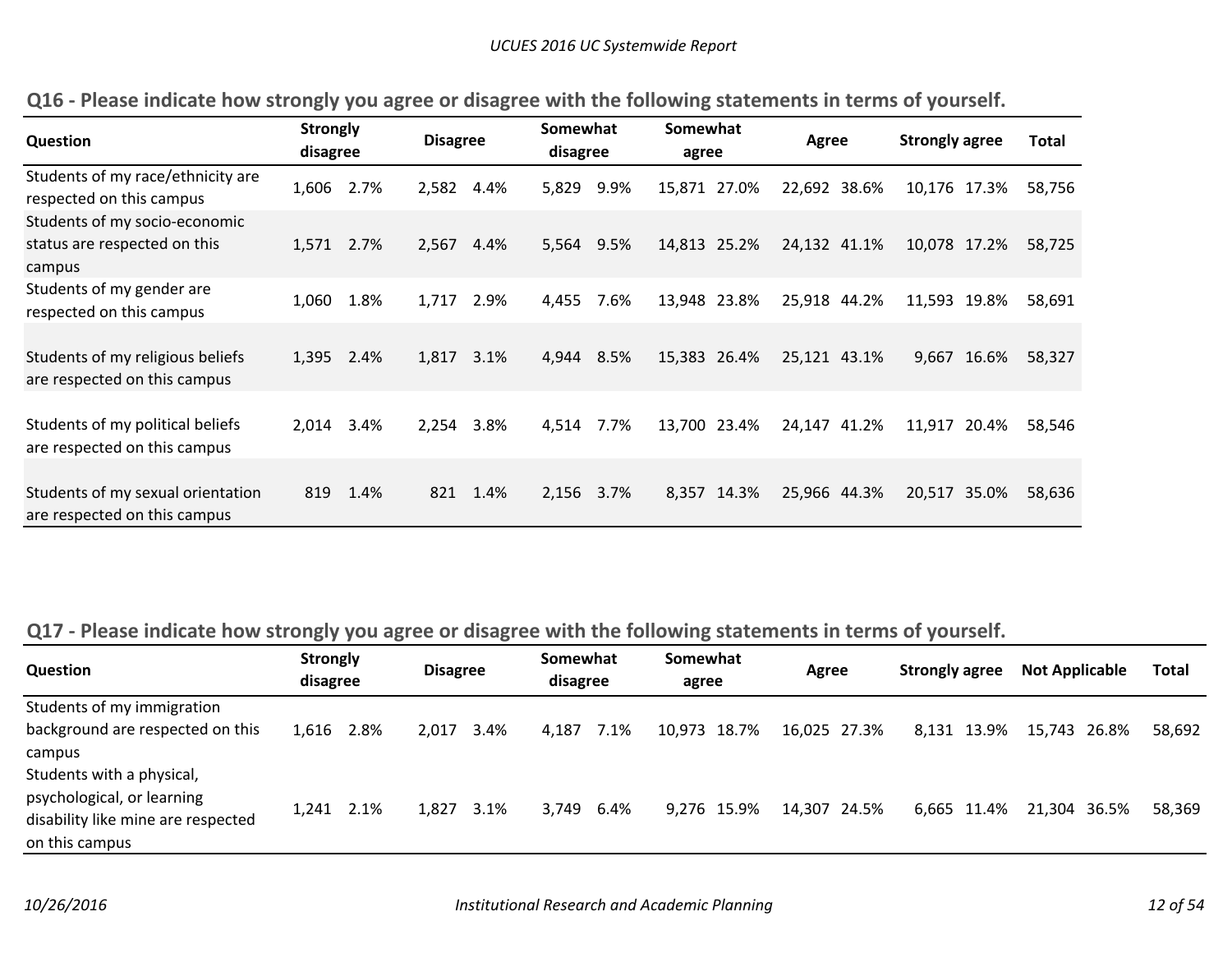| <b>Question</b>                                                                                       | <b>Strongly</b><br>disagree |              | <b>Disagree</b> |              | Somewhat<br>disagree |               | Somewhat<br>agree            |       | Agree            |                | <b>Strongly agree</b> |                | <b>Total</b>     |
|-------------------------------------------------------------------------------------------------------|-----------------------------|--------------|-----------------|--------------|----------------------|---------------|------------------------------|-------|------------------|----------------|-----------------------|----------------|------------------|
| Overall, I feel comfortable with<br>the climate for diversity and<br>inclusiveness at UC              | 2.020                       | 3.4%         | 2,891           | 4.9%         | 5,748                | 9.8%          | 15,279                       | 26.0% | 22,080           | 37.6%          | 10,695                | 18.2%          | 58,713           |
| Overall, I feel comfortable with<br>the campus climate for diversity<br>and inclusiveness in my major | 1,511                       | 3.4%         | 2,230           | 5.0%         | 4,280                | 9.5%          | 11,118 24.7%                 |       | 17,340           | 38.5%          | 8,511                 | 18.9%          | 44,990           |
| Overall, I feel comfortable with<br>the climate for diversity and<br>inclusiveness in my classes      | 1,664                       | 2.8%         | 2,418           | 4.1%         | 5,060                | 8.6%          | 15,044 25.6%                 |       | 23,821           | 40.6%          | 10,660                | 18.2%          | 58,667           |
| UC is a safe and secure campus<br>UC is a welcoming campus                                            | 1,656<br>1,311              | 2.8%<br>2.2% | 2,811<br>1,803  | 4.8%<br>3.1% | 6,173<br>4,463       | 10.5%<br>7.6% | 15,304 26.1%<br>13,881 23.7% |       | 21,526<br>22,709 | 36.7%<br>38.7% | 11,203<br>14,511      | 19.1%<br>24.7% | 58,673<br>58,678 |

# **Q18 ‐ Please select your level of agreement with the following statements.**

# **Q22 ‐ Were the following factors very important to you in deciding on your major?**

| Question                                        | <b>Yes</b>   |             | <b>No</b>    |       | <b>Total</b> |  |  |  |
|-------------------------------------------------|--------------|-------------|--------------|-------|--------------|--|--|--|
| Intellectual curiosity                          | 42,415 94.3% |             | 2.565        | 5.7%  | 44,980       |  |  |  |
| Leads to a high-paying job                      | 26,174 58.4% |             | 18,680       | 41.6% | 44,854       |  |  |  |
| Prepares me for a fulfilling career             | 39,678 88.4% |             | 5,216 11.6%  |       | 44,894       |  |  |  |
| Parental/family desires                         | 14.472 32.3% |             | 30.297       | 67.7% | 44,769       |  |  |  |
| Prestige                                        | 20,221 45.2% |             | 24,499       | 54.8% | 44,720       |  |  |  |
| Could not get into my first-choice<br>major     |              | 5,759 12.9% | 38.928 87.1% |       | 44,687       |  |  |  |
| Prepares me for<br>graduate/professional school | 28.974       | 64.7%       | 15,832 35.3% |       | 44,806       |  |  |  |
| Other, please elaborate                         | 3,327        | 19.7%       | 13,593       | 80.3% | 16,920       |  |  |  |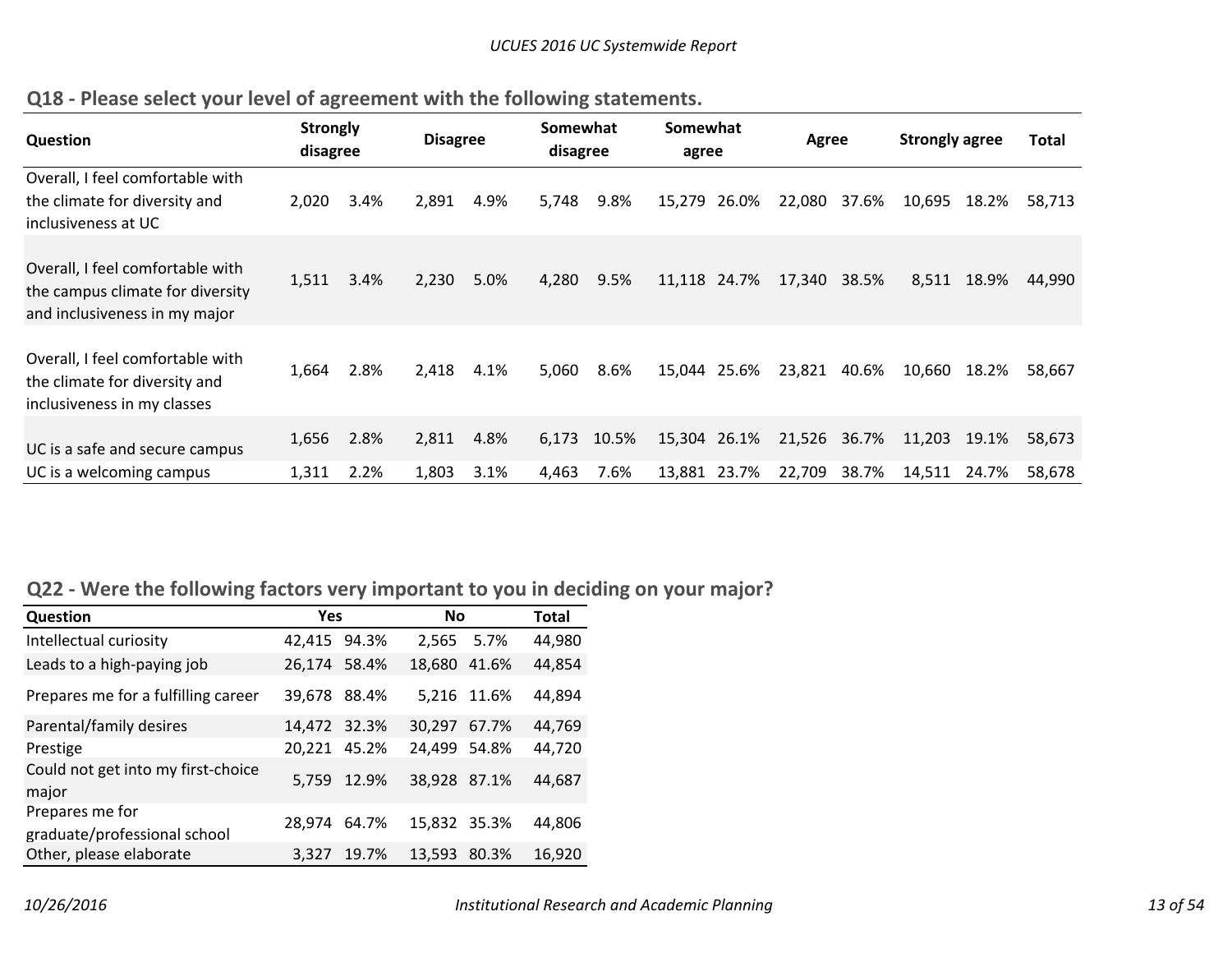| Q23 - (for students with a major) Thinking back over your coursework in your major this academic year, how often were you |  |  |
|---------------------------------------------------------------------------------------------------------------------------|--|--|
| required to do the following?                                                                                             |  |  |

| <b>Question</b>                                                                                                                    | <b>Never</b> |      | Rarely |      | <b>Occasionally</b> |             | Somewhat often |             | Often  |       | Very often |       | Total  |
|------------------------------------------------------------------------------------------------------------------------------------|--------------|------|--------|------|---------------------|-------------|----------------|-------------|--------|-------|------------|-------|--------|
| Recognize or recall specific facts,<br>terms, and concepts                                                                         | 272          | 0.6% | 780    | 1.7% | 4,228               | 9.5%        | 6,817          | 15.3%       | 14,149 | 31.7% | 18,413     | 41.2% | 44,659 |
| Explain methods, ideas, or<br>concepts and use them to solve<br>problems                                                           | 372          | 0.8% | 1,070  | 2.4% | 3,791               | 8.5%        | 6,975          | 15.6%       | 14,820 | 33.2% | 17,582     | 39.4% | 44,610 |
| Break down course material into<br>component parts to see the basis<br>for different outcomes and<br>conclusions                   | 569          | 1.3% | 1,628  | 3.6% |                     | 5,054 11.3% | 8,289          | 18.6%       | 14,648 | 32.8% | 14,424     | 32.3% | 44,612 |
| Judge the value of information,<br>ideas, actions, and conclusions<br>based on the soundness of<br>sources, methods, and reasoning | 850          | 1.9% | 2,271  | 5.1% |                     | 5,548 12.4% |                | 8,262 18.5% | 13,971 | 31.3% | 13,730     | 30.8% | 44,632 |
| Create or generate new ideas,<br>products, or ways of<br>understanding                                                             | 1,422        | 3.2% | 4,280  | 9.6% |                     | 7,350 16.5% | 9,037          | 20.3%       | 11,473 | 25.7% | 11,060     | 24.8% | 44,622 |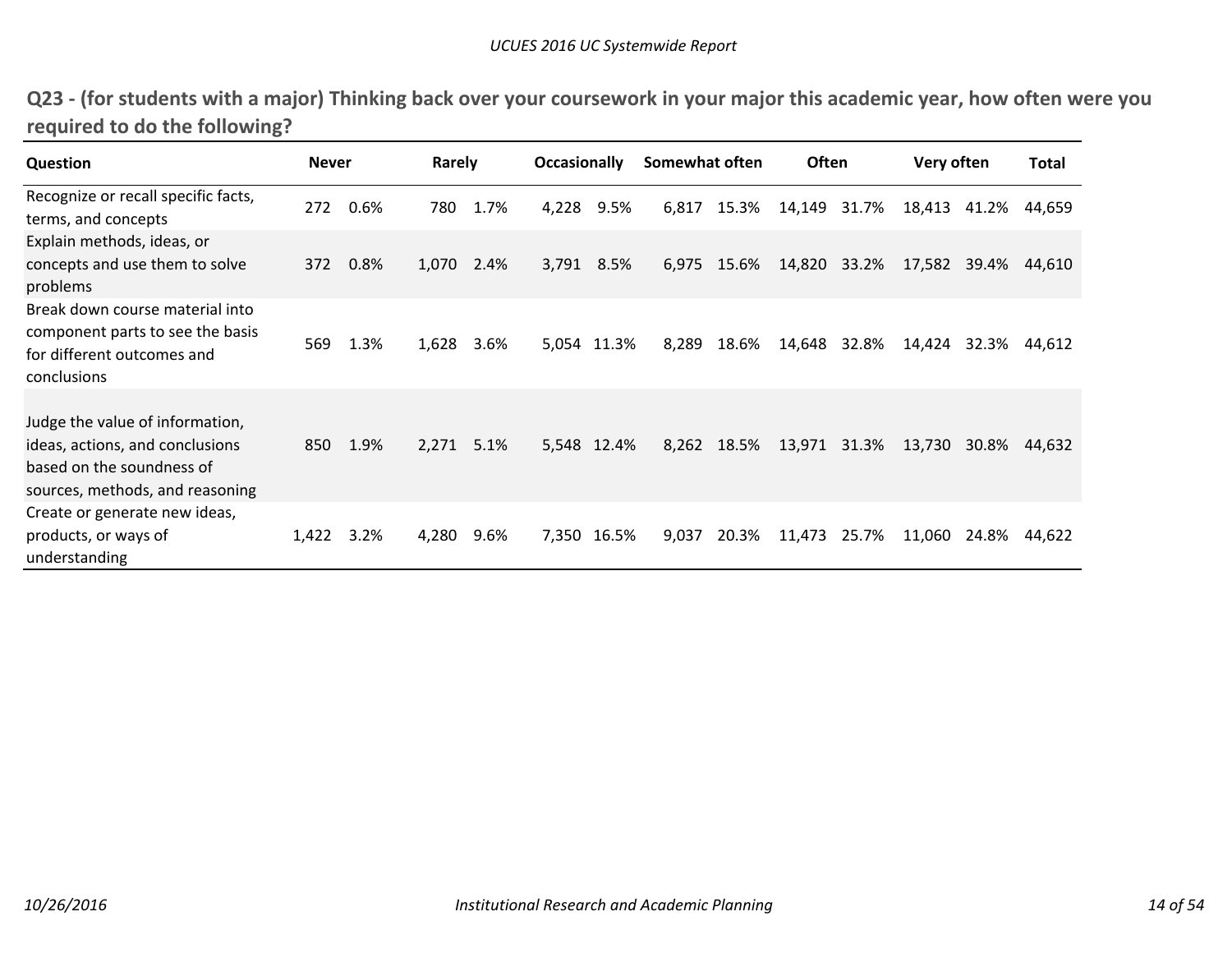Q24 - (for students without a major) Thinking back over your coursework this academic year, how often were you required to do **the following?**

| Question                                                                                                                           | <b>Never</b> |      | Rarely |      | <b>Occasionally</b> |       | Somewhat often |       | Often |       | Very often |       | Total  |
|------------------------------------------------------------------------------------------------------------------------------------|--------------|------|--------|------|---------------------|-------|----------------|-------|-------|-------|------------|-------|--------|
| Recognize or recall specific facts,                                                                                                |              |      |        |      |                     |       |                |       |       |       |            |       |        |
| terms, and concepts                                                                                                                | 55           | 0.4% | 180    | 1.3% | 1,135               | 8.4%  | 2,283          | 16.8% | 4,860 | 35.8% | 5,048      | 37.2% | 13,561 |
| Explain methods, ideas, or<br>concepts and use them to solve                                                                       |              |      |        |      |                     |       |                |       |       |       |            |       |        |
| problems                                                                                                                           | 70           | 0.5% | 269    | 2.0% | 1,193               | 8.8%  | 2,436          | 18.0% | 5,042 | 37.2% | 4,537      | 33.5% | 13,547 |
| Break down course material into<br>component parts to see the basis<br>for different outcomes and                                  |              |      |        |      |                     |       |                |       |       |       |            |       |        |
| <b>conclusions</b>                                                                                                                 | 170          | 1.3% | 645    | 4.8% | 1,983               | 14.6% | 3,078          | 22.7% | 4,521 | 33.4% | 3,152      | 23.3% | 13,549 |
| Judge the value of information,<br>ideas, actions, and conclusions<br>based on the soundness of<br>sources, methods, and reasoning | 212          | 1.6% | 806    | 5.9% | 2,139               | 15.8% | 3,211          | 23.7% | 4,334 | 32.0% | 2,856      | 21.1% | 13,558 |
| Create or generate new ideas,<br>products, or ways of                                                                              |              |      |        |      |                     |       |                |       |       |       |            |       |        |
| understanding                                                                                                                      | 355          | 2.6% | 1,278  | 9.4% | 2,525               | 18.6% | 3,247          | 24.0% | 3,674 | 27.1% | 2,470      | 18.2% | 13,549 |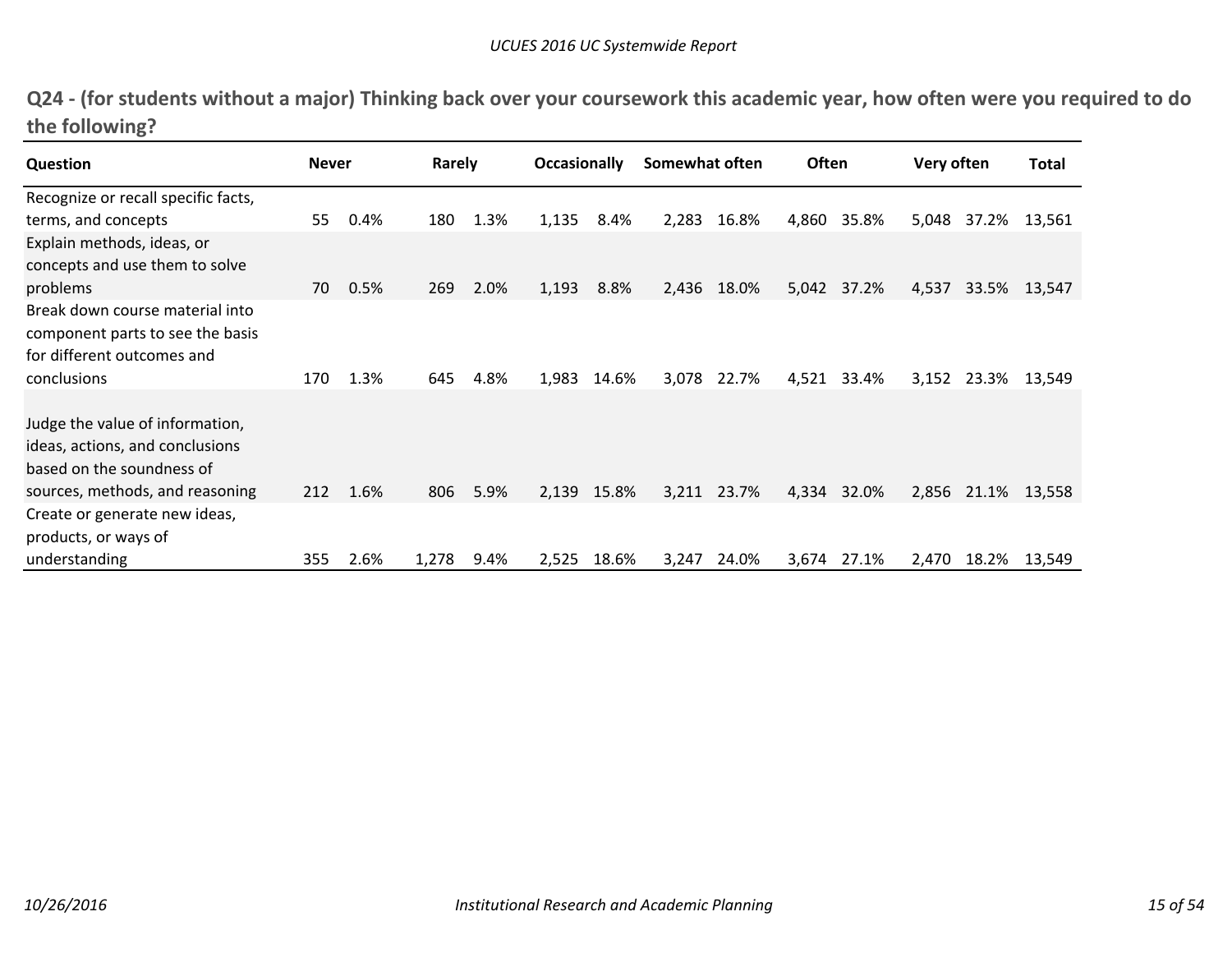| Q25 - (for students with a major) Thinking back over your coursework in your major this academic year, how often did you do |  |
|-----------------------------------------------------------------------------------------------------------------------------|--|
| each of the following?                                                                                                      |  |

| <b>Question</b>                                                                                            | <b>Never</b> |      | Rarely |      | <b>Occasionally</b> |             | Somewhat often |             | <b>Often</b> |       | Very often |       | <b>Total</b> |
|------------------------------------------------------------------------------------------------------------|--------------|------|--------|------|---------------------|-------------|----------------|-------------|--------------|-------|------------|-------|--------------|
| Used facts and examples to<br>support your viewpoint                                                       | 910          | 2.0% | 1,973  | 4.4% | 5,004               | 11.3%       | 7,698          | 17.3%       | 14,019       | 31.5% | 14,857     | 33.4% | 44,461       |
| Incorporated ideas or concepts<br>from different courses when<br>completing assignments                    | 800          | 1.8% | 2,564  | 5.8% |                     | 6,688 15.1% |                | 9,214 20.7% | 13,336 30.0% |       | 11,812     | 26.6% | 44,414       |
| Examined how others gathered<br>and interpreted data and<br>assessed the soundness of their<br>conclusions | 1,579        | 3.6% | 3,729  | 8.4% |                     | 7,468 16.8% |                | 9,456 21.3% | 12,405       | 27.9% | 9,796      | 22.0% | 44,433       |
| Reconsidered your own position<br>on a topic after assessing the<br>arguments of others                    | 1,845        | 4.2% | 3,957  | 8.9% |                     | 8,812 19.8% |                | 9,750 22.0% | 11,293       | 25.4% | 8,762      | 19.7% | 44.419       |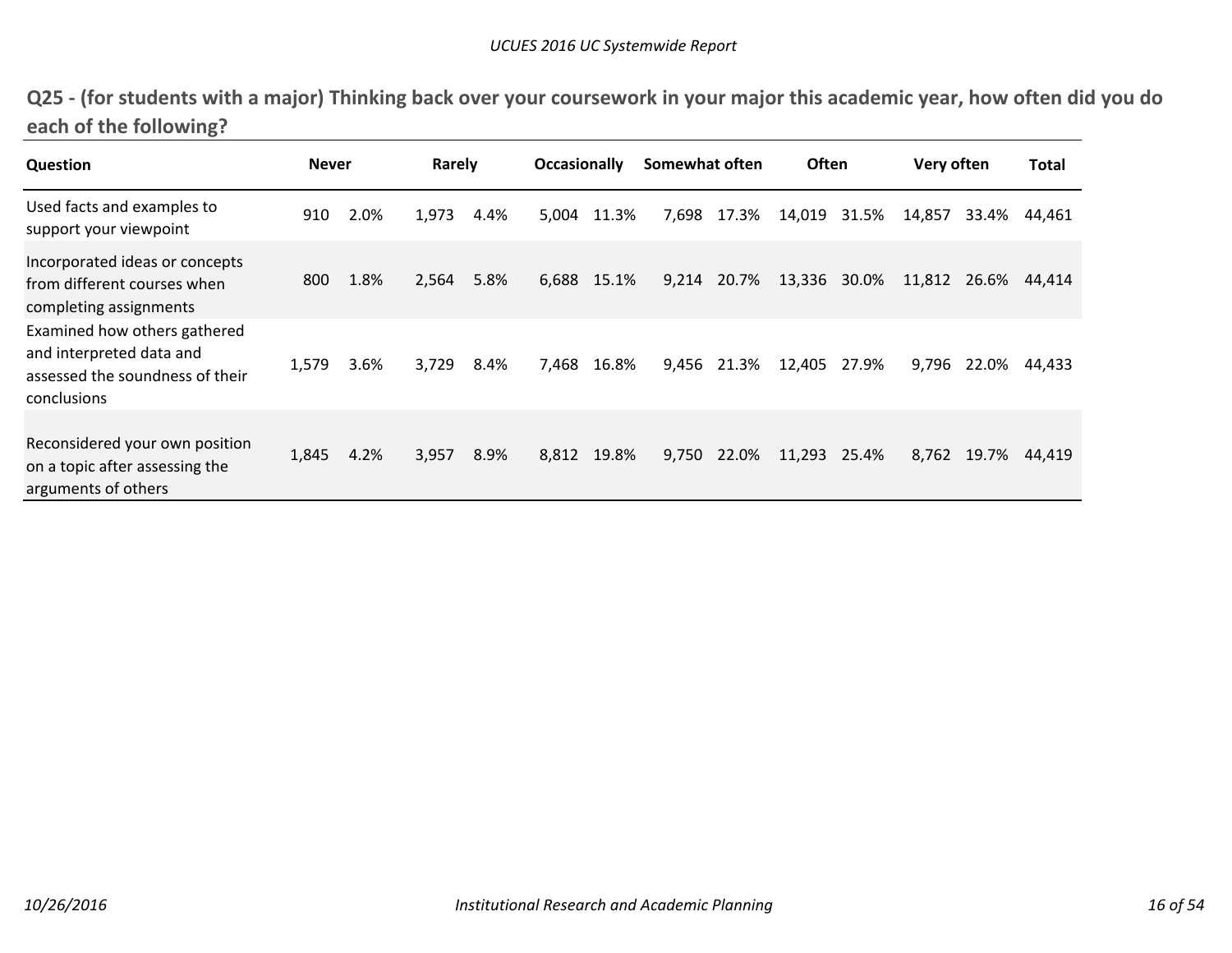|                | Q26 - (for students without a major) Thinking back over all of your coursework this academic year, how often did you do each of |  |  |
|----------------|---------------------------------------------------------------------------------------------------------------------------------|--|--|
| the following? |                                                                                                                                 |  |  |

| <b>Question</b>                                                                                            | <b>Never</b> |      | Rarely |       | <b>Occasionally</b> |       | Somewhat often |             | <b>Often</b> |       | Very often |       | Total  |
|------------------------------------------------------------------------------------------------------------|--------------|------|--------|-------|---------------------|-------|----------------|-------------|--------------|-------|------------|-------|--------|
| Used facts and examples to<br>support your viewpoint                                                       | 91           | 0.7% | 266    | 2.0%  | 1,285               | 9.5%  |                | 2,516 18.6% | 4,967        | 36.8% | 4,389      | 32.5% | 13,514 |
| Incorporated ideas or concepts<br>from different courses when<br>completing assignments                    | 204          | 1.5% | 1,021  | 7.6%  | 2,576               | 19.1% | 3,341          | 24.8%       | 3,919        | 29.0% | 2,432      | 18.0% | 13,493 |
| Examined how others gathered<br>and interpreted data and<br>assessed the soundness of their<br>conclusions | 370          | 2.7% | 1,345  | 10.0% | 2,831               | 21.0% | 3,435          | 25.4%       | 3,627        | 26.9% | 1,900      | 14.1% | 13,508 |
| Reconsidered your own position<br>on a topic after assessing the<br>arguments of others                    | 245          | 1.8% | 998    | 7.4%  | 2,823               | 20.9% | 3,487          | 25.8%       | 3,803        | 28.2% | 2,145      | 15.9% | 13,501 |

# **Q27 ‐ (for students with <sup>a</sup> major) Please answer the following questions about your major.**

| <b>Question</b>                                                                                                                | <b>Yes</b>   | Νo            | Total  |
|--------------------------------------------------------------------------------------------------------------------------------|--------------|---------------|--------|
| Do you understand how the<br>requirements of your major<br>combine to produce a coherent<br>understanding of a field of study? | 39.827 89.9% | 4.469 10.1%   | 44,296 |
| Are the major requirements well<br>defined?                                                                                    | 40,191 90.5% | 4,214 9.5%    | 44,405 |
| Are department rules and policies<br>clearly communicated?                                                                     | 37.030 83.4% | 7.381 16.6%   | 44.411 |
| Is the description of the major in<br>the catalog accurate?                                                                    | 40,583 91.7% | 3,685<br>8.3% | 44.268 |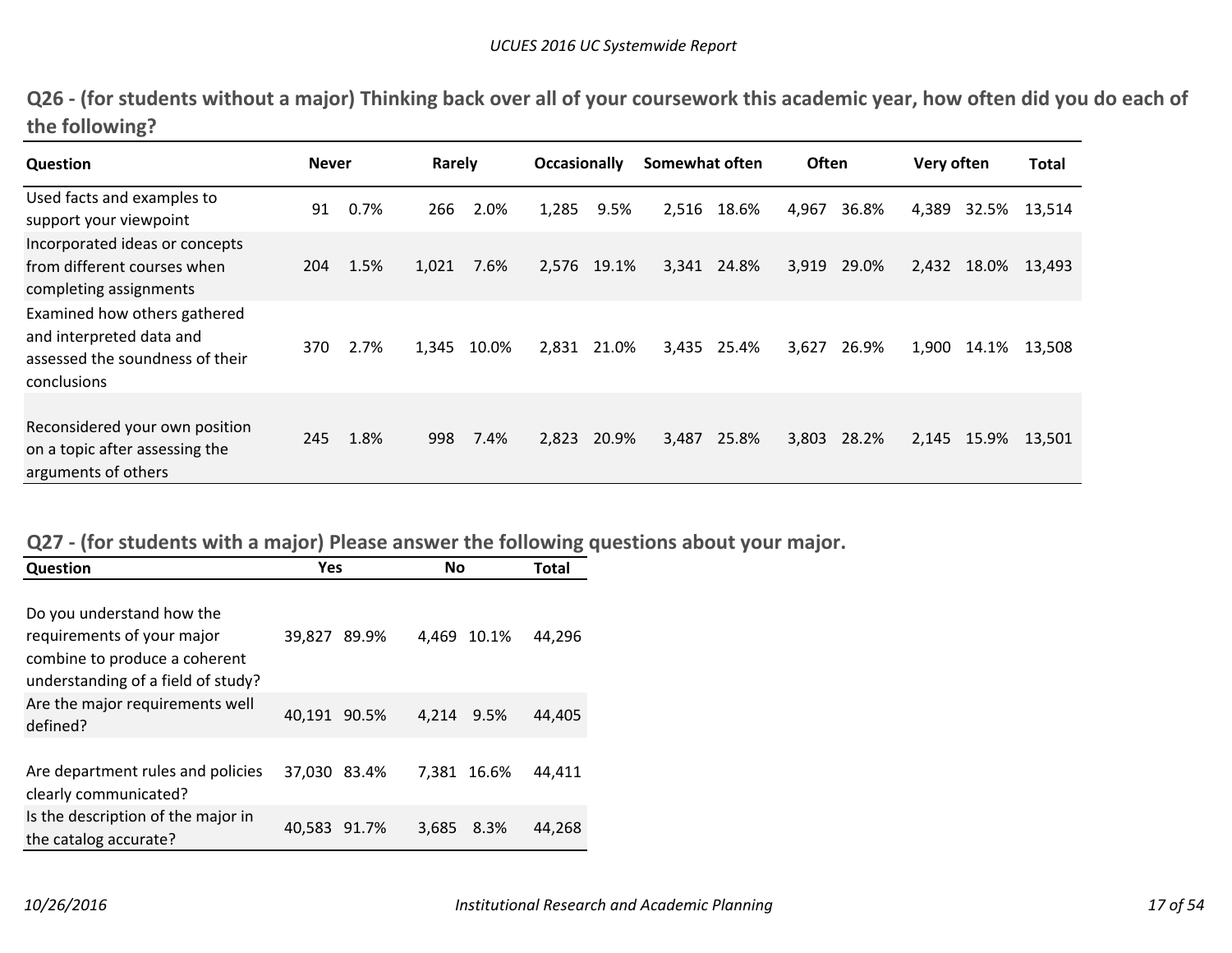| Q28 - How often have you experienced the following? |  |  |
|-----------------------------------------------------|--|--|
|-----------------------------------------------------|--|--|

| <b>Question</b>                                                                                                         | <b>Never</b> |      | Rarely |      | <b>Occasionally</b> |             | Somewhat often |              | <b>Often</b> |       | Very often |             | <b>Total</b> |
|-------------------------------------------------------------------------------------------------------------------------|--------------|------|--------|------|---------------------|-------------|----------------|--------------|--------------|-------|------------|-------------|--------------|
| Open channels of communication<br>between faculty and students<br>regarding student needs,<br>concerns, and suggestions | 1,770        | 3.1% | 5,476  | 9.5% | 12,053              | 20.9%       | 13,608         | 23.6%        | 16,391 28.4% |       | 8,329      | 14.5%       | 57,627       |
| Students treated equitably and<br>fairly by the faculty                                                                 | 551          | 1.0% | 1,585  | 2.8% | 7,158               | 12.4%       | 12,693         | 22.0%        | 23,661 41.1% |       | 11,927     | 20.7%       | 57,575       |
| Clear explanation of what<br>constitutes plagiarism                                                                     | 613          | 1.1% | 1,637  | 2.8% | 4,987               | 8.7%        | 8,039          | 14.0%        | 18,986       | 33.0% | 23,259     | 40.4%       | 57,521       |
| Faculty providing prompt and<br>useful feedback on student work                                                         | 641          | 1.1% | 3,251  | 5.7% | 10,096 17.6%        |             |                | 16,275 28.3% | 18,454 32.1% |       |            | 8,732 15.2% | 57,449       |
| Faculty maintaining respectful<br>interactions in classes                                                               | 299          | 0.5% | 733    | 1.3% | 4,370               | 7.6%        | 9,635          | 16.8%        | 25,373       | 44.1% | 17,074     | 29.7%       | 57.484       |
| Opportunities for active<br>participation in lecture and<br>discussion classes                                          | 466          | 0.8% | 2,107  | 3.7% |                     | 7,322 12.7% | 12,734 22.1%   |              | 20,821 36.2% |       | 14,089     | 24.5%       | 57.539       |
| An instructor who increases your<br>enthusiasm for the subject                                                          | 769          | 1.3% | 3,490  | 6.1% | 9.399               | 16.3%       | 13,451         | 23.3%        | 17,157       | 29.8% | 13,341     | 23.2%       | 57,607       |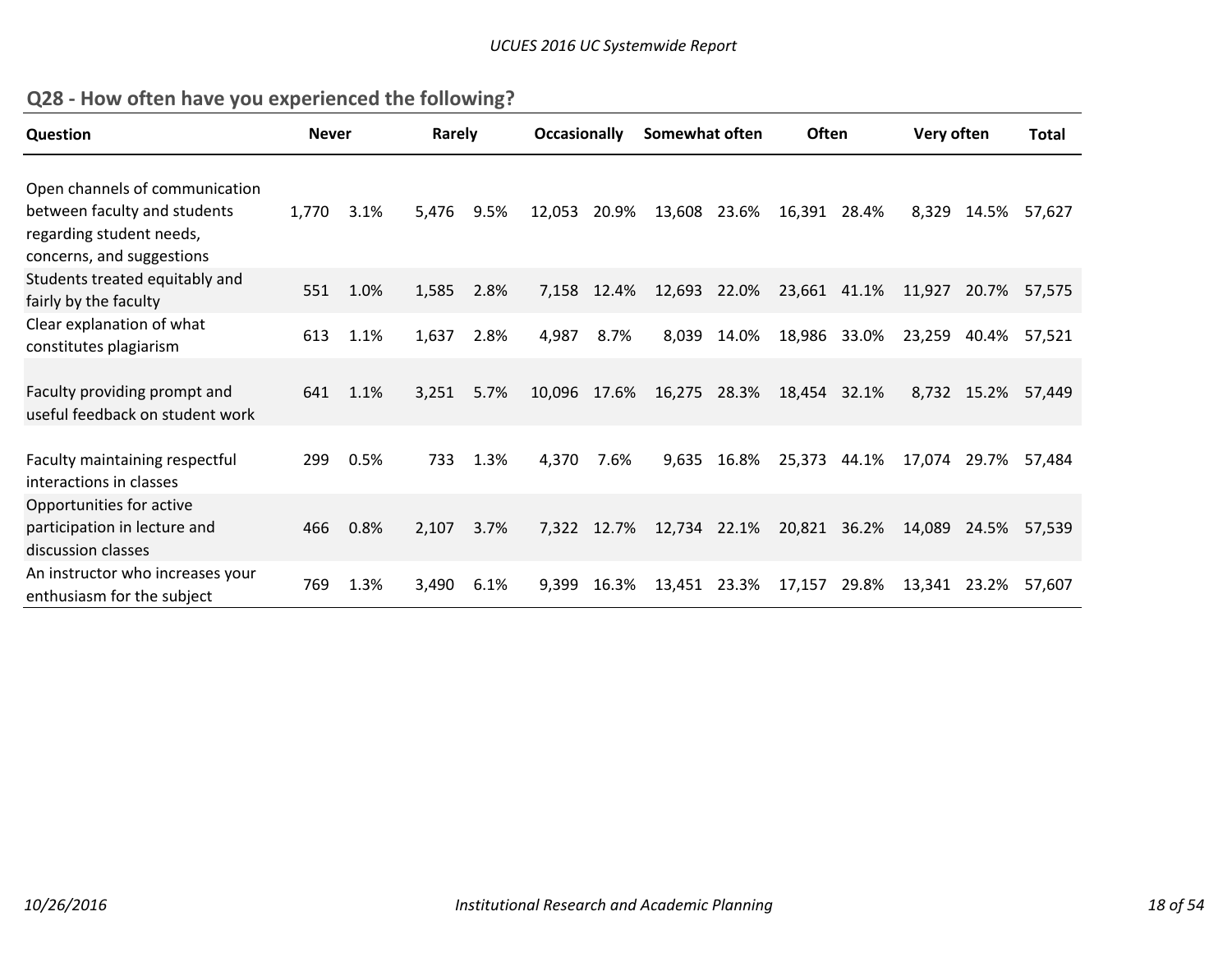Q29 - (for students with a major) How satisfied are you with each of the following aspects of your educational experience in the **major?** Note: Lower‐division courses are aimed at first and second year students in your major, and upper‐division courses are aimed at third and fourth year students in your major.

| Question                                             | Very dissatisfied |      | <b>Dissatisfied</b> |      | Somewhat<br>dissatisfied |            | Somewhat<br>satisfied |       | <b>Satisfied</b> |       | <b>Very satisfied</b> |       | Not applicable-<br>No courses |       | Total  |
|------------------------------------------------------|-------------------|------|---------------------|------|--------------------------|------------|-----------------------|-------|------------------|-------|-----------------------|-------|-------------------------------|-------|--------|
| Variety of courses available in<br>your major        | 1.241             | 2.8% | 2.173               | 4.9% | 5.013                    | .4%<br>-11 | 11,250                | 25.6% | 15,103           | 34.4% | 8.746                 | 19.9% | 418                           | 1.0%  | 43,944 |
| Quality of lower-division courses<br>in your major   | 1,318             | 3.0% | 2,764               | 6.3% | 5,330                    | 12.2%      | 11,427                | 26.1% | 13,364           | 30.5% | 5,760                 | 13.1% | 3,845                         | 8.8%  | 43,808 |
| Quality of upper-division courses<br>in your major   | 616               | 1.4% | 1,072               | 2.4% | 2.640                    | 6.0%       | 8.262                 | 18.8% | 13,882           | 31.6% | 11,290                | 25.7% | 6.167                         | 14.0% | 43.929 |
| Communication between<br>students and the department | 1,577             | 3.6% | 2.375               | 5.4% | 5.204                    | 11.8%      | 11,924                | 27.0% | 14.057           | 31.9% | 7,864                 | 17.8% | 1.118                         | 2.5%  | 44.119 |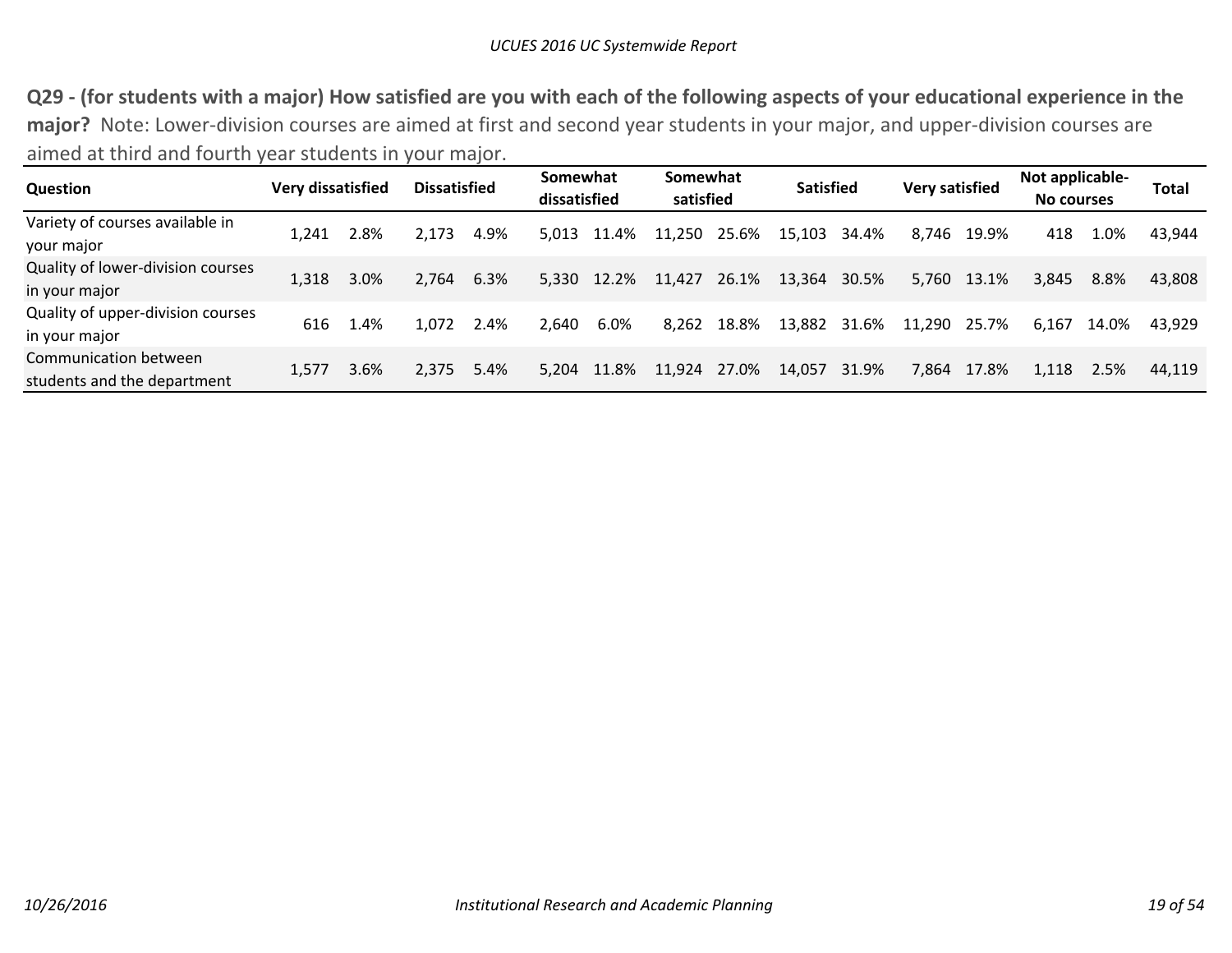| Question                                                                                  | <b>Very dissatisfied</b> |      | <b>Dissatisfied</b> |       | Somewhat<br>dissatisfied |             | Somewhat<br>satisfied |              | <b>Satisfied</b> |         | <b>Very satisfied</b> |             | <b>Total</b> |
|-------------------------------------------------------------------------------------------|--------------------------|------|---------------------|-------|--------------------------|-------------|-----------------------|--------------|------------------|---------|-----------------------|-------------|--------------|
| Academic advising by faculty                                                              | 1,847                    | 3.2% | 3,085               | 5.4%  |                          | 6,336 11.1% | 19,456                | 34.1%        | 19,688           | 34.5%   |                       | 6,578 11.5% | 56,990       |
| Academic advising by school or<br>college staff                                           | 2,454                    | 4.3% | 3,698               | 6.5%  | 7,059                    | 12.4%       | 18,228 32.0%          |              | 19,020 33.4%     |         | 6,435                 | 11.3%       | 56,894       |
| Academic advising by<br>departmental staff                                                | 2,225                    | 3.9% | 3,209               | 5.7%  | 6,486                    | 11.4%       | 17,924                | 31.6%        | 19,403           | - 34.2% | 7,484                 | 13.2%       | 56,731       |
| Quality of faculty instruction                                                            | 830                      | 1.5% | 1,689               | 3.0%  | 4,546                    | 8.0%        | 16,343                | 28.8%        | 24,439           | 43.1%   | 8,884                 | 15.7%       | 56,731       |
| Quality of teaching by graduate<br>students (TAs, AIs)                                    | 1,178                    | 2.1% | 2,098               | 3.7%  | 5,641                    | 9.9%        |                       | 17,730 31.1% | 21,634 37.9%     |         | 8,746                 | 15.3%       | 57,027       |
| Availability of courses for general<br>education or breadth<br>requirements               | 2,171                    | 3.8% | 3,975               | 7.0%  |                          | 8,398 14.7% |                       | 17,903 31.4% | 19,215 33.7%     |         | 5,350                 | 9.4%        | 57,012       |
| Availability of courses needed for<br>graduation                                          | 2,579                    | 4.5% | 4,273               | 7.5%  | 8,501                    | 14.9%       | 16,373                | 28.7%        | 19,674           | 34.5%   | 5,651                 | 9.9%        | 57,051       |
| Access to small classes                                                                   | 4,479                    | 7.9% | 6,851               | 12.0% | 11,004                   | 19.3%       | 15,832                | 27.8%        | 14,288           | 25.1%   | 4,543                 | 8.0%        | 56,997       |
| Access to faculty outside of class                                                        | 1,268                    | 2.2% | 2,471               | 4.3%  | 6,512                    | 11.5%       | 18,441 32.4%          |              | 21,880           | 38.5%   | 6,275                 | 11.0%       | 56,847       |
| Ability to get into a major that<br>you want                                              | 2,181                    | 3.8% | 2,164               | 3.8%  | 4,519                    | 7.9%        |                       | 12,269 21.5% | 23,696           | 41.6%   | 12,130                |             | 21.3% 56,959 |
| Opportunities for research<br>experience or to produce creative<br>products               | 2,415                    | 4.2% | 4,445               | 7.8%  | 9,730                    | 17.1%       | 18,574                | 32.7%        | 15,953 28.1%     |         | 5,748                 | 10.1%       | 56,865       |
| Educational enrichment programs<br>(e.g., service-learning, study<br>abroad, internships) | 1,748                    | 3.1% | 3,154               | 5.6%  | 7,575                    | 13.4%       | 19,125 33.7%          |              | 18,934 33.4%     |         | 6,201                 | 10.9%       | 56,737       |
| Availability of library research<br>resources                                             | 722                      | 1.3% | 1,212               | 2.1%  | 3,614                    | 6.4%        | 15,999                | 28.2%        | 23,881 42.1%     |         | 11,357                | 20.0%       | 56,785       |

# Q30 - How satisfied are you with each of the following aspects of your educational experience overall?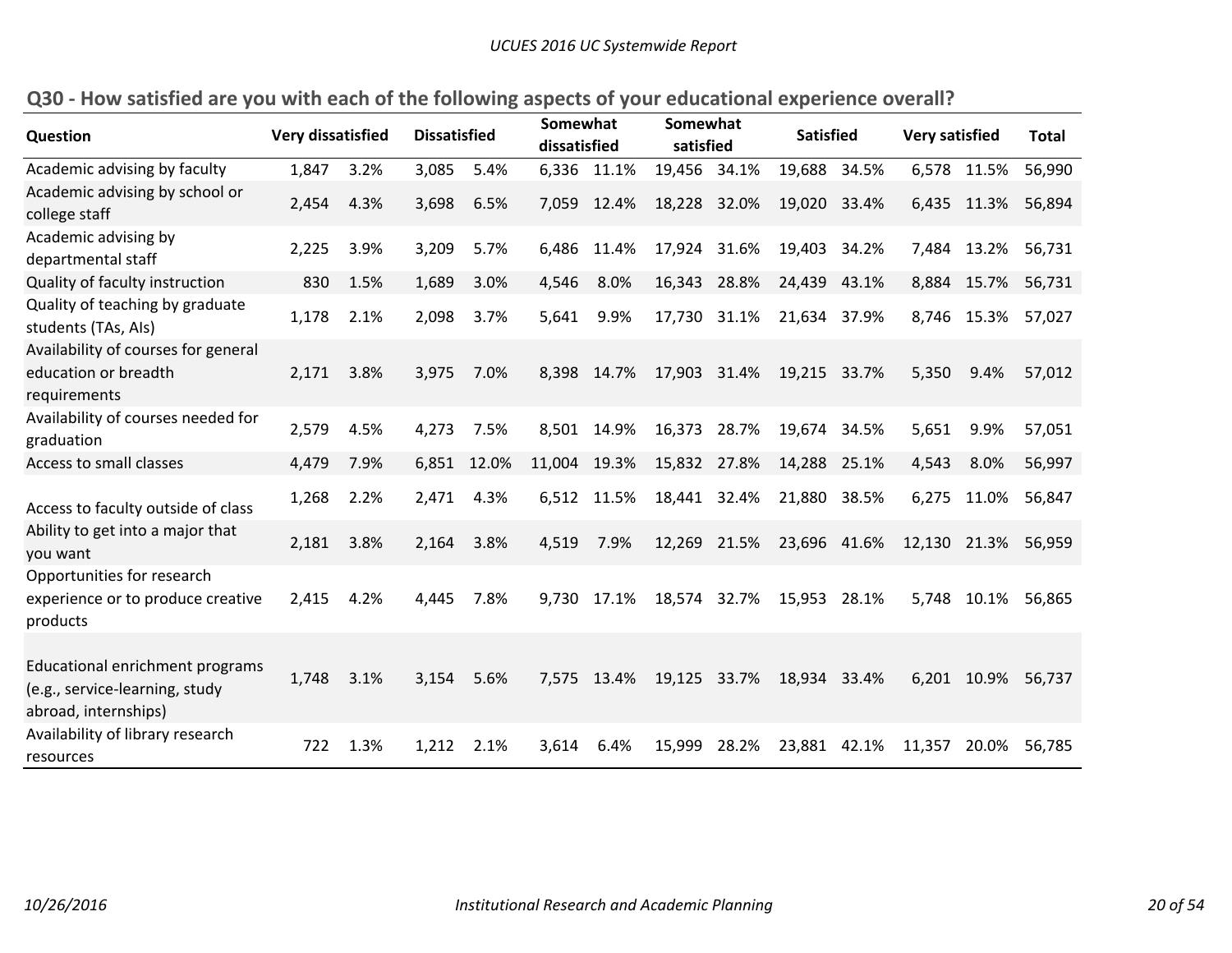Q31 - How many professors do you know well enough to ask for a letter of recommendation in support of an application for a job **or for graduate or professional school?**

| Answer       | Count        | %          |
|--------------|--------------|------------|
| Zero         | 21,515 37.5% |            |
| $\mathbf{1}$ | 15,379 26.8% |            |
| 2            | 12,193 21.3% |            |
| 3            |              | 5,322 9.3% |
| 4 or more    | 2,918 5.1%   |            |
| Total        | 57,327 100%  |            |

Q32 - While a student at University of California, have you been involved or are you currently involved in a student **organization(s)?**

| Answer | Count        | ℅ |
|--------|--------------|---|
| Yes    | 35,225 61.3% |   |
| No     | 22,238 38.7% |   |
| Total  | 57,463 100%  |   |

#### **Q33 ‐ Are you or have you been an officer of <sup>a</sup> student organization?**

| Answer     | Count        | ℅ |
|------------|--------------|---|
| <b>Yes</b> | 15.733 45.4% |   |
| No         | 18,953 54.6% |   |
| Total      | 34,686 100%  |   |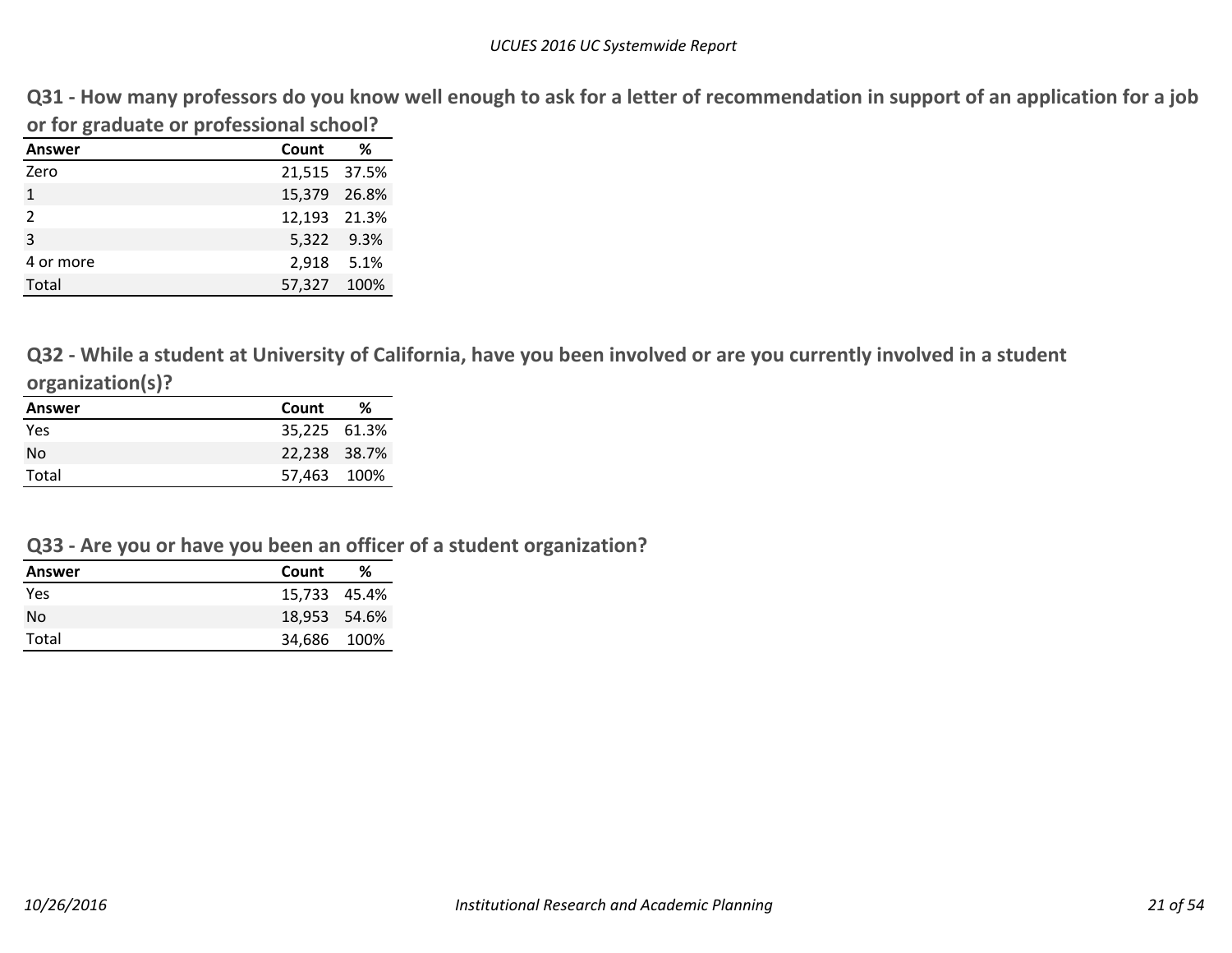Q34 - During the current academic year, how often have you done the following activities in a student club or organization of **which you are <sup>a</sup> member?** Note: People sometimes talk about "co‐curricular learning," meaning the learning that students do outside of the classroom, focusing on student clubs and organizations.

|                                                                               | <b>Never</b> |       | 1-2 times |       | 3-5 times |       | More than 5 |       | Total  |  |
|-------------------------------------------------------------------------------|--------------|-------|-----------|-------|-----------|-------|-------------|-------|--------|--|
| Question                                                                      |              |       |           |       |           |       | times       |       |        |  |
| Chaired a meeting                                                             | 20,126       | 57.9% | 5,331     | 15.3% | 2,681     | 7.7%  | 6,635       | 19.1% | 34,773 |  |
| Planned an event                                                              | 12,787       | 36.8% | 9,548     | 27.4% | 5,297     | 15.2% | 7,154       | 20.6% | 34,786 |  |
| Promoted or marketed an event                                                 | 10,684       | 30.7% | 9,204     | 26.5% | 6,087     | 17.5% | 8,771       | 25.2% | 34,746 |  |
| Led or facilitated a discussion                                               | 13,894       | 40.2% | 8,629     | 25.0% | 4,663     | 13.5% | 7,393       | 21.4% | 34,579 |  |
| Recruited new members for the<br>organization/club                            | 10.717       | 30.8% | 10,356    | 29.7% | 5.572     | 16.0% | 8.181       | 23.5% | 34,826 |  |
| Mediated a dispute                                                            | 19,047       | 54.8% | 8,676     | 25.0% | 3,501     | 10.1% | 3,513       | 10.1% | 34,737 |  |
| Partnered with a community<br>organization or organized<br>community outreach | 16,158       | 46.4% | 9,589     | 27.5% | 4,573     | 13.1% | 4,510       | 12.9% | 34,830 |  |
| Developed a budget                                                            | 21,433       | 61.5% | 6,701     | 19.2% | 3,029     | 8.7%  | 3,663       | 10.5% | 34,826 |  |
| Delegated tasks to others                                                     | 13,598       | 39.0% | 8,276     | 23.7% | 5,016     | 14.4% | 7,962       | 22.8% | 34,852 |  |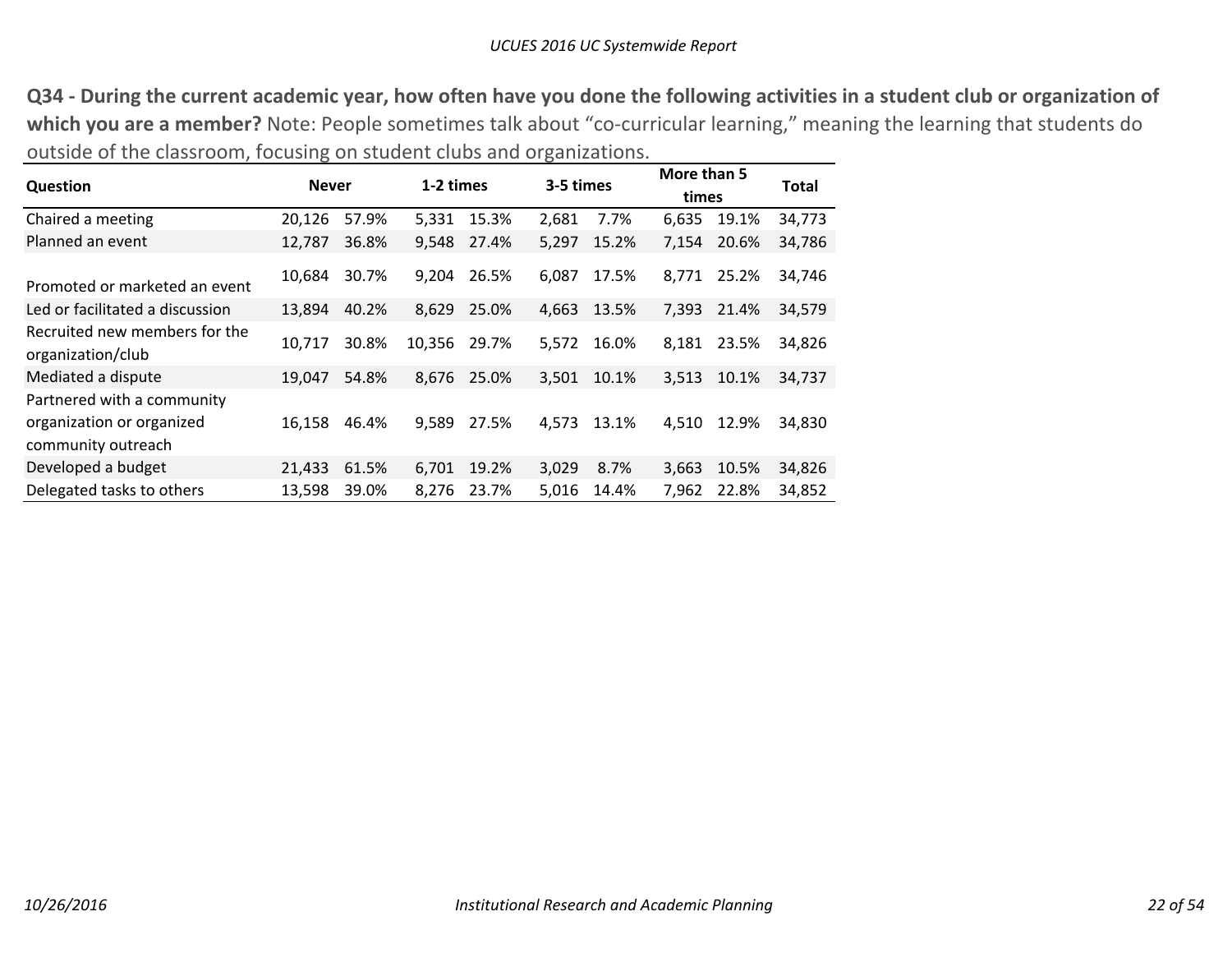Q35 - Please rate how important your interactions with other students in student clubs and organizations have been to each of **the following:**

| <b>Question</b>                                                   | Of no<br>importance |       | Somewhat<br>important |       | Very important |       | <b>Essential</b> | <b>Total</b> |        |
|-------------------------------------------------------------------|---------------------|-------|-----------------------|-------|----------------|-------|------------------|--------------|--------|
| Becoming more dependable and<br>reliable                          | 2,536               | 7.3%  | 8,168                 | 23.6% | 13,573         | 39.2% | 10,347           | 29.9%        | 34,624 |
| Learning how to resolve disputes                                  | 4,189               | 12.1% | 9,134                 | 26.5% | 12,116         | 35.1% | 9,054            | 26.2%        | 34,493 |
| Developing an ability to work<br>with others to accomplish a goal | 1,965               | 5.7%  | 5,565                 | 16.1% | 13,511         | 39.2% | 13,456           | 39.0%        | 34,497 |
| Developing your knowledge of<br>how organizations work            | 2,094               | 6.1%  | 7.254                 | 21.0% | 13,955         | 40.4% | 11,234           | 32.5%        | 34,537 |
| Understanding how to succeed in<br>competitive situations         | 4,052               | 11.7% | 8.382                 | 24.3% | 12,488         | 36.2% | 9,615            | 27.8%        | 34,537 |
| Developing oral presentation<br>skills                            | 3,655               | 10.6% | 7.052                 | 20.4% | 11,992         | 34.7% | 11,836           | 34.3%        | 34,535 |
| Developing networking skills                                      | 2,491               | 7.2%  | 6,338                 | 18.3% | 12,392         | 35.9% | 13,343           | 38.6%        | 34,564 |
| Developing writing skills                                         | 7,176               | 20.8% | 9,446                 | 27.3% | 9,822          | 28.4% | 8,100            | 23.4%        | 34,544 |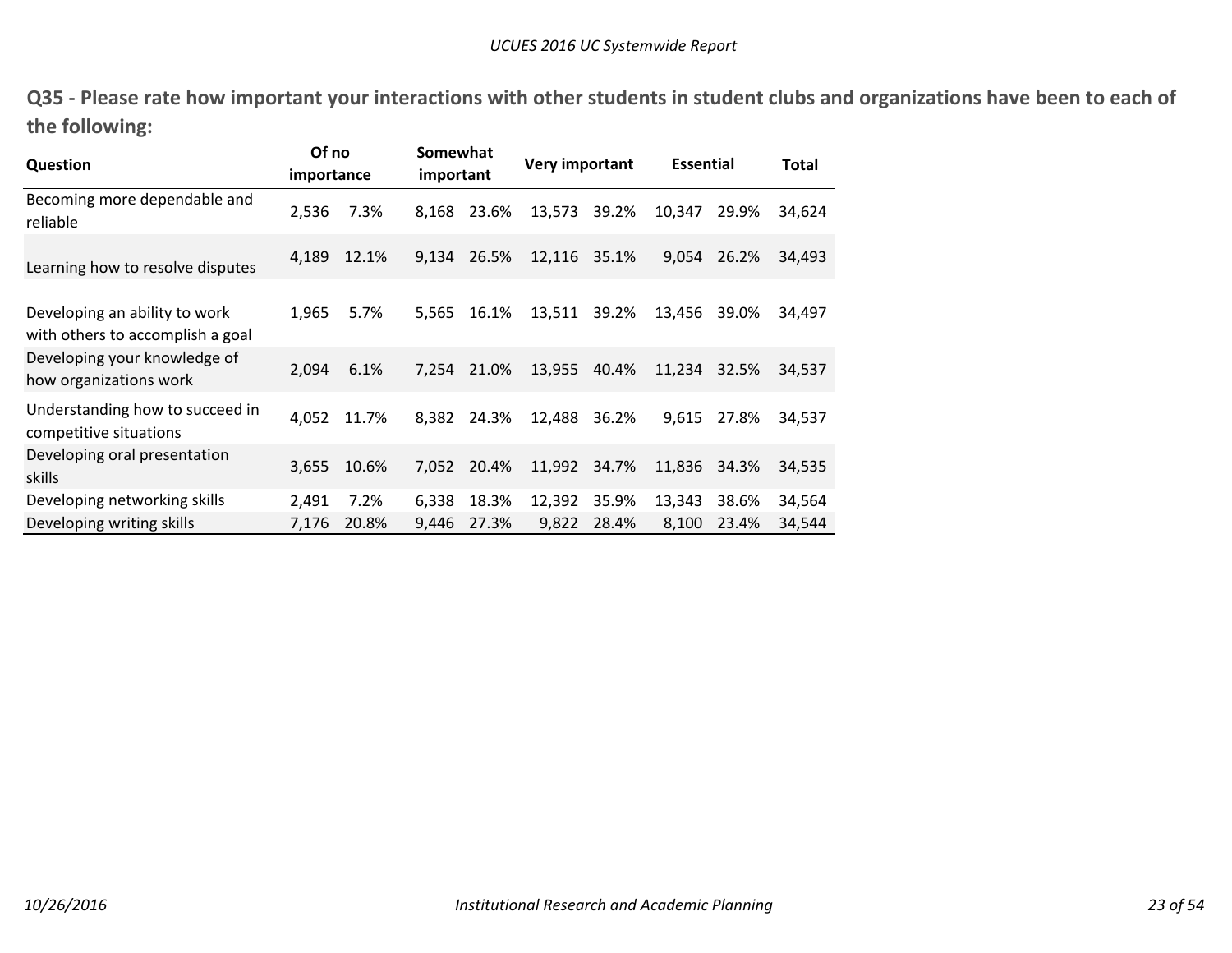| Question                                                      | Very poor |      | Poor   |       | Fair   |              | Good         |              | Very good    |       | <b>Excellent</b> |       | <b>Total</b> |
|---------------------------------------------------------------|-----------|------|--------|-------|--------|--------------|--------------|--------------|--------------|-------|------------------|-------|--------------|
| Analytical and critical thinking<br>skills - started          | 879       | 1.6% | 3,747  | 6.7%  | 18,889 | 33.6%        | 20,660       | 36.7%        | 9,284        | 16.5% | 2,808            | 5.0%  | 56,267       |
| Analytical and critical thinking<br>skills- now               | 191       | 0.3% | 484    | 0.9%  | 4,016  | 7.2%         |              | 18,331 32.6% | 24,688 44.0% |       | 8,446            | 15.0% | 56,156       |
| Ability to be clear and effective<br>when writing - started   | 1,467     | 2.6% | 5,589  | 10.0% | 17,454 | 31.1%        | 18,778       | 33.4%        | 9,723        | 17.3% | 3,145            | 5.6%  | 56,156       |
| Ability to be clear and effective<br>when writing - now       | 242       | 0.4% | 864    | 1.5%  | 6,337  | 11.3%        | 19,481       | 34.8%        | 21,026 37.5% |       | 8,088            | 14.4% | 56,038       |
| Ability to read and comprehend<br>academic material - started | 1,331     | 2.4% | 5,280  | 9.4%  |        | 17,786 31.7% | 19,320       | 34.4%        | 9,337        | 16.6% | 3,054            | 5.4%  | 56,108       |
| Ability to read and comprehend<br>academic material - now     | 223       | 0.4% | 664    | 1.2%  | 4,998  | 8.9%         |              | 17,672 31.6% | 23,135 41.3% |       | 9,264            |       | 16.6% 55,956 |
| Understanding your field of study -<br>started                | 4,516     | 8.1% | 11,078 | 19.8% | 19,779 | 35.3%        | 14,224 25.4% |              | 4,893        | 8.7%  | 1,506            | 2.7%  | 55,996       |
| Understanding your field of study -<br>now                    | 378       | 0.7% | 898    | 1.6%  | 4,677  | 8.4%         | 14,495 25.9% |              | 23,354 41.8% |       | 12,079           | 21.6% | 55,881       |
| Quantitative skills - started                                 | 2,238     | 4.0% | 5,834  | 10.4% | 17,300 | 30.8%        | 18,459       | 32.9%        | 9,159        | 16.3% | 3,112            | 5.5%  | 56,102       |
| Quantitative skills - now                                     | 1,082     | 1.9% | 2,967  | 5.3%  | 11,115 | 19.9%        | 18,750       | 33.5%        | 15,983       | 28.6% | 6,083            | 10.9% | 55,980       |
| Oral communication skills -<br>started                        | 2,053     | 3.7% | 6,541  | 11.7% | 18,292 | 32.6%        | 17,229       | 30.7%        | 8,538        | 15.2% | 3,487            | 6.2%  | 56,140       |
| Oral communication skills -now                                | 456       | 0.8% | 1,408  | 2.5%  | 7.594  | 13.6%        | 18,413       | 32.9%        | 18,983       | 33.9% | 9,183            | 16.4% | 56,037       |

Q36 - Please rate your level of proficiency in the following areas when you started at this campus and now.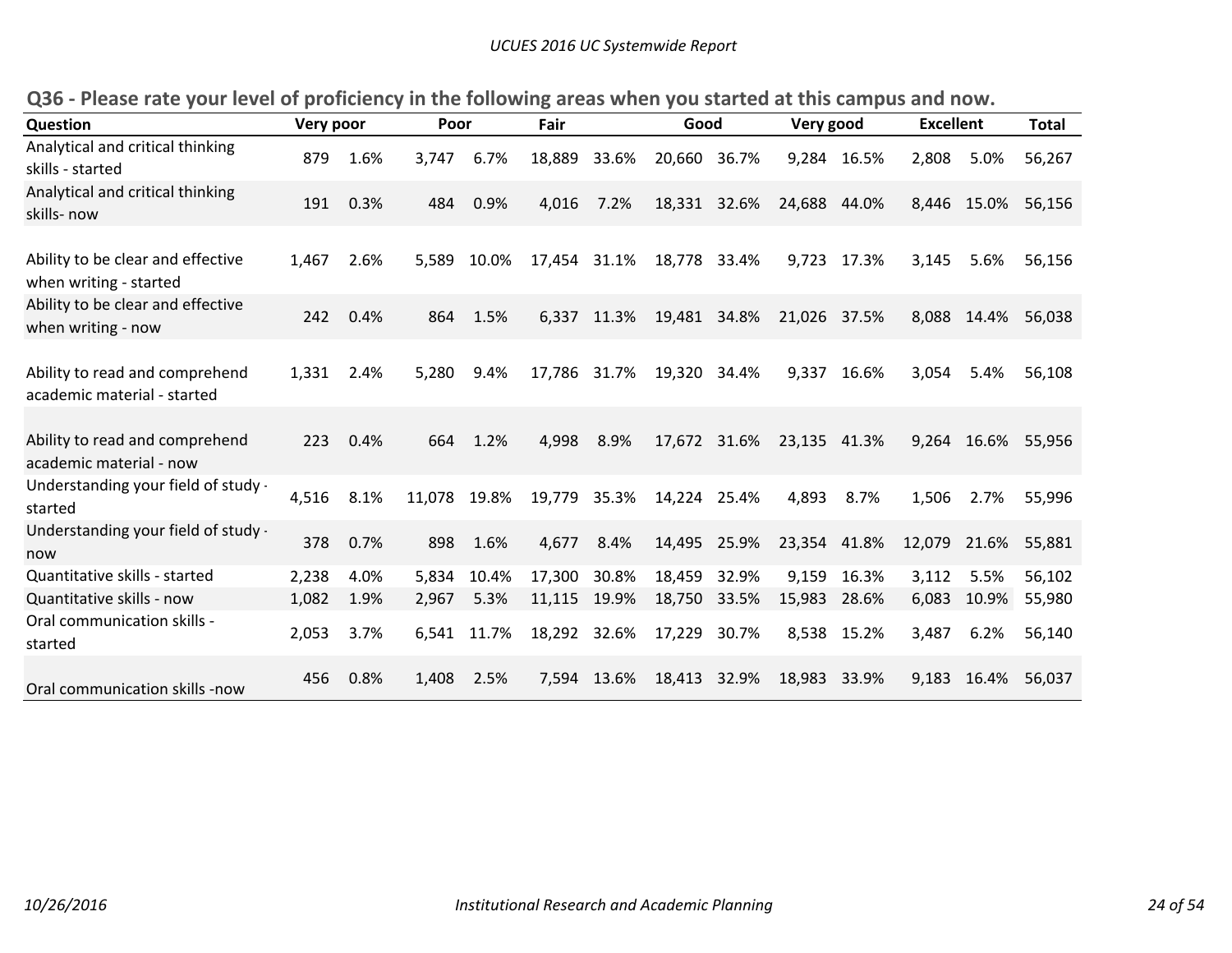| Question                         | Very poor |      | Poor   |             | Fair         |             | Good         |       | Very good    |             | <b>Excellent</b> |       | <b>Total</b> |
|----------------------------------|-----------|------|--------|-------------|--------------|-------------|--------------|-------|--------------|-------------|------------------|-------|--------------|
| Ability to understand            |           |      |        |             |              |             |              |       |              |             |                  |       |              |
| international perspectives -     | 2,166     | 3.9% | 8,483  | 15.1%       | 19,974 35.5% |             | 16,066 28.6% |       |              | 6,752 12.0% | 2,759            | 4.9%  | 56,200       |
| started                          |           |      |        |             |              |             |              |       |              |             |                  |       |              |
|                                  |           |      |        |             |              |             |              |       |              |             |                  |       |              |
| Ability to understand            | 428       | 0.8% | 1,293  | 2.3%        | 7,728        | 13.8%       | 18,881 33.7% |       | 19,384 34.6% |             | 8,340            | 14.9% | 56,054       |
| international perspectives - now |           |      |        |             |              |             |              |       |              |             |                  |       |              |
| Leadership skills - started      | 1,811     | 3.2% | 6,501  | 11.6%       | 18,433       | 32.8%       | 17,676       | 31.5% | 8,431        | 15.0%       | 3,284            | 5.9%  | 56,136       |
| Leadership skills - now          | 675       | 1.2% | 2,465  | 4.4%        | 10,454       | 18.7%       | 17,932       | 32.0% | 16,474       | 29.4%       | 8,042            | 14.3% | 56,042       |
|                                  |           |      |        |             |              |             |              |       |              |             |                  |       |              |
| Library and online information   | 2,981     | 5.3% |        | 8,924 15.9% | 19,708       | 35.1%       | 15,799       | 28.2% |              | 6,414 11.4% | 2,280            | 4.1%  | 56,106       |
| research skills - started        |           |      |        |             |              |             |              |       |              |             |                  |       |              |
|                                  |           |      |        |             |              |             |              |       |              |             |                  |       |              |
| Library and online information   | 469       | 0.8% | 1,680  | 3.0%        | 9,187        | 16.4%       | 19,392 34.6% |       | 17,625 31.5% |             | 7,647            | 13.7% | 56,000       |
| research skills - now            |           |      |        |             |              |             |              |       |              |             |                  |       |              |
| Ability to prepare and make a    |           |      |        |             |              |             |              |       |              |             |                  |       |              |
| presentation - started           | 1,209     | 2.2% | 4,708  | 8.4%        | 18,216       | 32.5%       | 19,560       | 34.9% | 9,056        | 16.2%       | 3,308            | 5.9%  | 56,057       |
| Ability to prepare and make a    |           |      |        |             |              |             |              |       |              |             |                  |       |              |
| presentation - now               | 377       | 0.7% | 1,292  | 2.3%        |              | 8,576 15.3% | 19,737 35.3% |       | 17,992 32.1% |             | 8,005            | 14.3% | 55,979       |
|                                  |           |      |        |             |              |             |              |       |              |             |                  |       |              |
| Ability to design, conduct, and  | 4,397     | 7.8% | 11,251 | 20.1%       | 20,956 37.4% |             | 13,986       | 24.9% | 4,189        | 7.5%        | 1,307            | 2.3%  | 56,086       |
| evaluate research - started      |           |      |        |             |              |             |              |       |              |             |                  |       |              |
| Ability to design, conduct, and  |           |      |        |             |              |             |              |       |              |             |                  |       |              |
| evaluate research -now           | 1,194     | 2.1% | 3,479  | 6.2%        | 11,831       | 21.1%       | 18,586       | 33.2% | 15,163 27.1% |             | 5,723            | 10.2% | 55,976       |
| Interpersonal skills - started   | 1,403     | 2.5% | 4,632  | 8.2%        | 17,508       | 31.2%       | 19,244       | 34.3% | 9,434        | 16.8%       | 3,941            | 7.0%  | 56,162       |
| Interpersonal skills - now       | 553       | 1.0% | 1,292  | 2.3%        | 7,125        | 12.7%       | 18,201       | 32.4% | 19,173       | 34.2%       | 9,757            | 17.4% | 56,101       |

Q37 - Please rate your level of proficiency in the following areas when you started at this campus and now.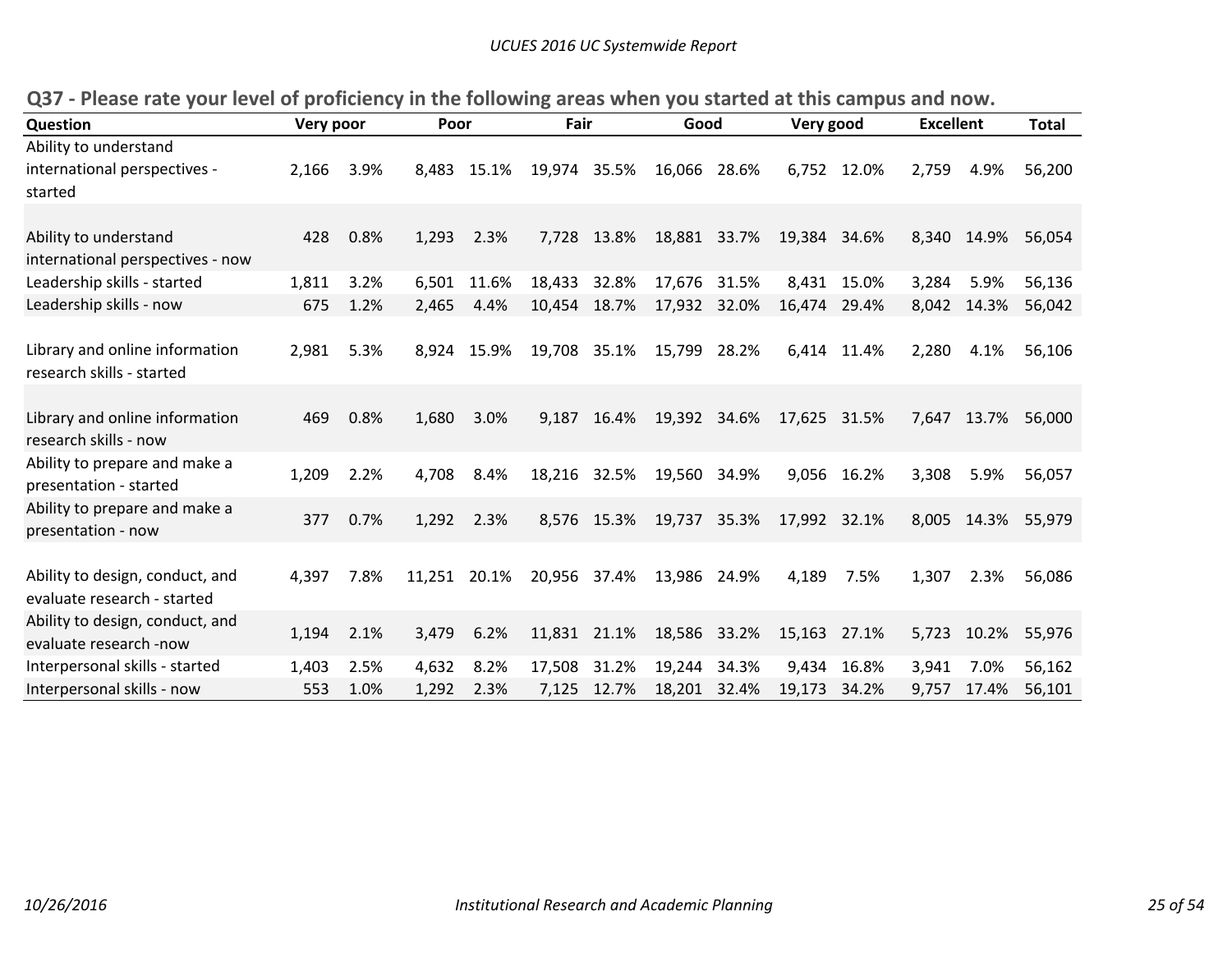| <b>Question</b>                 | Very dissatisfied |      | <b>Dissatisfied</b> |             | Somewhat<br>dissatisfied |             | Somewhat<br>satisfied |       | <b>Satisfied</b> |       | Very satisfied |             | <b>Total</b> |
|---------------------------------|-------------------|------|---------------------|-------------|--------------------------|-------------|-----------------------|-------|------------------|-------|----------------|-------------|--------------|
| My UC San Diego grade point     | 4.905             | 8.8% |                     | 8,130 14.5% | 12,323 22.0%             |             | 14,623                | 26.1% | 11.379           | 20.3% | 4.640          | 8.3%        | 56.000       |
| average                         |                   |      |                     |             |                          |             |                       |       |                  |       |                |             |              |
| Overall social experience       | 2.248             | 4.0% | 4,198               | 7.5%        |                          | 8,416 15.0% | 17.114                | 30.6% | 16,987           | 30.4% | 7,005          | 12.5%       | 55.968       |
| Overall academic experience     | 1,399             | 2.5% | 2.789               | 5.0%        |                          | 7,305 13.1% | 18,733                | 33.5% | 19,632 35.1%     |       | 6.079          | 10.9%       | 55,937       |
| Value of your education for the | 4,968             | 8.9% |                     | 5,956 10.6% | 10.377                   | 18.5%       | 16,371                | 29.3% | 12,636 22.6%     |       |                | 5,635 10.1% | 55.943       |
| price you are paying            |                   |      |                     |             |                          |             |                       |       |                  |       |                |             |              |

# **Q38 ‐ How satisfied are you with the following aspects of your campus experiences/education?**

#### **Q39 ‐ Please select your level of agreement with the following statements.**

| <b>Question</b>                                                               | <b>Strongly</b><br>disagree |      | <b>Disagree</b> |      | Somewhat<br>disagree |       | Somewhat<br>agree |       | Agree  |       | Strongly agree |       | <b>Total</b> |
|-------------------------------------------------------------------------------|-----------------------------|------|-----------------|------|----------------------|-------|-------------------|-------|--------|-------|----------------|-------|--------------|
| I feel valued as an individual at<br>this campus                              | 3.089                       | 5.5% | 4,860           | 8.7% | 9.299                | 16.6% | 20,006 35.8%      |       | 14,333 | 25.6% | 4,336          | 7.8%  | 55.923       |
| I feel that I belong at UC San<br>Diego                                       | 2.358                       | 4.2% | 3,031           | 5.4% | 6,053                | 10.8% | 16,195            | 29.0% | 18,245 | 32.6% | 10.027         | 17.9% | 55.909       |
| Knowing what I know now, I<br>would still choose to enroll at UC<br>San Diego | 2,538                       | 4.5% | 2,640           | 4.7% | 5,450                | 9.7%  | 13,094            | 23.4% | 17,235 | 30.8% | 14,960         | 26.8% | 55.917       |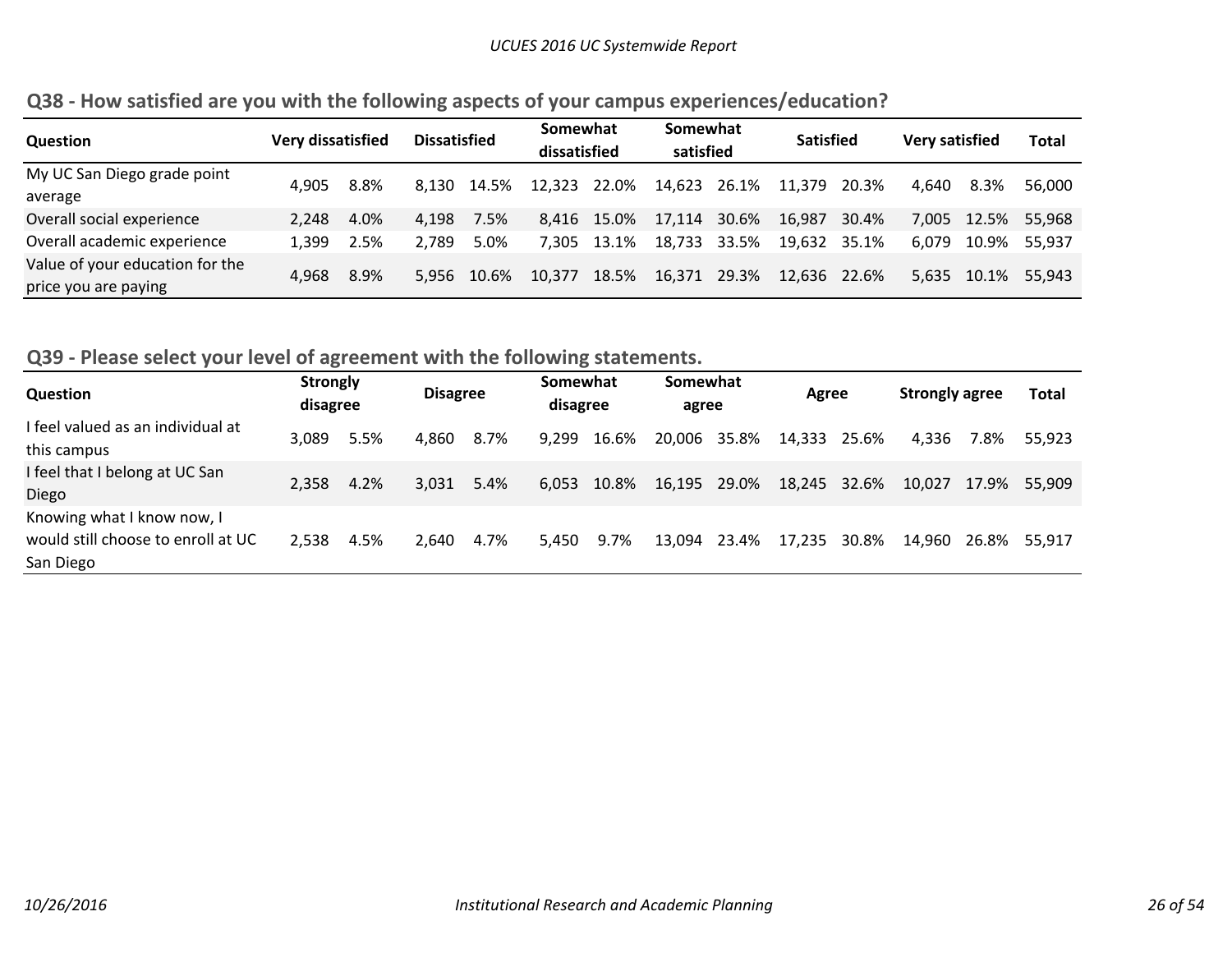| <b>Question</b>                                                                                                                                                                  | <b>Strongly</b><br>disagree |      | <b>Disagree</b> |      | Somewhat<br>disagree |             | Somewhat<br>agree |              | <b>Agree</b> |      | <b>Strongly agree</b> |             | <b>Total</b>       |
|----------------------------------------------------------------------------------------------------------------------------------------------------------------------------------|-----------------------------|------|-----------------|------|----------------------|-------------|-------------------|--------------|--------------|------|-----------------------|-------------|--------------------|
| At UC San Diego, I have been<br>excluded from study groups<br>because of my group membership<br>(e.g., gender, race/ethnicity,<br>sexual orientation, religious<br>belief, etc.) | 27,301 48.8%                |      | 17,283 30.9%    |      | 4,420                | 7.9%        | 4,010             | 7.2%         | 2,087        | 3.7% | 868                   | 1.6%        | 55,969             |
| <b>Channels for expressing</b><br>discrimination or harassment<br>complaints are readily available<br>to students at UC San Diego                                                | 3,810                       | 6.8% | 5,288           | 9.5% |                      | 7,236 13.0% | 17,670 31.7%      |              | 16,095 28.9% |      |                       |             | 5,630 10.1% 55,729 |
| Top campus administrators are<br>genuinely committed to<br>promoting respect for and<br>understanding of group<br>differences at UC San Diego                                    | 3,220                       | 5.8% | 4,072           | 7.3% | 7,647                | 13.7%       | 18,900 33.9%      |              | 15,806 28.4% |      | 6,098                 | 10.9%       | 55,743             |
| Faculty are genuinely committed<br>to promoting respect for and<br>understanding of group<br>differences at UC San Diego                                                         | 1,514                       | 2.7% | 2,389           | 4.3% | 5,484                | 9.8%        |                   | 18,858 33.8% | 19,513 35.0% |      |                       | 8,032 14.4% | 55,790             |

**Q40 ‐ Please select your level of agreement with the following statements.**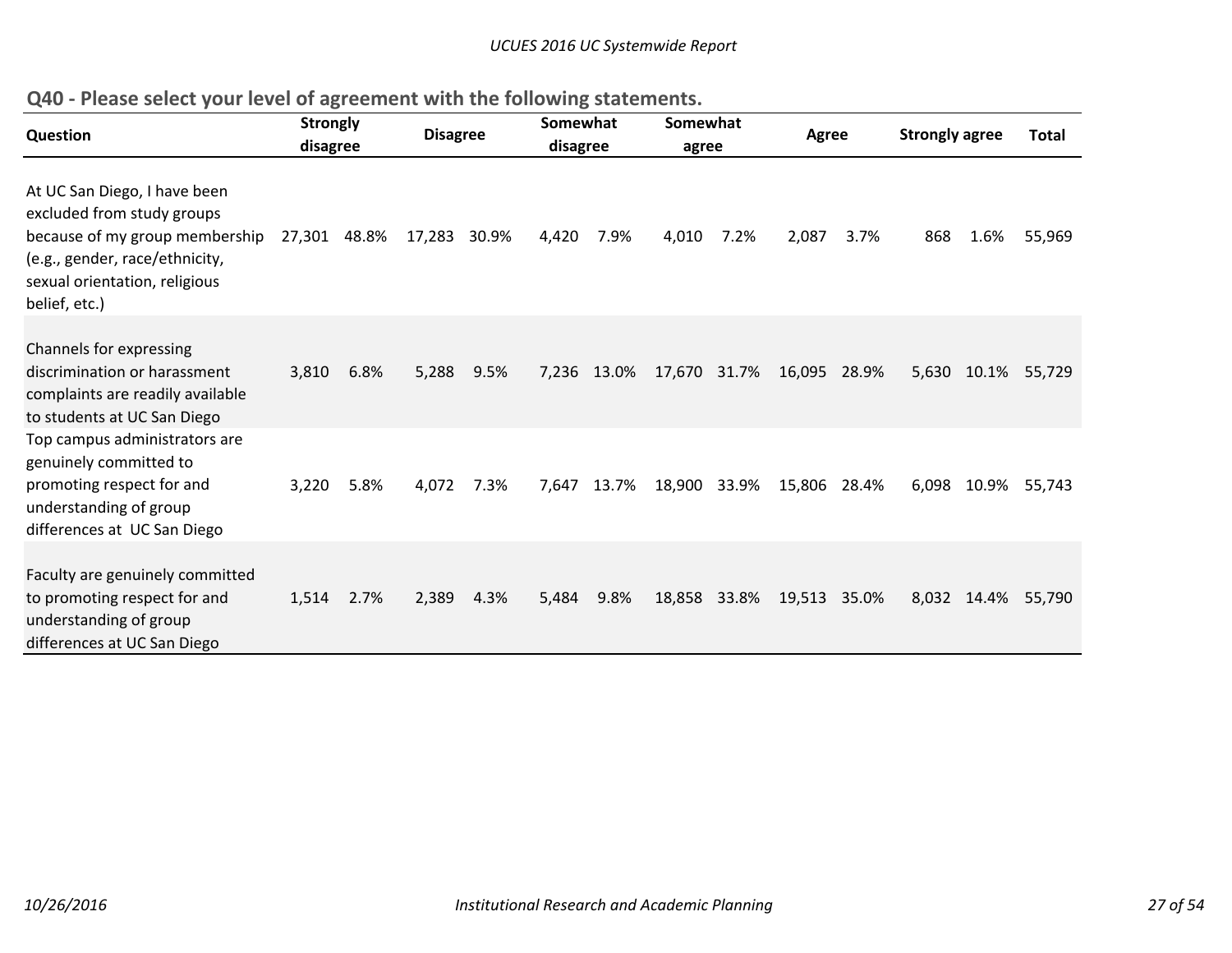|  |  |  |  |  |  | Q41 - Which of the following best represents your plans for after graduation? |  |
|--|--|--|--|--|--|-------------------------------------------------------------------------------|--|
|--|--|--|--|--|--|-------------------------------------------------------------------------------|--|

| Answer                                       | Count  | ℅     |
|----------------------------------------------|--------|-------|
| Enroll in graduate or professional<br>school | 21,945 | 38.9% |
| Work full-time                               | 18,671 | 33.1% |
| Work part-time                               | 837    | 1.5%  |
| Be self-employed                             | 614    | 1.1%  |
| Study or work abroad                         | 1,706  | 3.0%  |
| Join armed forces                            | 337    | 0.6%  |
| Paid internship                              | 1,788  | 3.2%  |
| Unpaid internship/volunteer                  | 418    | 0.7%  |
| Take a year off                              | 2,505  | 4.4%  |
| Do something else                            | 260    | 0.5%  |
| I have no idea at this point                 | 5,995  | 10.6% |
| Other, please specify                        | 1,299  | 2.3%  |
| Total                                        | 56,375 | 100%  |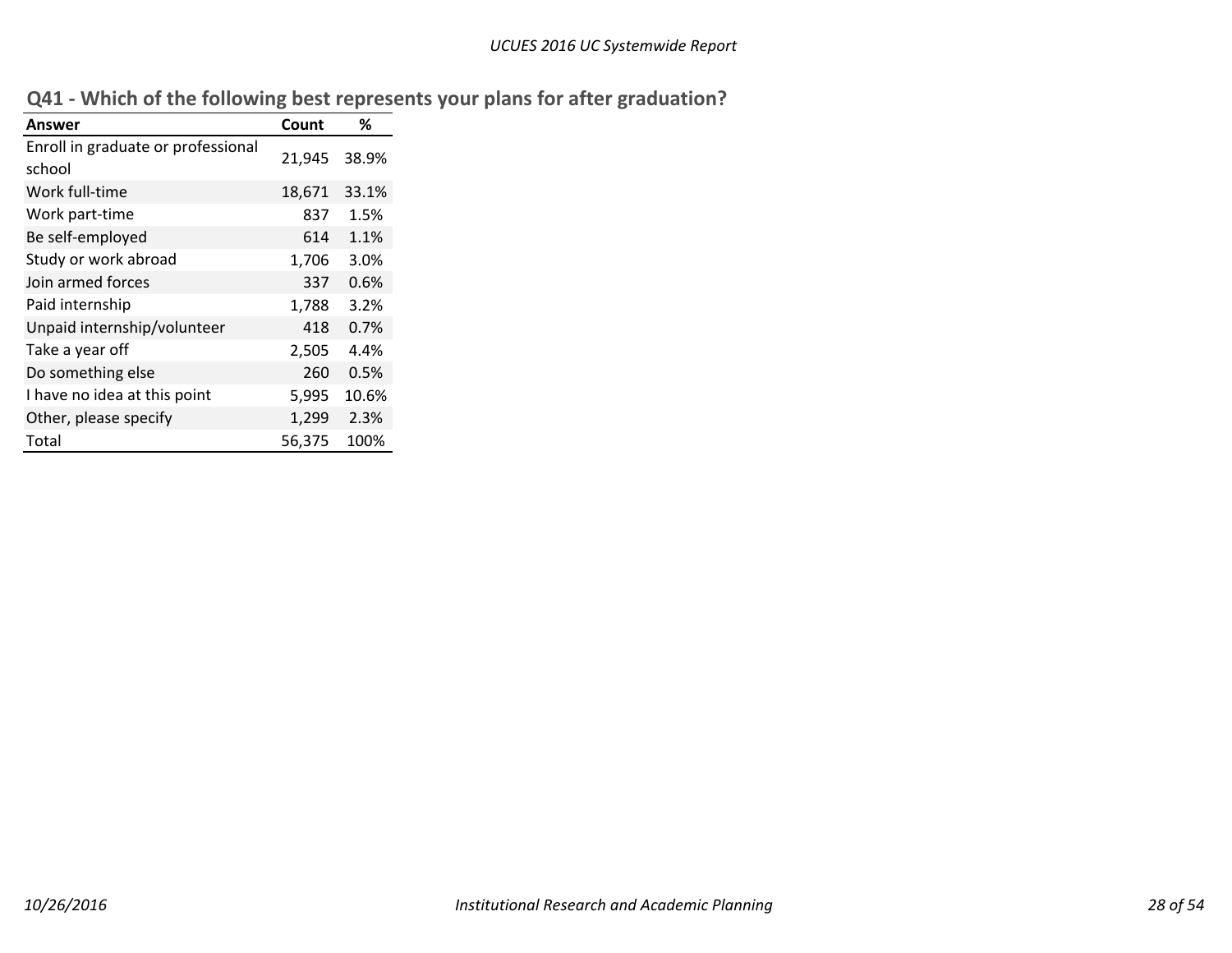|  |  |  | Q42 - What career do you hope to eventually have after you have completed your education? |
|--|--|--|-------------------------------------------------------------------------------------------|
|--|--|--|-------------------------------------------------------------------------------------------|

| Answer                                               | Count  | %     |
|------------------------------------------------------|--------|-------|
| Agriculture, Food, and Natural<br>Resources          | 1,275  | 2.3%  |
| Architecture & Construction                          | 378    | 0.7%  |
| Arts, Audio/Visual Technology,<br>and Communications | 2,862  | 5.1%  |
| <b>Business Management and</b><br>Administration     | 3,799  | 6.7%  |
| <b>Education and Training</b>                        | 3,629  | 6.4%  |
| Finance                                              | 2,020  | 3.6%  |
| <b>Government and Public</b><br>Administration       | 2,049  | 3.6%  |
| <b>Health Science</b>                                | 10,024 | 17.8% |
| <b>Hospitality and Tourism</b>                       | 145    | 0.3%  |
| <b>Human Services</b>                                | 2,206  | 3.9%  |
| <b>Information Technology</b>                        | 977    | 1.7%  |
| Law, Public Safety, Corrections,<br>and Security     | 2,905  | 5.2%  |
| Manufacturing                                        | 180    | 0.3%  |
| Marketing, Sales, and Service                        | 1,301  | 2.3%  |
| <b>Military Service</b>                              | 222    | 0.4%  |
| Science, Technology, Engineering,<br>and Mathematics | 14,003 | 24.9% |
| Transportation, Distribution, and<br>Logistics       | 85     | 0.2%  |
| I have no idea whatsoever                            | 4,147  | 7.4%  |
| Other, please specify                                | 4,094  | 7.3%  |
| Total                                                | 56,301 | 100%  |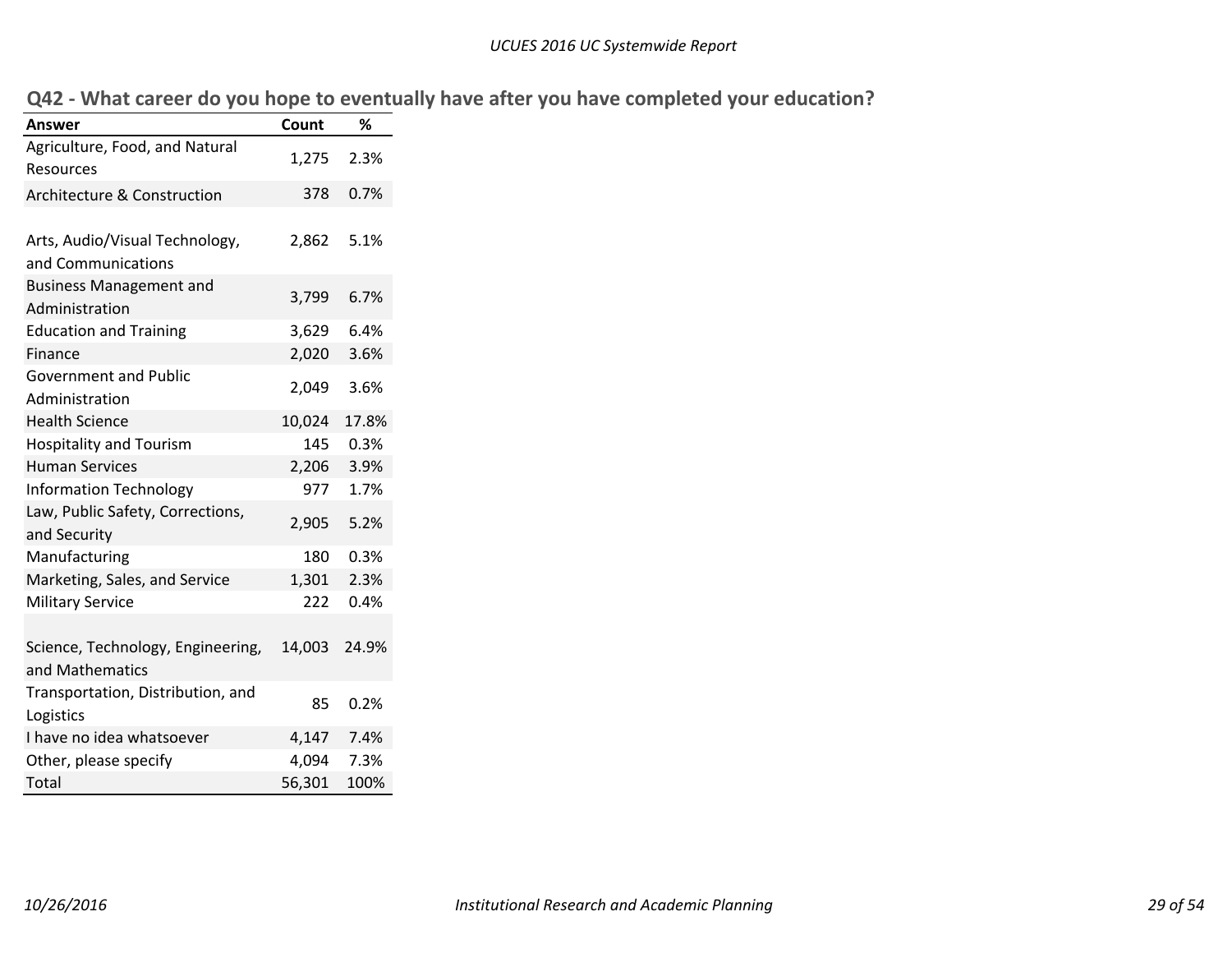|  | Q43 - What is the highest academic degree or credential that you plan to eventually earn? |  |  |
|--|-------------------------------------------------------------------------------------------|--|--|
|--|-------------------------------------------------------------------------------------------|--|--|

| Answer                                                                                                 | Count  | %     |
|--------------------------------------------------------------------------------------------------------|--------|-------|
| Bachelor's degree (B.A., B.S., etc.)                                                                   | 9,595  | 17.0% |
|                                                                                                        |        |       |
| <b>Teaching credential</b>                                                                             | 777    | 1.4%  |
| Business master's (M.B.A.)                                                                             | 5,000  | 8.9%  |
| Other professional master's<br>(M.Ed., M.PP., M.PH., M.FA.,<br>M.LIS., M.SN., M.SW., M.ARCH.,<br>etc.) | 4,092  | 7.3%  |
| Academic master's (M.A., M.S.,<br>etc.)                                                                | 8,347  | 14.8% |
| Law degree (L.L.B. or J.D.)                                                                            | 2,757  | 4.9%  |
| Medical doctorate other than<br>M.D. (D.O., D.D.S., D.V.M., etc.)                                      | 2,099  | 3.7%  |
| Medical doctor (M.D.)                                                                                  | 4,441  | 7.9%  |
| Doctorate (Ph.D., Ed.D., etc.)                                                                         | 9,474  | 16.8% |
| Multiple doctoral degrees<br>(M.D./Ph.D.)                                                              | 1,810  | 3.2%  |
| I do not know yet                                                                                      | 7,409  | 13.1% |
| If other, please elaborate                                                                             | 577    | 1.0%  |
| Total                                                                                                  | 56,378 | 100%  |

# **Q44 ‐ How important is it to you to graduate within four years after starting college?**

| Answer                                               | <b>Not that</b><br>important                       | Somewhat<br>important | <b>Very important</b> | <b>Essential</b> | Not applicable | Total  |
|------------------------------------------------------|----------------------------------------------------|-----------------------|-----------------------|------------------|----------------|--------|
| graduate within four years after<br>starting college | 6,229 11.1% 12,881 22.9% 18,337 32.6% 17,269 30.7% |                       |                       |                  | 1,535 2.7%     | 56.251 |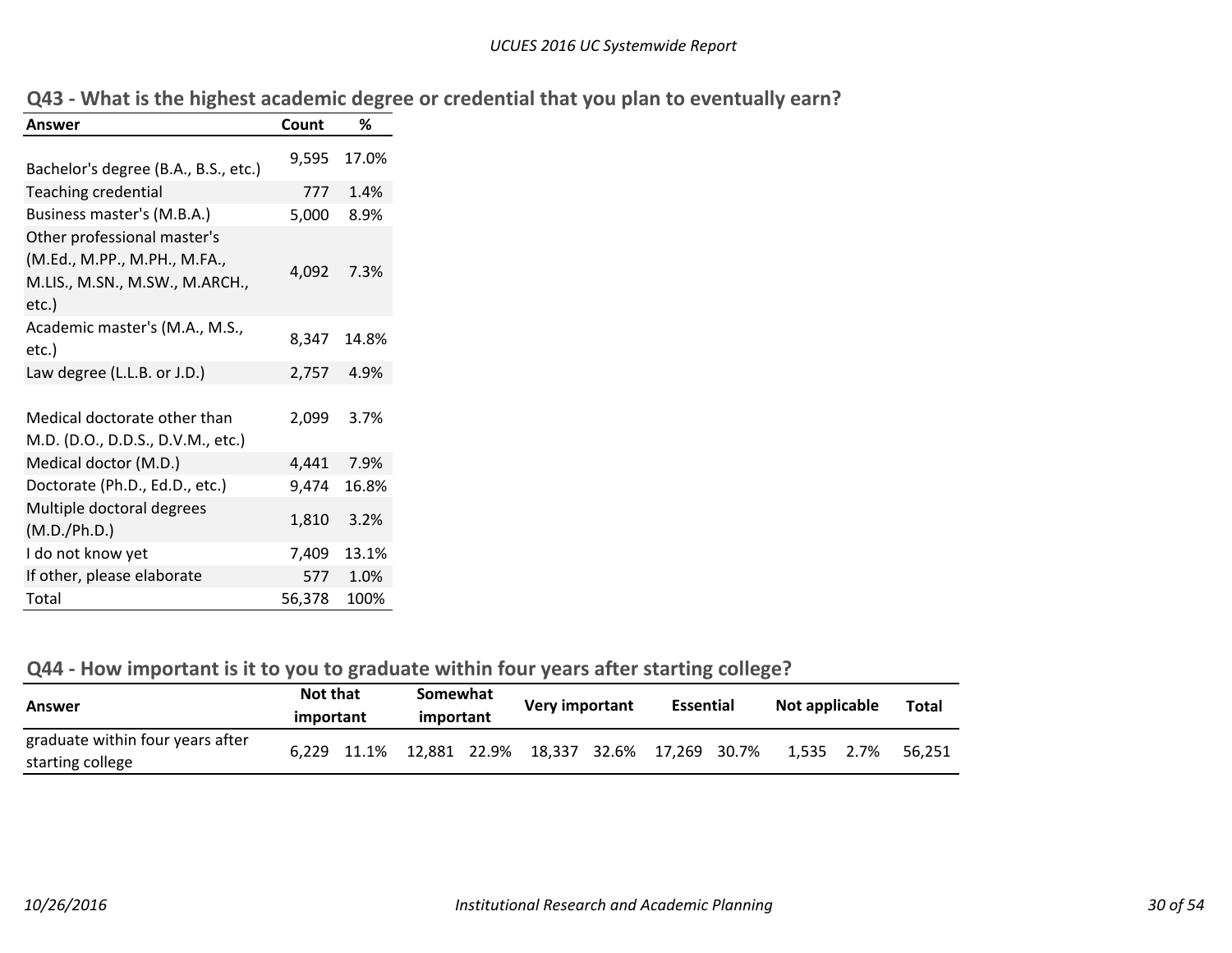**Q45 ‐ Will you complete <sup>a</sup> bachelor's degree this spring or summer?**

| Answer                            | <b>Probably yes</b> | Probably no               | Total |        |
|-----------------------------------|---------------------|---------------------------|-------|--------|
| complete a bachelor's degree this |                     | 15,774 28.1% 40,437 71.9% |       | 56.211 |
| spring or summer                  |                     |                           |       |        |

#### **Q46 ‐ How concerned have you been about paying for your undergraduate education up to now?**

| Answer                                               | Not concerned |  | Somewhat<br>concerned                      |  | Concerned |  | Very concerned |       | <b>Total</b> |
|------------------------------------------------------|---------------|--|--------------------------------------------|--|-----------|--|----------------|-------|--------------|
| paying for your undergraduate<br>education up to now |               |  | 10,586 18.9% 16707 29.8% 12622 22.5% 16197 |  |           |  |                | 28.9% | 56112        |

#### **Q47 ‐ How concerned are you about paying for your undergraduate education next year?**

| Answer                                               | Not concerned |  | Somewhat<br>concerned |  | Concerned |  | Very concerned                                 |  | Total |
|------------------------------------------------------|---------------|--|-----------------------|--|-----------|--|------------------------------------------------|--|-------|
| paying for your undergraduate<br>education next year |               |  |                       |  |           |  | 6,951 17.3% 10844 26.9% 9131 22.7% 13354 33.2% |  | 40280 |

#### **Q48 ‐ How concerned are you about your accumulated educational debt?**

| Answer                       | Not concerned | Somewhat<br>concerned |                   | Concerned |       | Very concerned |       | Total |
|------------------------------|---------------|-----------------------|-------------------|-----------|-------|----------------|-------|-------|
| accumulated educational debt | 14.371 25.6%  |                       | 11023 19.6% 10126 |           | 18.0% | 20594          | 36.7% | 56114 |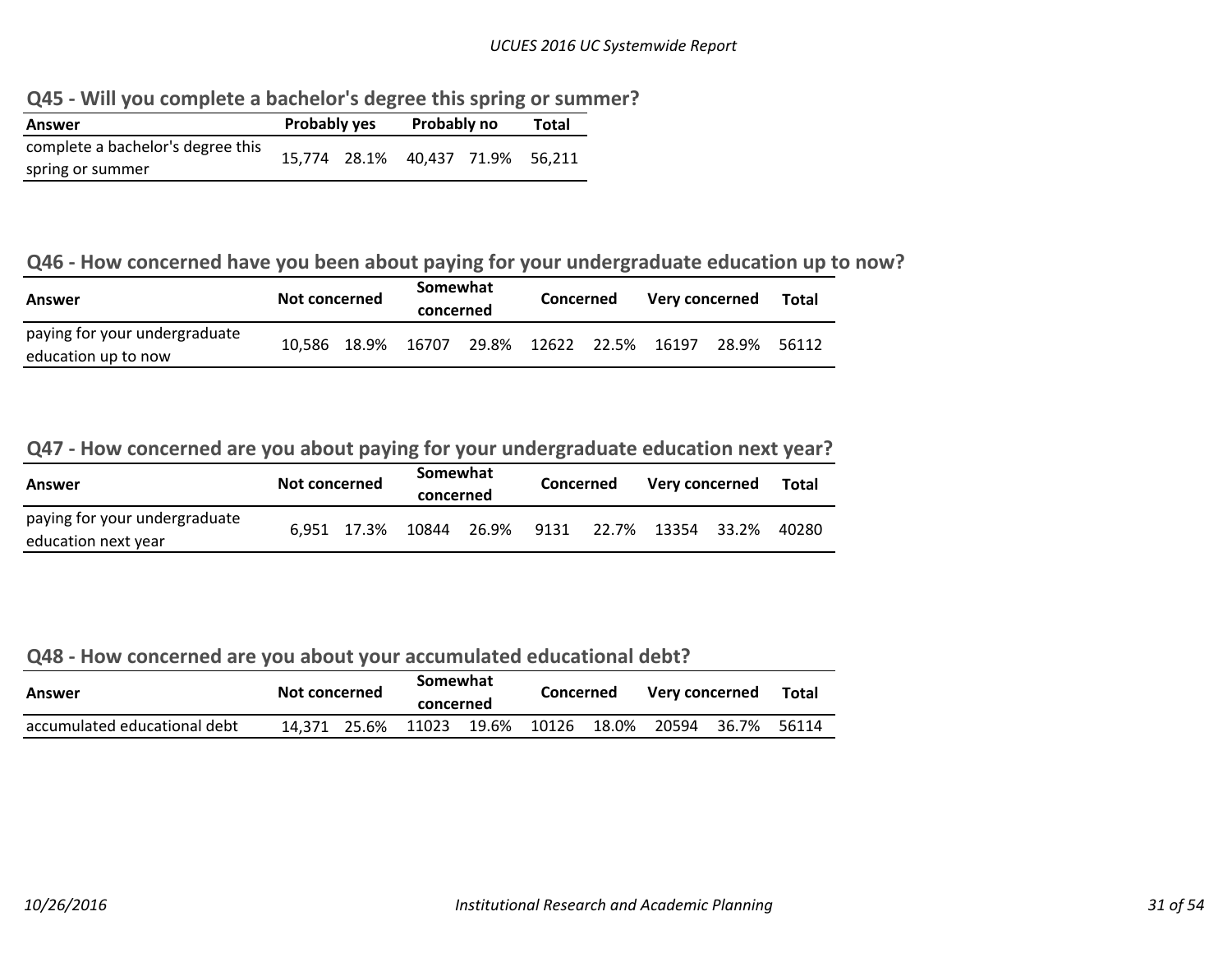**Q49 ‐ Have you ever received <sup>a</sup> Pell grant?**

| Answer     | Yes | No                               | Total |  |  |
|------------|-----|----------------------------------|-------|--|--|
| Pell grant |     | 26,666 48.2% 28,694 51.8% 55,360 |       |  |  |

#### **Q50 ‐ How frequently have you engaged in the following behaviors in the past year?**

| <b>Question</b>                                                                   | <b>Never</b> |             | Rarely       |             | <b>Occasionally</b> |       | Somewhat often                         |             | <b>Often</b> |       | Very often   |       | <b>Total</b> |
|-----------------------------------------------------------------------------------|--------------|-------------|--------------|-------------|---------------------|-------|----------------------------------------|-------------|--------------|-------|--------------|-------|--------------|
| Skipped or cut the size of meals<br>because there wasn't enough<br>money for food | 17.865       | 32.0%       | 13,143 23.5% |             | 12,214 21.9%        |       |                                        | 5,455 9.8%  | 3.949        | 7.1%  | 3.249        | 5.8%  | 55.875       |
| Cut down on personal /<br>recreational spending                                   | 3.015        | 5.4%        | 3,892        | 7.0%        |                     |       | 12,780 22.9% 11,332 20.3% 12,641 22.6% |             |              |       | 12.181 21.8% |       | 55.841       |
| Worried about my debt and<br>financial circumstances                              |              | 6.112 11.0% |              | 6.948 12.4% | 10,897              | 19.5% |                                        | 8,646 15.5% | 9.224        | 16.5% | 13.988       | 25.1% | 55.815       |

Q51 - For the following statements, please say whether the statement was often true, sometimes true, or never true for you in **the last 12 months.**

| <b>Question</b>                                                   | Never true   | Sometimes true | Often true |             | Total  |
|-------------------------------------------------------------------|--------------|----------------|------------|-------------|--------|
| I was worried whether my food<br>would run out before I got money | 32.279 57.8% | 16,539 29.6%   |            | 7.034 12.6% | 55.852 |
| to buy more.<br>The food that I bought just didn't                |              |                |            |             |        |
| last, and I didn't have money to<br>get more.                     | 37.425 67.1% | 13,280 23.8%   | 5.077      | 9.1%        | 55.782 |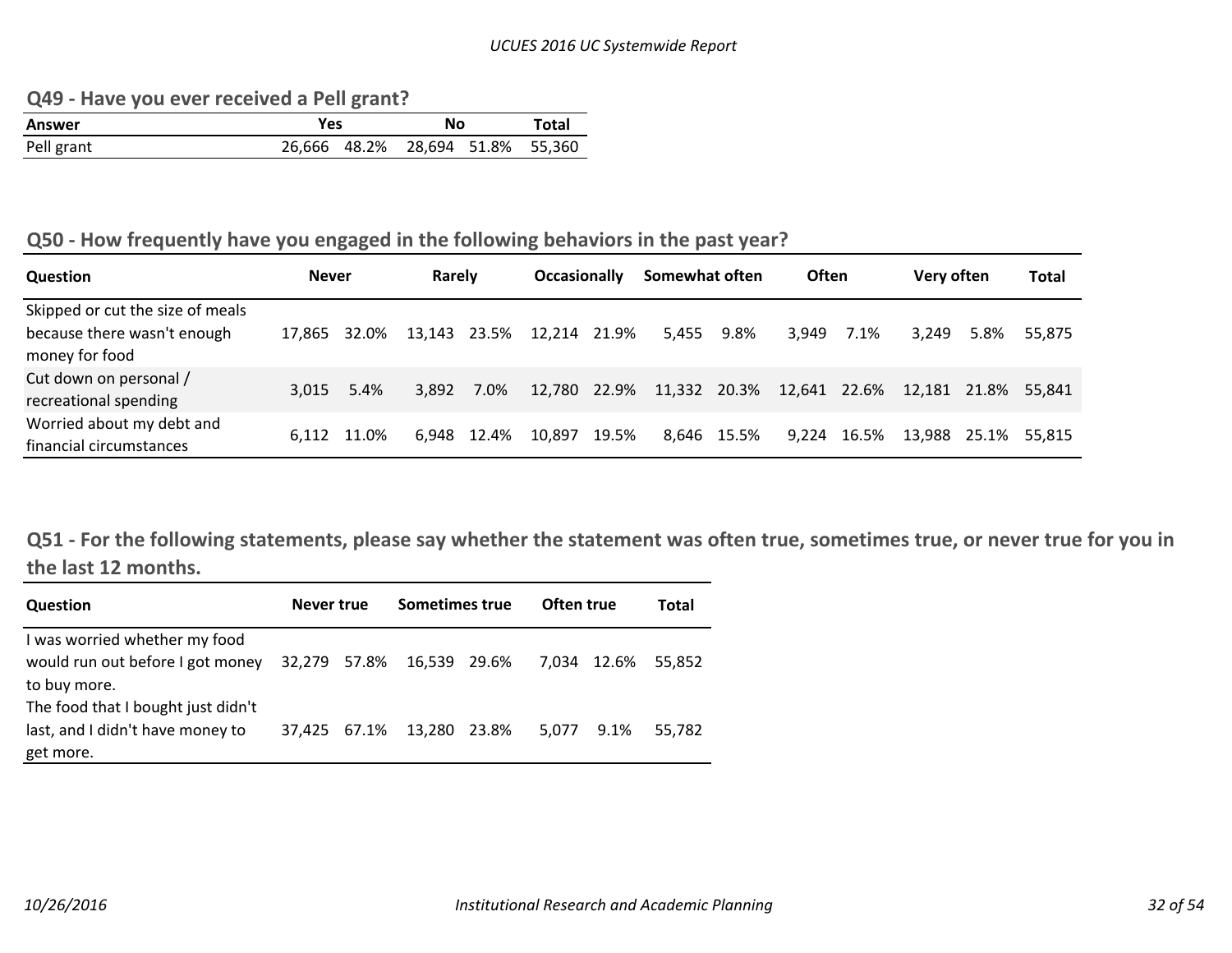|  |  |  |  |  |  | Q52 - Which of the following have you done this current academic year to meet college expenses? |
|--|--|--|--|--|--|-------------------------------------------------------------------------------------------------|
|--|--|--|--|--|--|-------------------------------------------------------------------------------------------------|

| Question                                                                   | Yes, doing now<br>or have done |       | No     |       | <b>Total</b> |
|----------------------------------------------------------------------------|--------------------------------|-------|--------|-------|--------------|
| Applied for financial aid,<br>scholarships, and/or grants                  | 45,025                         | 81.0% | 10,573 | 19.0% | 55,598       |
| Asked financial aid office to<br>reevaluate my application                 | 14,336                         | 25.9% | 41,026 | 74.1% | 55,362       |
| Bought fewer books, bought<br>cheaper/used books, read books<br>on reserve | 50,393                         | 90.6% | 5,211  | 9.4%  | 55,604       |
| Took a leave of absence or a<br>quarter/semester off                       | 3,395                          | 6.1%  | 51,927 | 93.9% | 55,322       |
| Took more courses per term                                                 | 27,457                         | 49.5% | 27,980 | 50.5% | 55,437       |
| Took action to graduate more<br>quickly                                    | 24,649                         | 44.6% | 30,675 | 55.4% | 55,324       |
| Did not retake a class to improve<br>my grade                              | 18,239                         | 33.0% | 37,053 | 67.0% | 55,292       |
| Took a community college course<br>because it was cheaper                  | 15,798                         | 28.5% | 39,547 | 71.5% | 55,345       |
| Took a job for the first time at<br>college                                | 19,970                         | 36.1% | 35,418 | 63.9% | 55,388       |
| Worked before but increased the<br>number of hours worked                  | 15,983                         | 28.9% | 39,252 | 71.1% | 55,235       |
| Increased the debt I carry on my<br>credit card                            | 13,331                         | 24.1% | 41,941 | 75.9% | 55,272       |
| Increased my annual student loan<br>amount                                 | 17,411                         | 31.5% | 37,849 | 68.5% | 55,260       |
| Other, please elaborate                                                    | 1,693                          | 10.0% | 15,174 | 90.0% | 16,867       |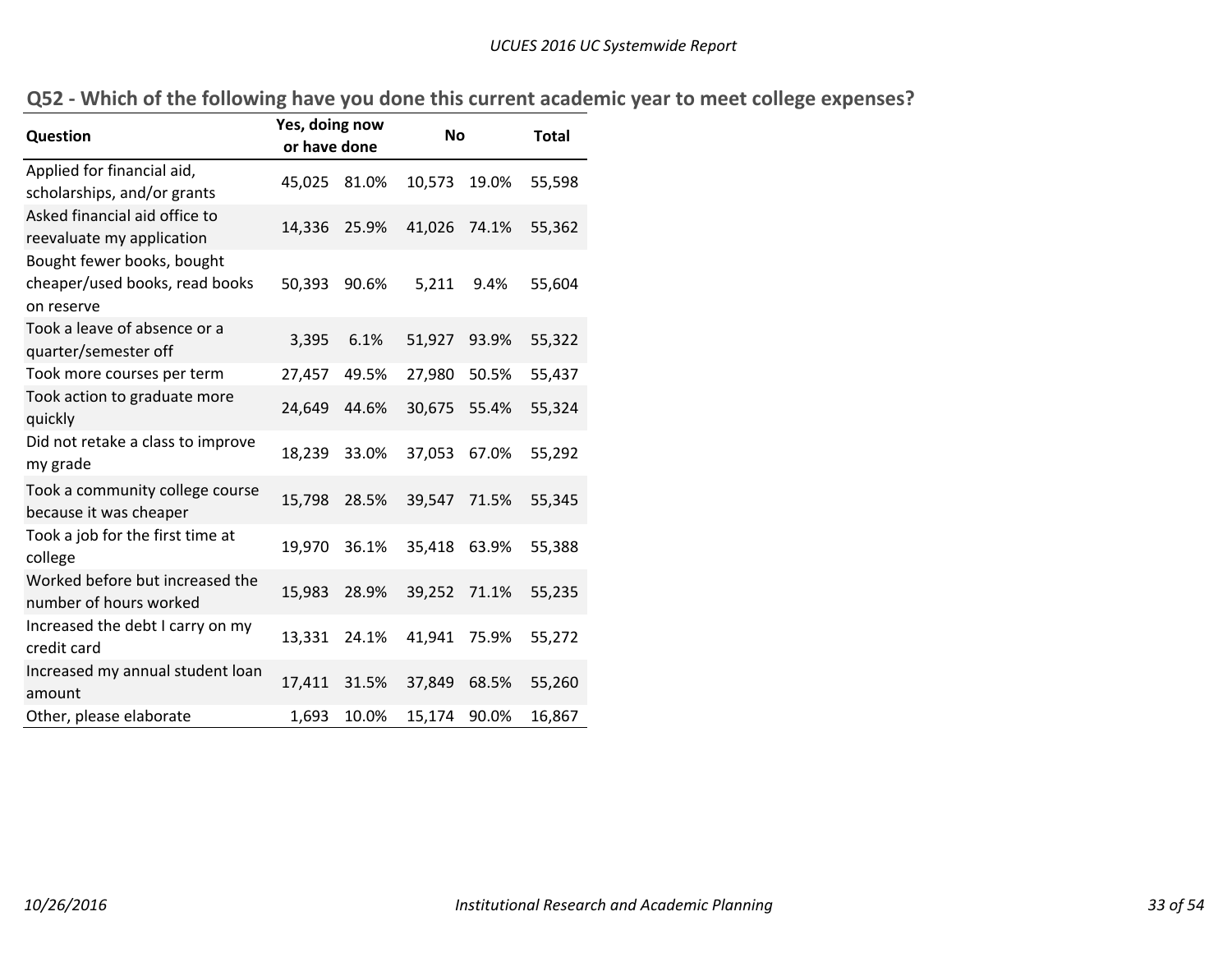Q53 - Have you heard about the Blue and Gold Opportunity Plan, which ensures that scholarships and grants will cover fees for **students from families making less than \$80,000 <sup>a</sup> year, with financial need?**

| Answer                         | Yes | Nο                               | Total |  |
|--------------------------------|-----|----------------------------------|-------|--|
| Blue and gold opportunity plan |     | 24.401 45.3% 29.451 54.7% 53.852 |       |  |

Q54 - To what extent do you agree or disagree with this statement: Given the grants and scholarships, if any, that you receive, **the total cost of attending University of California is manageable.**  $\overline{\phantom{a}}$ 

| Answer                          | <b>Strongly</b><br>disagree |       | <b>Disagree</b> |             | Somewhat<br>disagree | Somewhat<br>agree | Agree |             | <b>Strongly agree</b> |      | <b>Total</b> |
|---------------------------------|-----------------------------|-------|-----------------|-------------|----------------------|-------------------|-------|-------------|-----------------------|------|--------------|
| cost of attending University of | 5.569                       | 10.0% |                 | 7.417 13.3% | 11,052 19.9%         | 18,181 32.7%      |       | 9.811 17.7% | 3.548                 | 6.4% | 55.578       |
| California is manageable        |                             |       |                 |             |                      |                   |       |             |                       |      |              |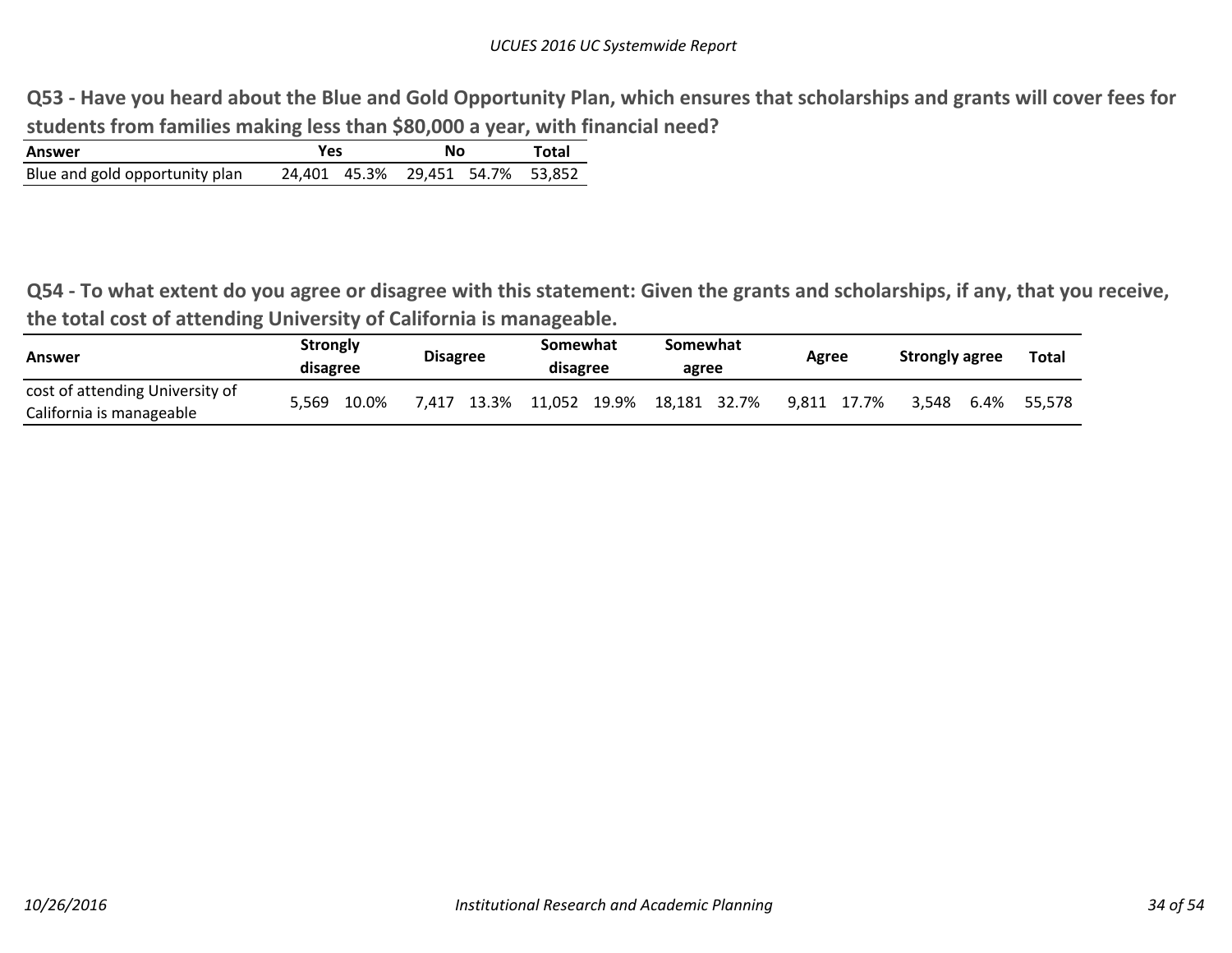|  |  |  | Q55 - When did you come to the United States to live? |  |  |
|--|--|--|-------------------------------------------------------|--|--|
|--|--|--|-------------------------------------------------------|--|--|

| Answer                 | Count  | %     |
|------------------------|--------|-------|
| I was born in the U.S. | 42,275 | 75.9% |
| 2000 or earlier        | 3,572  | 6.4%  |
| 2001                   | 791    | 1.4%  |
| 2002                   | 528    | 0.9%  |
| 2003                   | 471    | 0.8%  |
| 2004                   | 498    | 0.9%  |
| 2005                   | 478    | 0.9%  |
| 2006                   | 493    | 0.9%  |
| 2007                   | 518    | 0.9%  |
| 2008                   | 580    | 1.0%  |
| 2009                   | 508    | 0.9%  |
| 2010                   | 703    | 1.3%  |
| 2011                   | 707    | 1.3%  |
| 2012                   | 946    | 1.7%  |
| 2013                   | 841    | 1.5%  |
| 2014                   | 715    | 1.3%  |
| 2015 or later          | 1,085  | 1.9%  |
| Total                  | 55,709 | 100%  |

# **Q56 ‐ When did you learn to speak English?**

| <b>Answer</b>                 | Count        | ℅           |
|-------------------------------|--------------|-------------|
| English is my native language | 33,152 59.4% |             |
| Before I was 6 years old      | 13,187 23.6% |             |
| When I was 6 to 10 years old  |              | 6,069 10.9% |
| When I was 11 to 15 years old | 2.431        | 4.4%        |
| After turning 16 years old    | 930          | 1.7%        |
| Total                         | 55,769       | 100%        |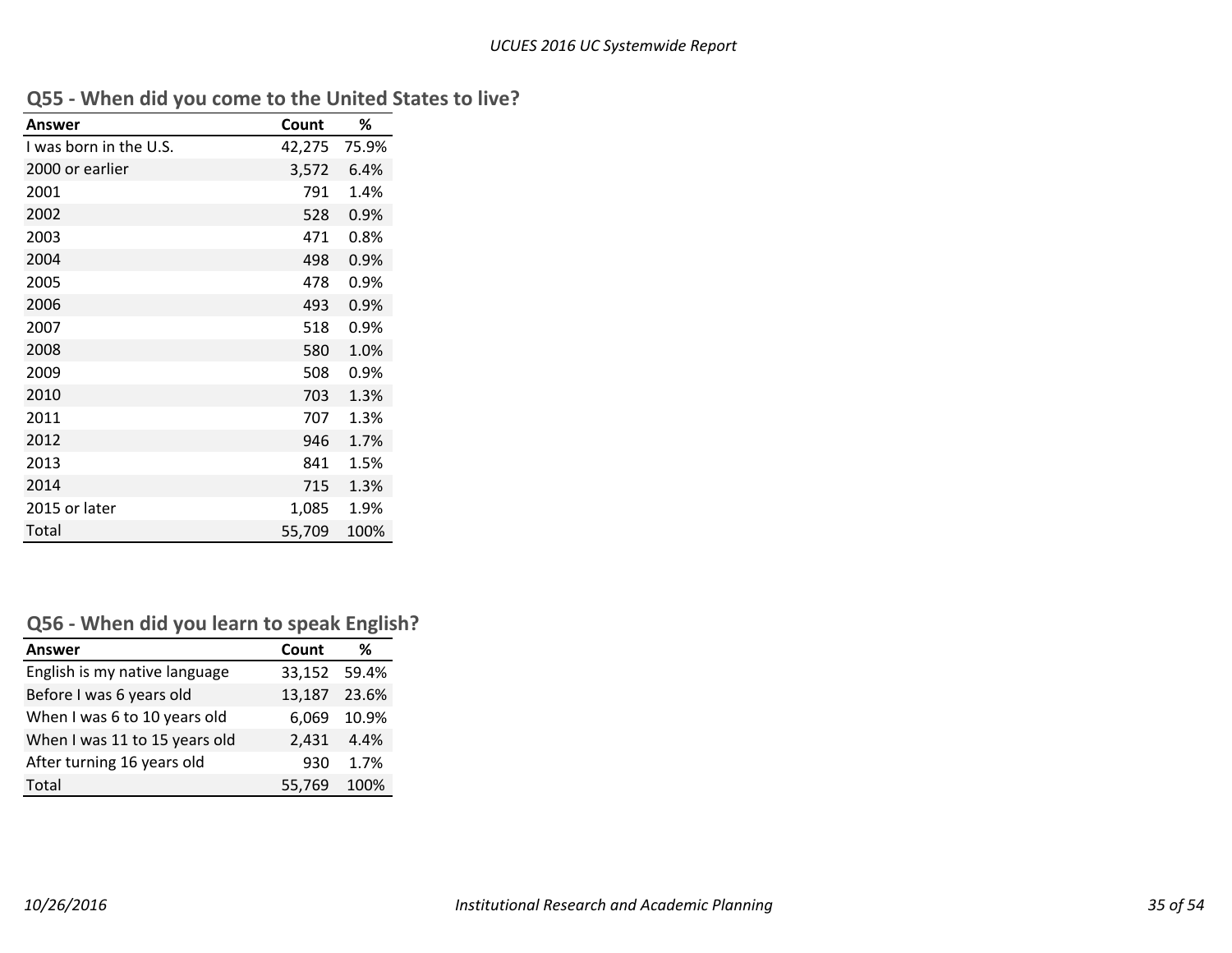#### *UCUES 2016 UC Systemwide Report*

| Question               | In the U.S. | Outside the U.S. Do not know |  | Total           |
|------------------------|-------------|------------------------------|--|-----------------|
| My mother / Guardian 1 |             | 21.025 37.7% 34.391 61.7%    |  | 283 0.5% 55.699 |
| My father / Guardian 2 |             | 21,034 37.9% 33,631 60.5%    |  | 879 1.6% 55.544 |

**Q57 ‐ Please identify, to the best of your knowledge, where the following relatives were born.**

Q58 - Which of the following best describes the highest educational experience of your parents (guardians)?

| Answer                                                                              | Count        | %           |
|-------------------------------------------------------------------------------------|--------------|-------------|
| Neither parent attended any<br>college                                              | 14,427 26.0% |             |
| One or both parents attended<br>some college, but neither has a<br>four-year degree |              | 9,725 17.5% |
| One parent has a four-year<br>degree                                                |              | 7,605 13.7% |
| Both parents have a four-year<br>degree                                             |              | 8,545 15.4% |
| One parent has a graduate or<br>professional degree                                 |              | 8,521 15.4% |
| Both parents have a graduate or<br>professional degree                              | 6,629        | 12.0%       |
| Total                                                                               | 55,452       | 100%        |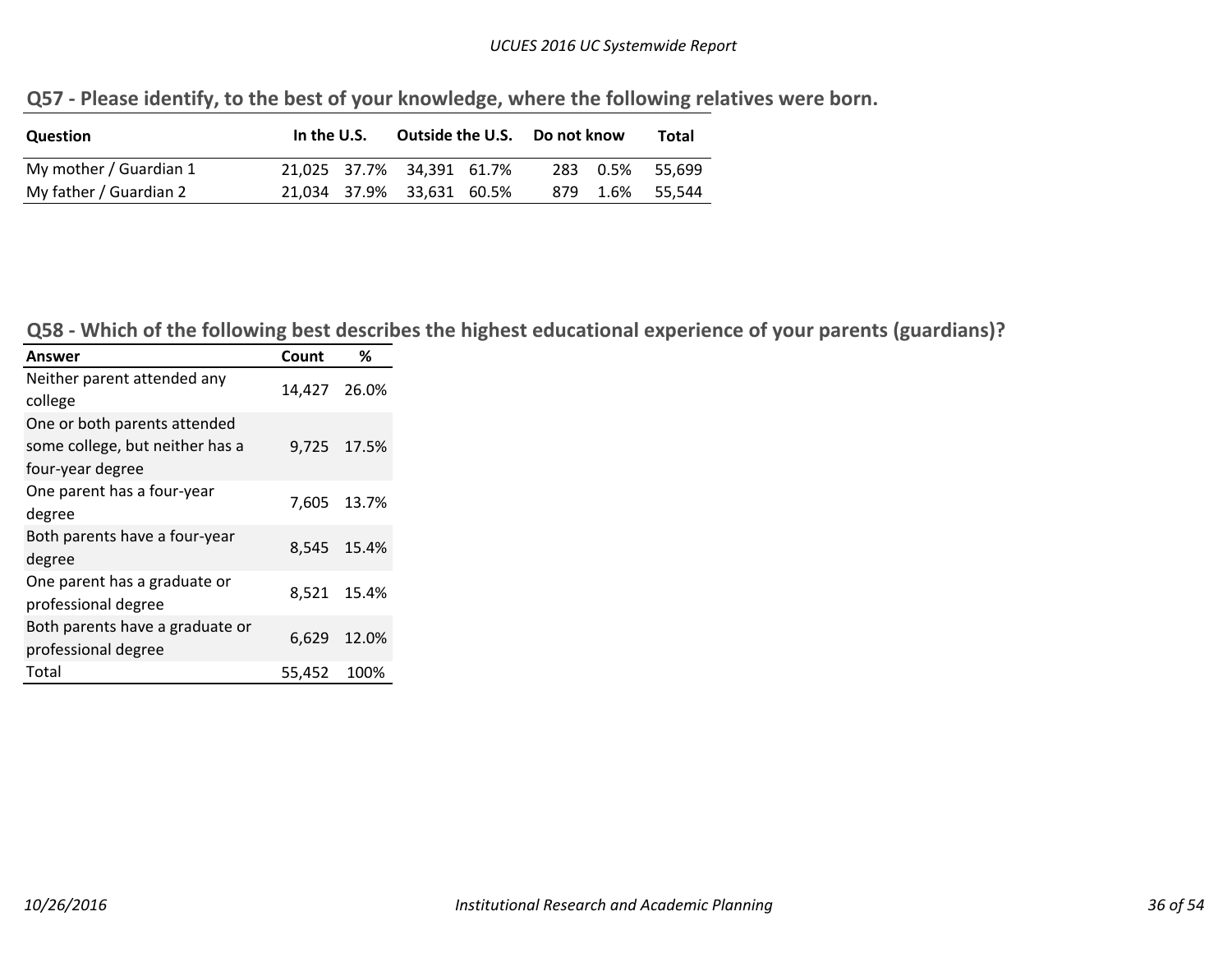|  |  | Q59 - Which of the following best describes your social class when you were growing up? |  |
|--|--|-----------------------------------------------------------------------------------------|--|
|  |  |                                                                                         |  |

| Answer                                  | Count        | %           |
|-----------------------------------------|--------------|-------------|
| Low-income or poor                      |              | 9,594 17.3% |
| Working-class                           | 13,748 24.8% |             |
| Middle-class                            | 19,875 35.8% |             |
| Upper-middle or professional-<br>middle | 11,366 20.5% |             |
| Wealthy                                 | 921          | 1.7%        |
| Total                                   | 55,504       | 100%        |

# **Q60 ‐ Are you <sup>a</sup> financially independent student?**

| Answer                  | No    |                        | Yes | Total |
|-------------------------|-------|------------------------|-----|-------|
| Financially independent | 49177 | 88.7% 6240 11.3% 55417 |     |       |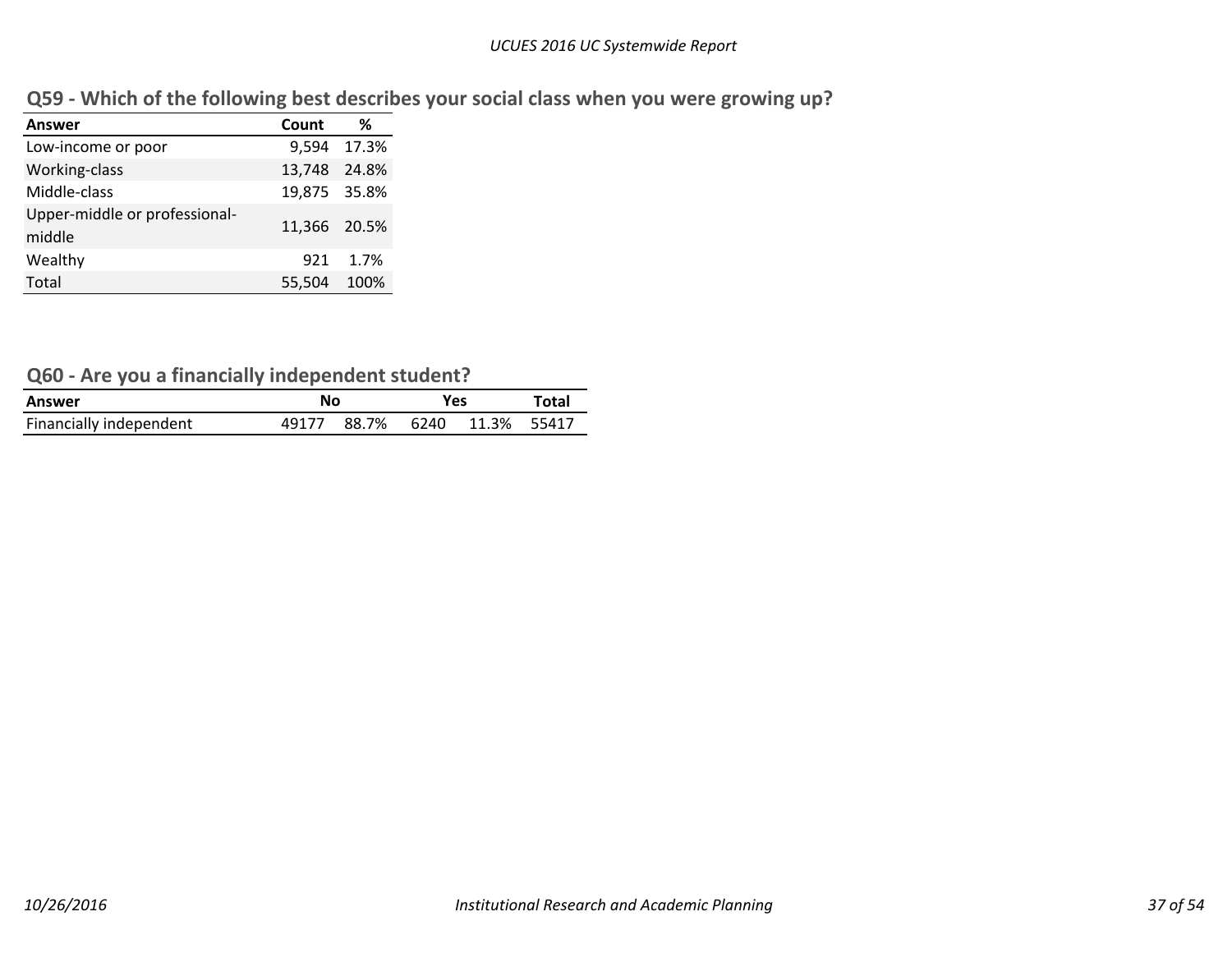Q61 - To the best of your knowledge, which category includes the total annual combined income of your parent(s) before taxes in **2015?**

| ZUIJ:                  |        |       |
|------------------------|--------|-------|
| Answer                 | Count  | ℅     |
| Less than \$10,000     | 2,310  | 4.8%  |
| \$10,000 to \$19,999   | 3,752  | 7.8%  |
| \$20,000 to \$34,999   | 6,606  | 13.7% |
| \$35,000 to \$49,999   | 5,048  | 10.5% |
| \$50,000 to \$64,999   | 4,677  | 9.7%  |
| \$65,000 to \$79,999   | 4,635  | 9.6%  |
| \$80,000 to \$99,999   | 4,729  | 9.8%  |
| \$100,000 to \$124,999 | 6,017  | 12.5% |
| \$125,000 to \$149,999 | 2,873  | 6.0%  |
| \$150,000 to \$199,999 | 2,986  | 6.2%  |
| \$200,000 or more      | 4,438  | 9.2%  |
| Total                  | 48,071 | 100%  |

Q62 - To the best of your knowledge, which category includes your household's total annual combined income before taxes in **2015?**

| <b>Answer</b>          | Count | ℅     |
|------------------------|-------|-------|
| Less than \$10,000     | 2,160 | 35.0% |
| \$10,000 to \$19,999   | 1,204 | 19.5% |
| \$20,000 to \$34,999   | 942   | 15.3% |
| \$35,000 to \$49,999   | 501   | 8.1%  |
| \$50,000 to \$64,999   | 373   | 6.0%  |
| \$65,000 to \$79,999   | 293   | 4.7%  |
| \$80,000 to \$99,999   | 198   | 3.2%  |
| \$100,000 to \$124,999 | 244   | 4.0%  |
| \$125,000 to \$149,999 | 80    | 1.3%  |
| \$150,000 to \$199,999 | 67    | 1.1%  |
| \$200,000 or more      | 109   | 1.8%  |
| Total                  | 6.171 | 100%  |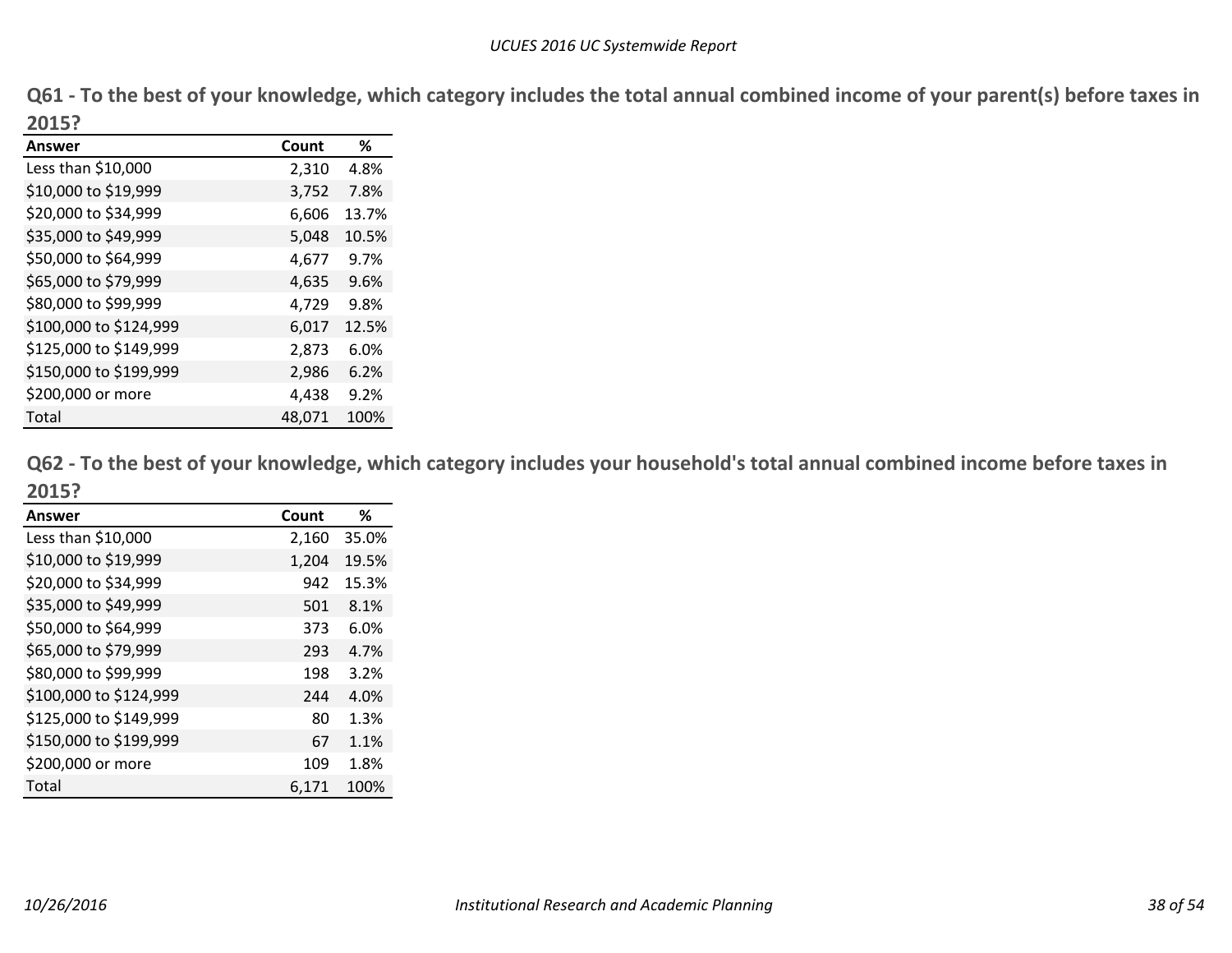# **Q63 ‐ What is your religious/spiritual preference?**

| <b>Answer</b>                       | Count  | %     |
|-------------------------------------|--------|-------|
| Spiritual but not associated with a |        |       |
| major religion                      | 6,256  | 11.3% |
| Not particularly spiritual          | 7,125  | 12.9% |
| No preference                       | 6,784  | 12.3% |
| Agnostic                            | 4,665  | 8.5%  |
| Atheist                             | 4,988  | 9.0%  |
| <b>Baptist</b>                      | 1,049  | 1.9%  |
| <b>Buddhist</b>                     | 2,420  | 4.4%  |
| Christian Church (Disciples)        | 3,152  | 5.7%  |
| <b>Eastern Orthodox</b>             | 355    | 0.6%  |
| Episcopalian                        | 138    | 0.3%  |
| Hindu                               | 935    | 1.7%  |
| Jewish                              | 1,125  | 2.0%  |
| Lutheran                            | 309    | 0.6%  |
| Methodist                           | 264    | 0.5%  |
| Mormon                              | 145    | 0.3%  |
| Muslim                              | 1,065  | 1.9%  |
| Presbyterian                        | 954    | 1.7%  |
| Quaker                              | 35     | 0.1%  |
| <b>Roman Catholic</b>               | 8,273  | 15.0% |
| Seventh Day Adventist               | 162    | 0.3%  |
| Sikh                                | 330    | 0.6%  |
| Taoist                              | 92     | 0.2%  |
| Unitarian/Universalist              | 62     | 0.1%  |
| United Church of                    |        |       |
| Christ/Congregational               | 104    | 0.2%  |
| <b>Other Christian</b>              | 3,427  | 6.2%  |
| Other religion                      | 952    | 1.7%  |
| Total                               | 55,166 | 100%  |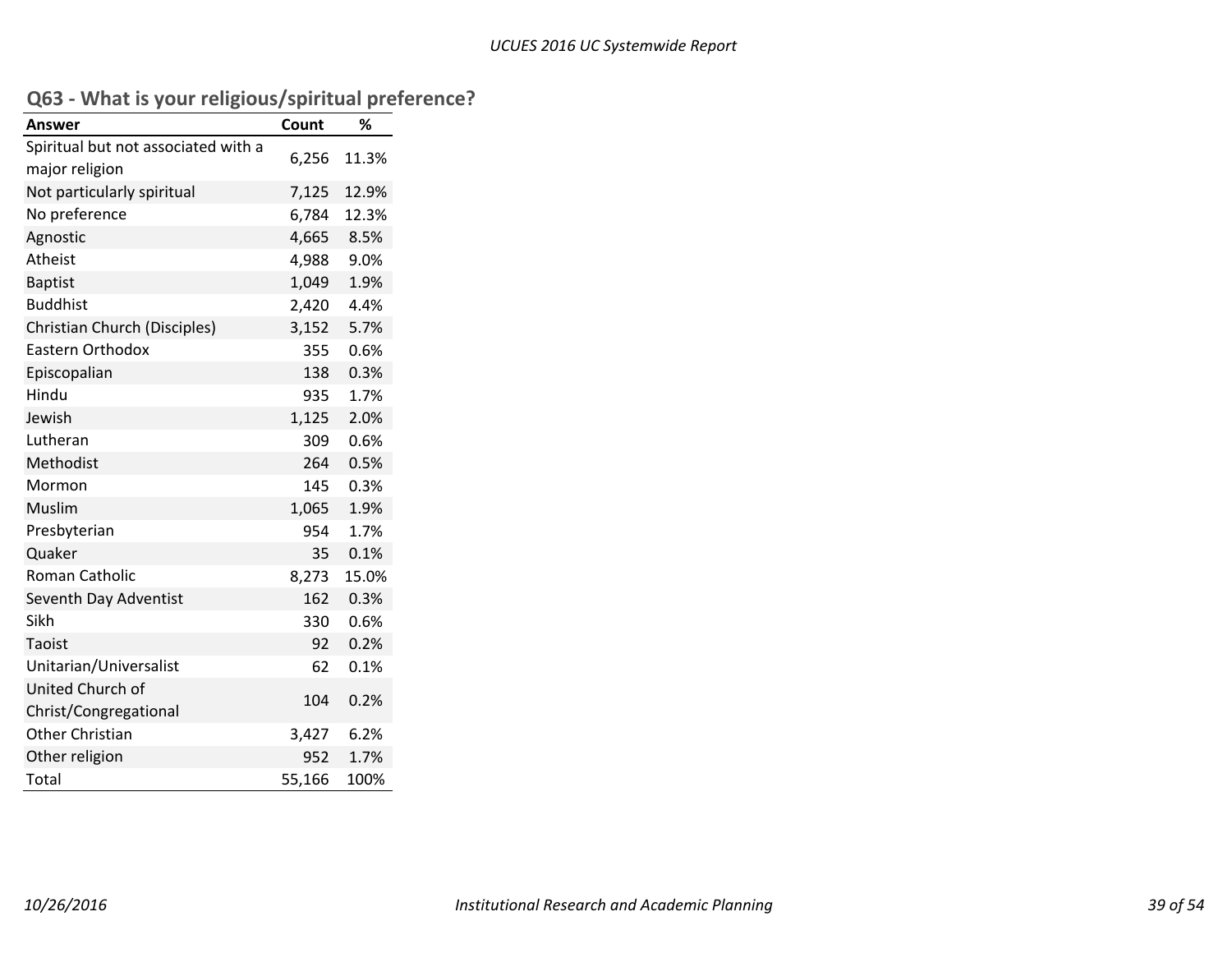**Q64 ‐ Do you have any physical disabilities that affect how you access or use campus facilities?**

| Answer                | Yes   | No                       | Total |
|-----------------------|-------|--------------------------|-------|
| phisical disabilities | 1.486 | 2.7% 53.907 97.3% 55.393 |       |

#### Q65 - Do you have any learning disabilities that affect how you read, study, or do your coursework?

| Answer                | Yes | No                             | Total |
|-----------------------|-----|--------------------------------|-------|
| learning disabilities |     | 3.650 6.6% 51.716 93.4% 55.366 |       |

Q66 - Do you have any psychological disabilities that affect how you learn or interact with others on campus?

| Answer                     | Yes | No                              | Total |
|----------------------------|-----|---------------------------------|-------|
| psychological disabilities |     | 7,228 13.1% 48,142 86.9% 55,370 |       |

#### **Q67 ‐ Do you currently receive accommodations from campus due to your disability?**

| Answer       | Yes         | No          | Total |
|--------------|-------------|-------------|-------|
| accomodation | 2.636 27.1% | 7.076 72.9% | 9.712 |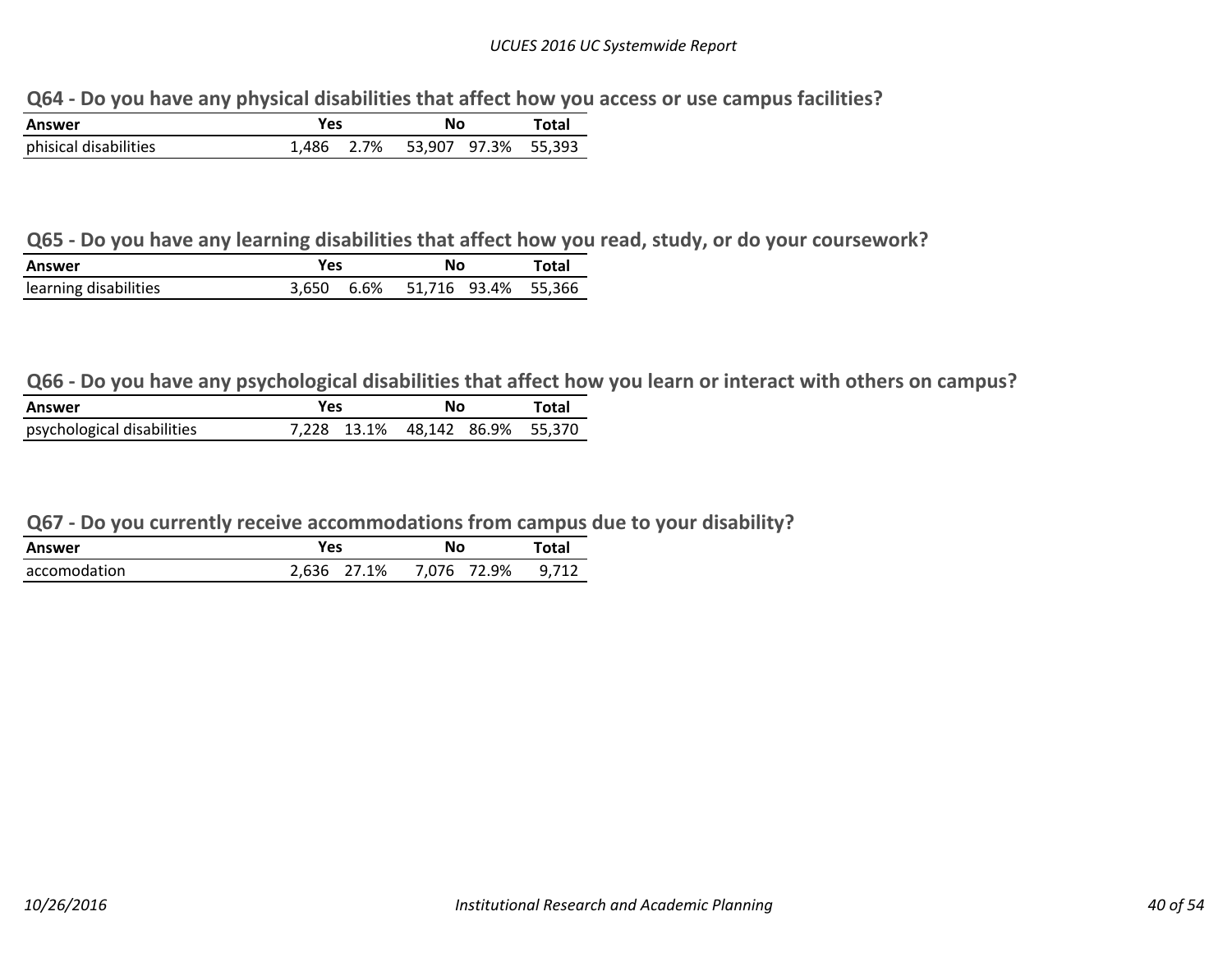#### **Q68 ‐ How do you describe yourself?**

| <b>Answer</b>                         | Count        | ℅     |
|---------------------------------------|--------------|-------|
| Male                                  | 21,018 37.9% |       |
| Female                                | 33,485       | 60.4% |
| <b>Trans Male/Trans Man</b>           | 87           | 0.2%  |
| <b>Trans Female/Trans Woman</b>       | 71           | 0.1%  |
| Genderqueer/Gender Non-<br>Conforming | 524          | 0.9%  |
| Different Identity                    | 287          | 0.5%  |
| Total                                 | 55.472       | 100%  |

# **Q69 ‐ What sex were you assigned at birth, such as on an original birth certificate?**

| Answer | Count        | ℅ |
|--------|--------------|---|
| Male   | 21.385 38.6% |   |
| Female | 34.031 61.4% |   |
| Total  | 55.416 100%  |   |

#### **Q70 ‐ Do you consider yourself to be:**

| <b>Answer</b>                    | Count        | ℅          |
|----------------------------------|--------------|------------|
| Heterosexual or straight         | 47.998 87.3% |            |
| Gay or lesbian                   |              | 1,796 3.3% |
| <b>Bisexual</b>                  | 3,421 6.2%   |            |
| Not listed above, please specify |              | 1,778 3.2% |
| Total                            | 54,993 100%  |            |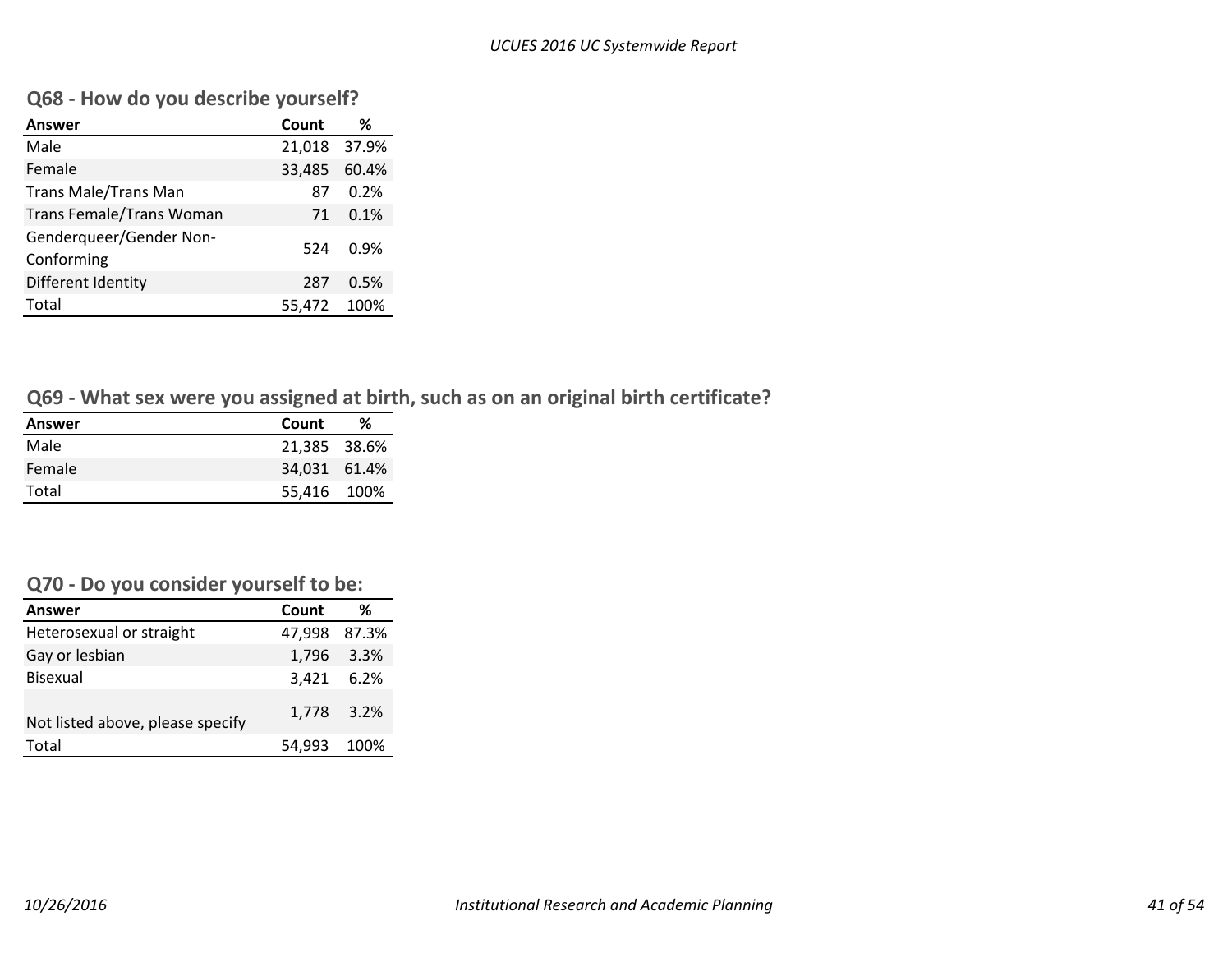Q71 - A person's appearance, style, dress, or mannerisms (such as the way they walk or talk) may affect the way people think of them. On average, how do you think other people at school would describe your appearance, style, dress, or mannerisms?

| Answer                         | Count        | %           |
|--------------------------------|--------------|-------------|
| Mostly feminine                | 18,681 33.9% |             |
| Somewhat feminine              | 11,133 20.2% |             |
| Equally feminine and masculine |              | 6,077 11.0% |
| Somewhat masculine             |              | 6,653 12.1% |
| Mostly masculine               | 12,505 22.7% |             |
| Total                          | 55,049 100%  |             |

#### **Q72 ‐ How would you characterize your political orientation?**

| Answer                         | Count          | %     |  |  |  |  |
|--------------------------------|----------------|-------|--|--|--|--|
| Very liberal                   | 5,614          | 10.3% |  |  |  |  |
| Liberal                        | 18,851         | 34.5% |  |  |  |  |
| Slightly liberal               | 8,340<br>15.3% |       |  |  |  |  |
| Moderate or middle of the road | 13,099         | 24.0% |  |  |  |  |
| Slightly conservative          | 3,535          | 6.5%  |  |  |  |  |
| Conservative                   | 2,392          | 4.4%  |  |  |  |  |
| Very conservative              | 488            | 0.9%  |  |  |  |  |
| Other, please elaborate:       | 2,298          | 4.2%  |  |  |  |  |
| Total                          | 54,617         | 100%  |  |  |  |  |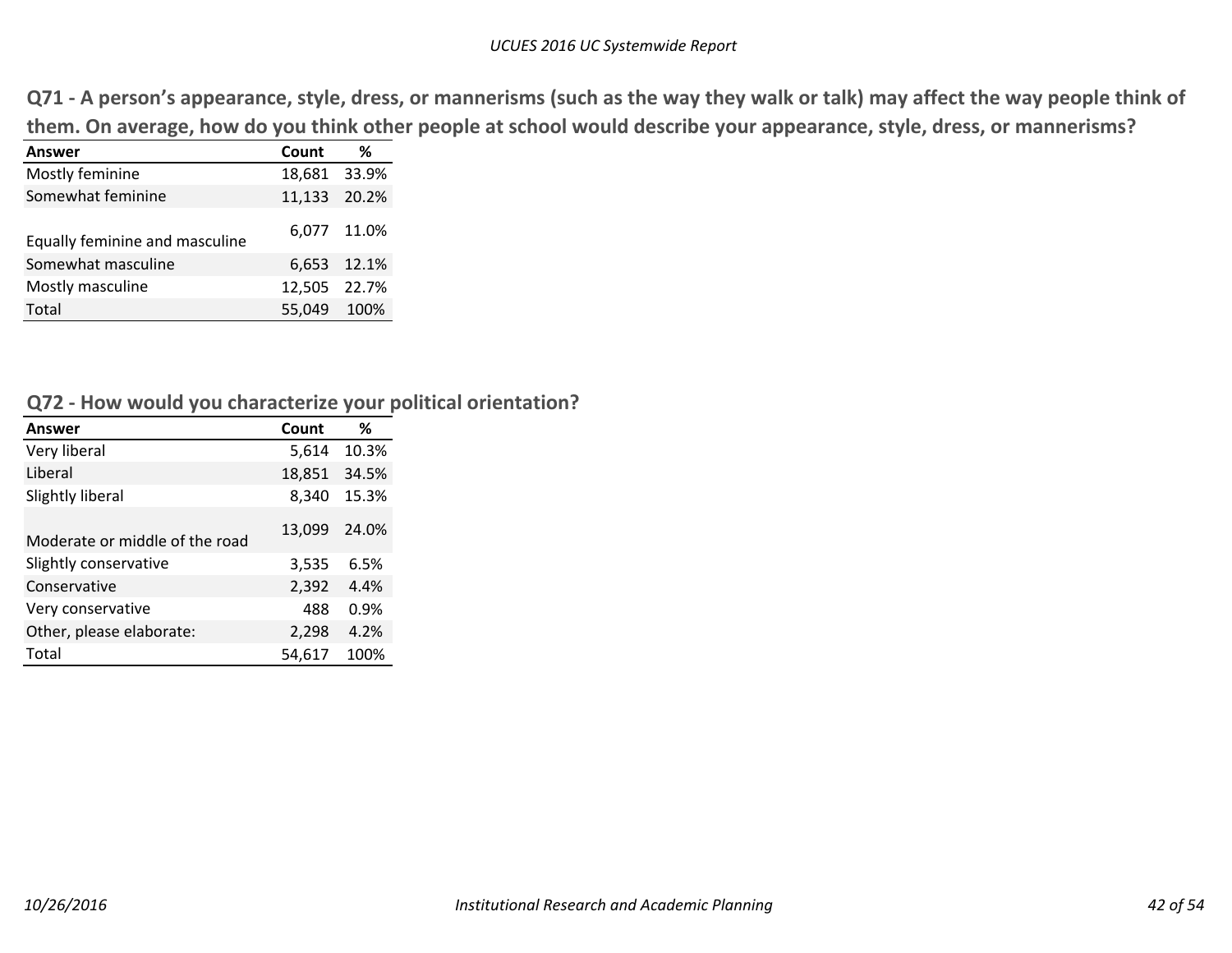Q73 - Since attending University of California, have you ever been homeless for any of the following lengths of time (check all that apply)? (Homeless means not having stable or reliable housing, e.g., living on the street, in vehicles, motels, camp grounds, **single‐occupancy facilities, or couch surfing in other people's homes for temporary sleeping arrangements).**

| <b>Answer</b>                                 | Count        | %    |
|-----------------------------------------------|--------------|------|
| No                                            | 52,597 95.3% |      |
| Yes, during Fall-Spring academic<br>year      | 1,043        | 1.9% |
| Yes, during Summer when taking<br>classes     | 806          | 1.5% |
| Yes, during Summer when not<br>taking classes | 832          | 1.5% |
| Yes, during Winter break                      | 505          | 0.9% |
| Total                                         | 55,168       | 100% |

### **Q74 ‐ Where are you living this term?**

| <b>Answer</b>                                          | Count  | %     |
|--------------------------------------------------------|--------|-------|
| Campus residence hall                                  | 13,821 | 25.1% |
| Campus owned apartment or<br>house (on- or off-campus) | 7.820  | 14.2% |
| Sorority or fraternity                                 | 696    | 1.3%  |
| Co-op student housing                                  | 871    | 1.6%  |
| Off-campus in an apartment                             | 20,150 | 36.5% |
| Off-campus in a house                                  | 10,691 | 19.4% |
| No stable residence/Homeless                           | 525    | 1.0%  |
| Other, please elaborate                                | 580    | 1.1%  |
| Total                                                  | 55,154 | 100%  |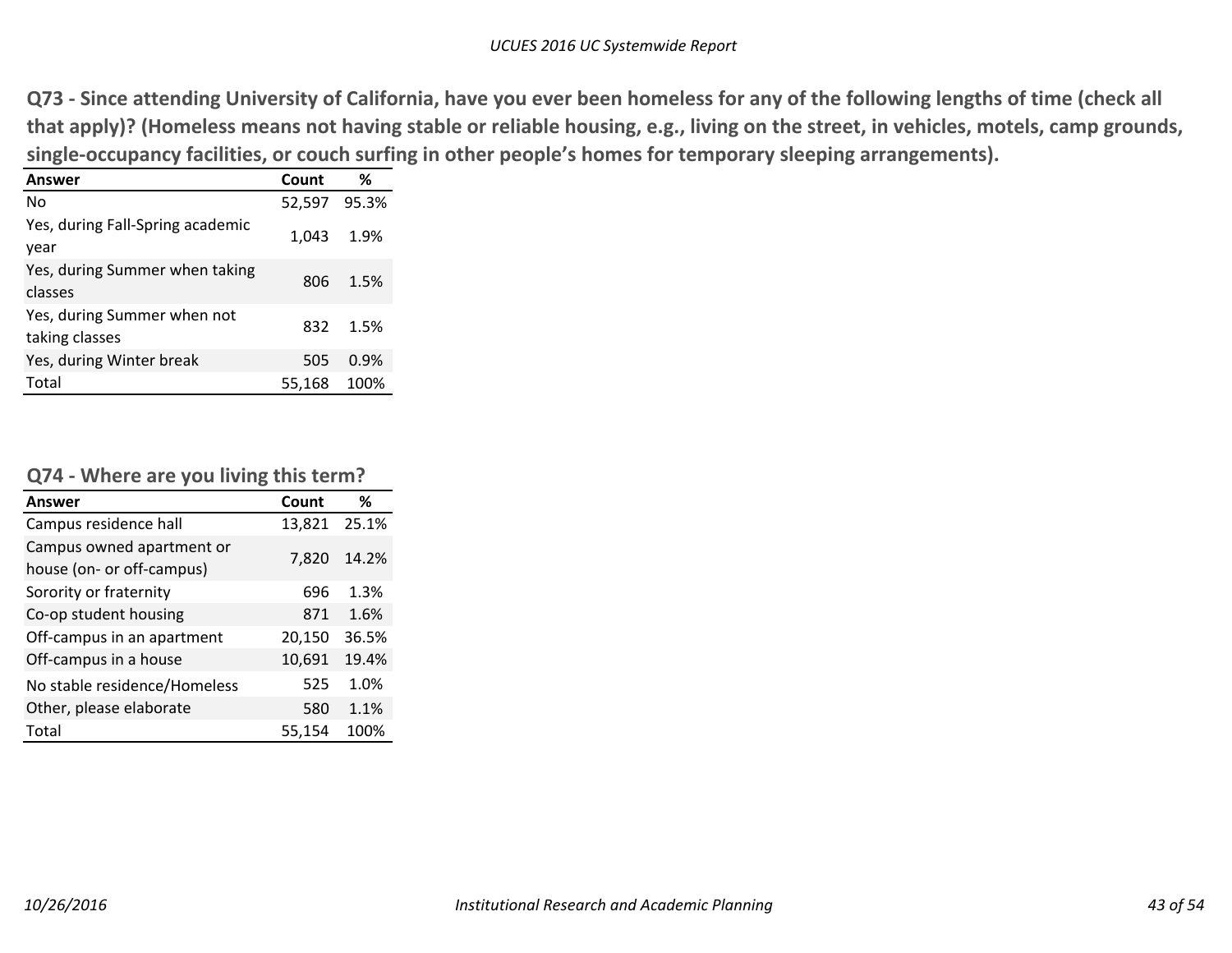| $\cdots$                |              |             |
|-------------------------|--------------|-------------|
| <b>Answer</b>           | Count        | ℅           |
| On campus or $<$ 1 mile | 27,898 50.6% |             |
| 1 mile to 2 miles       | 13,090 23.7% |             |
| 3 miles to 10 miles     |              | 7.934 14.4% |
| 11 miles to 20 miles    |              | 2,983 5.4%  |
| 21 miles or more        |              | 3,277 5.9%  |
| Total                   | 55,182 100%  |             |

### **Q75 ‐ How far do you live from campus?**

Q76 - With whom do you live? Please select the option that best describes your living situation this term.

| Answer                            | Count        | %    |
|-----------------------------------|--------------|------|
| I live alone                      | 2,705        | 4.9% |
| I share an apartment, house, or   |              |      |
| residence hall room with at least | 42,810 77.5% |      |
| one other UC student              |              |      |
| I share an apartment or house     |              |      |
| with people who are not UC        | 2,500        | 4.5% |
| students                          |              |      |
| I live with at least one family   | 4,778        | 8.7% |
| member                            |              |      |
| I am a single parent living with  | 241          | 0.4% |
| children                          |              |      |
| I live with my spouse or domestic | 466          | 0.8% |
| partner and children              |              |      |
|                                   |              |      |
| I live with my spouse or domestic | 753          | 1.4% |
| partner without children          |              |      |
| Other, please elaborate           | 959          | 1.7% |
| Total                             | 55,212       | 100% |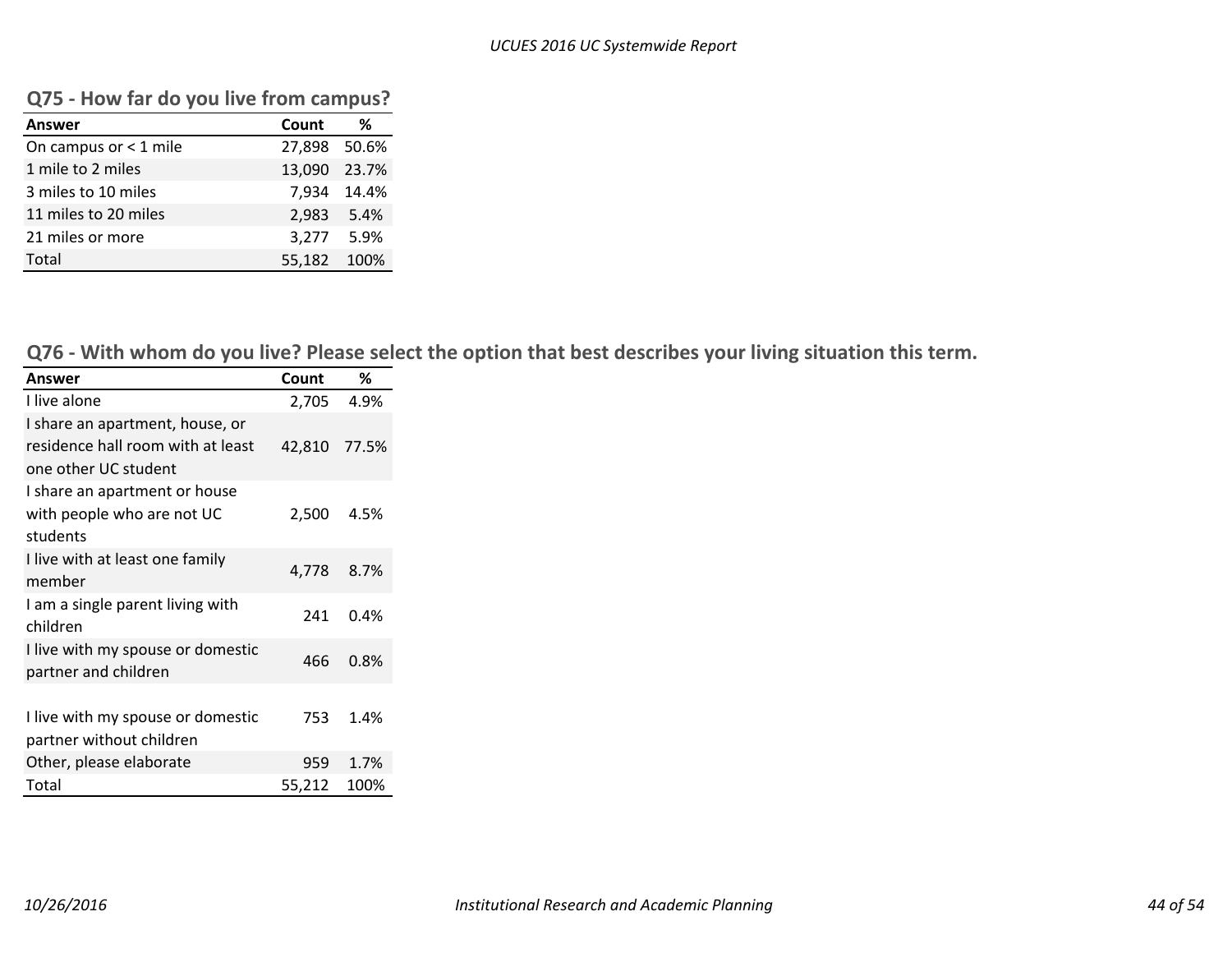Q77 - We would like to hear more about being an undergraduate at a research campus. Please indicate your level of **agreement with the following statements.**

| <b>Question</b>                                                                | <b>Strongly</b><br>disagree |      | <b>Disagree</b> |      |       | <b>Disagree</b><br>somewhat |              | Agree<br>somewhat |              | Agree |              | <b>Strongly agree</b> |        |
|--------------------------------------------------------------------------------|-----------------------------|------|-----------------|------|-------|-----------------------------|--------------|-------------------|--------------|-------|--------------|-----------------------|--------|
| UC San Diego has a strong<br>commitment to undergraduate<br>education          | 1.188                       | 2.5% | 1.741           | 3.7% | 3,520 | 7.4%                        | 14.624       | 30.7%             | 19,555 41.1% |       |              | 6.966 14.6%           | 47.594 |
| Attending a university with world-<br>class researchers is important to<br>me. | 1.170                       | 2.5% | 2.304           | 4.8% | 4.213 | 8.9%                        | 13,842 29.1% |                   | 15,901       | 33.5% | 10,091 21.2% |                       | 47.521 |

Q78 - How important to you are the following aspects of being an undergraduate at a research campus like University of **California?**

| Question                                                                                       |       | Not important |       | Not very<br>important |        | Somewhat<br>important |        | Important |        | <b>Very Important</b> |       | <b>Essential</b> |        |
|------------------------------------------------------------------------------------------------|-------|---------------|-------|-----------------------|--------|-----------------------|--------|-----------|--------|-----------------------|-------|------------------|--------|
| Having courses with faculty<br>members who refer to their own<br>research as part of the class | 2,600 | 5.5%          | 7.025 | 14.7%                 | 11,832 | 24.8%                 | 14,189 | 29.8%     | 8,447  | 17.7%                 | 3,540 | 7.4%             | 47,633 |
| Learning research methods                                                                      | 1,298 | 2.7%          | 3,154 | 6.6%                  | 9.450  | 19.9%                 | 16,297 | 34.3%     | 11,042 | 23.2%                 | 6,282 | 13.2%            | 47.523 |
| Assisting faculty members in their<br>research, for pay or as a<br>volunteer                   | 1.846 | 3.9%          | 4.584 | 9.6%                  | 9.806  | 20.6%                 | 14.497 | 30.5%     | 10,557 | 22.2%                 | 6,257 | 13.2%            | 47.547 |
| Pursuing your own research                                                                     | 2,222 | 4.7%          | 6.066 | 12.8%                 | 10,595 | 22.3%                 | 13,347 | 28.1%     | 9,470  | 20.0%                 | 5,751 | 12.1%            | 47,451 |
| The prestige of this campus when<br>you apply to graduate school or<br>for a job               | 1,288 | 2.7%          | 2,220 | 4.7%                  | 7,739  | 16.3%                 | 14,260 | 30.0%     | 13,229 | 27.8%                 | 8,825 | 18.6%            | 47,561 |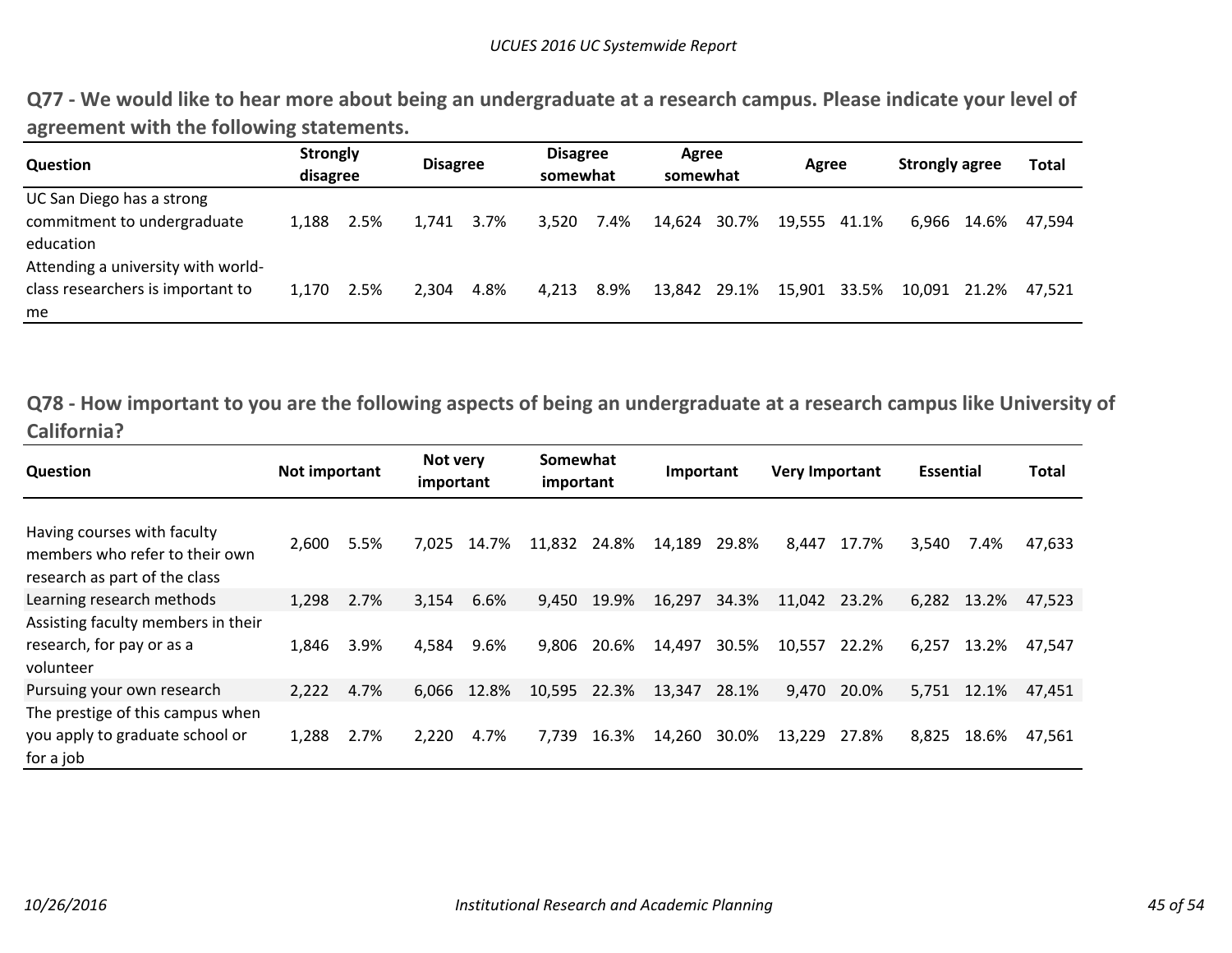Q79 - As a University of California student, have you completed or are you now conducting a research or creative project?

| Question                                                                                     | Yes, doing now<br>or have done | No                        | Total |        |
|----------------------------------------------------------------------------------------------|--------------------------------|---------------------------|-------|--------|
| A research or creative project<br>under the guidance or supervision<br>of a faculty member   |                                | 12,621 26.8% 34,504 73.2% |       | 47.125 |
| A research or creative project<br>without the guidance or<br>supervision of a faculty member |                                | 6,725 14.3% 40,221 85.7%  |       | 46.946 |

Q80 - Thinking about how these skills are utilized in your field of study (major), please rate your level of proficiency when **you started at this campus and now.**

| Question                                                                       | Very poor |       | Poor         |       | Fair   |       | Good         |       | Very good |       | <b>Excellent</b> |      | Total  |
|--------------------------------------------------------------------------------|-----------|-------|--------------|-------|--------|-------|--------------|-------|-----------|-------|------------------|------|--------|
| Ability to engage in research -<br>started                                     | 5.484     | 11.7% | 13,248 28.3% |       | 16,852 | 36.0% | 8,524        | 18.2% | 2.078     | 4.4%  | 676              | 1.4% | 46,862 |
| Ability to engage in research -<br>now                                         | 1.736     | 3.7%  | 4.510        | 9.6%  | 12.097 | 25.9% | 15,789       | 33.8% | 9,801     | 21.0% | 2,830            | 6.1% | 46.763 |
| Ability to explain information<br>presented in mathematical forms -<br>started | 3.069     | 6.6%  | 8,817        | 18.8% | 18,584 | 39.7% | 11,750 25.1% |       | 3,551     | 7.6%  | 1,033            | 2.2% | 46.804 |
| Ability to explain information<br>presented in mathematical forms -<br>now     | 1.059     | 2.3%  | 2,677        | 5.7%  | 10,785 | 23.1% | 16,895       | 36.2% | 11,808    | 25.3% | 3,488            | 7.5% | 46,712 |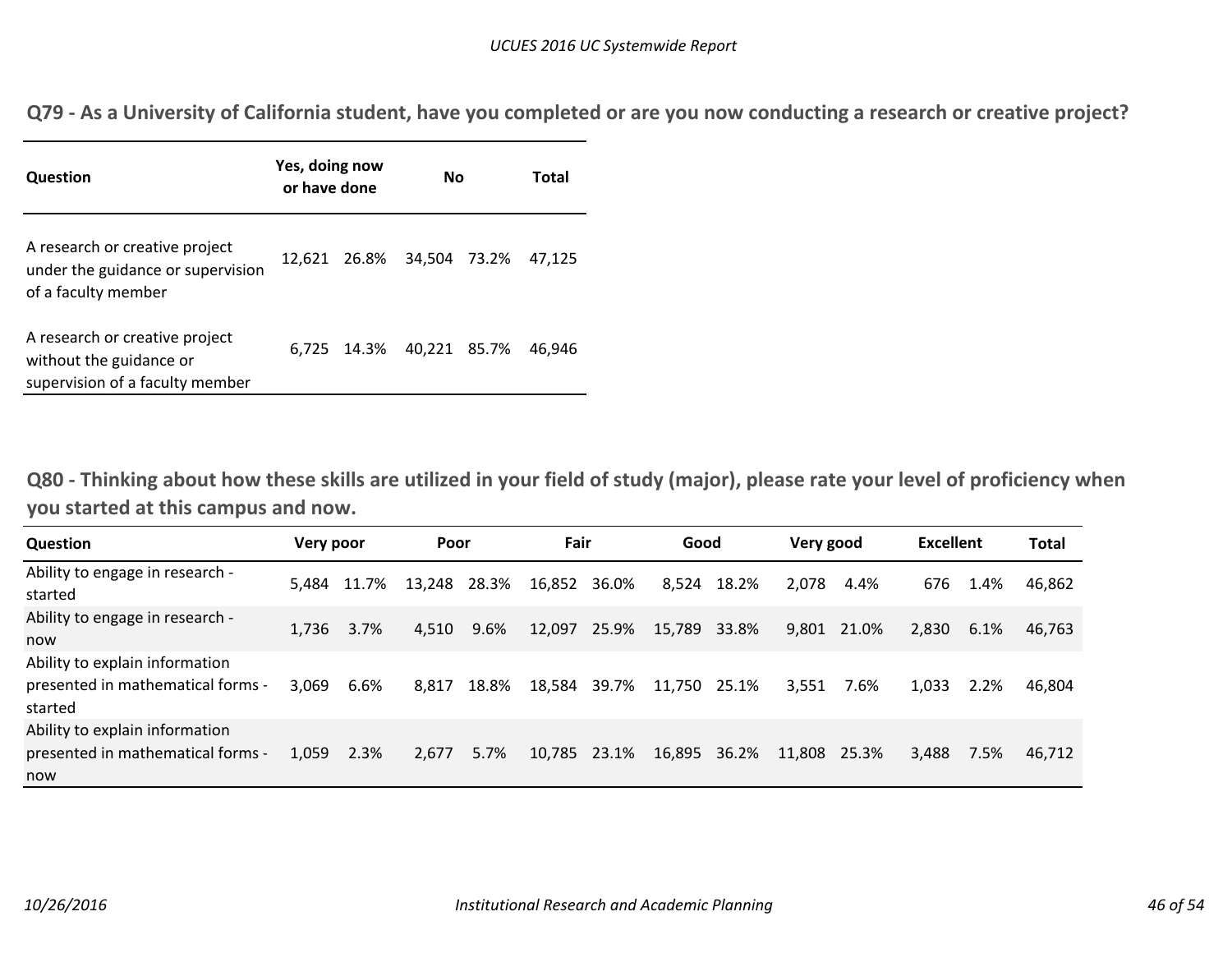|  | Q81 - Please rate your level of proficiency when you started at this campus and now. |  |  |  |  |  |  |
|--|--------------------------------------------------------------------------------------|--|--|--|--|--|--|
|--|--------------------------------------------------------------------------------------|--|--|--|--|--|--|

| <b>Question</b><br>Very poor                                 |       |      | Poor  |             |        | Fair  |        | Good  |        | Very good |        | <b>Excellent</b> |        |
|--------------------------------------------------------------|-------|------|-------|-------------|--------|-------|--------|-------|--------|-----------|--------|------------------|--------|
| Ability to analyze or discuss global<br>issues - started     | 1,933 | 4.1% | 8,227 | 17.5%       | 18,964 | 40.3% | 12,583 | 26.8% | 3,983  | 8.5%      | 1,313  | 2.8%             | 47,003 |
| Ability to analyze or discuss global<br>issues - now         | 481   | 1.0% | 1,837 | 3.9%        | 9,417  | 20.1% | 17,587 | 37.5% | 13,121 | 28.0%     | 4,430  | 9.5%             | 46.873 |
| Linguistic or cultural competency -<br>started               | 3,340 | 7.1% |       | 8,002 17.0% | 16,590 | 35.3% | 11,852 | 25.2% | 4,845  | 10.3%     | 2,336  | 5.0%             | 46.965 |
| Linguistic or cultural competency -<br>now                   | 2,523 | 5.4% | 5,617 | 12.0%       | 12,037 | 25.7% | 13,973 | 29.8% | 8,808  | 18.8%     | 3,930  | 8.4%             | 46.888 |
| Ability to work with people from<br>other cultures - started | 628   | 1.3% | 2,236 | 4.8%        | 11,291 | 24.0% | 15,607 | 33.2% | 10,780 | 22.9%     | 6.454  | 13.7%            | 46.996 |
| Ability to work with people from<br>other cultures - now     | 245   | 0.5% | 391   | 0.8%        | 3.946  | 8.4%  | 13,492 | 28.7% | 17,440 | 37.1%     | 11,433 | 24.4%            | 46.947 |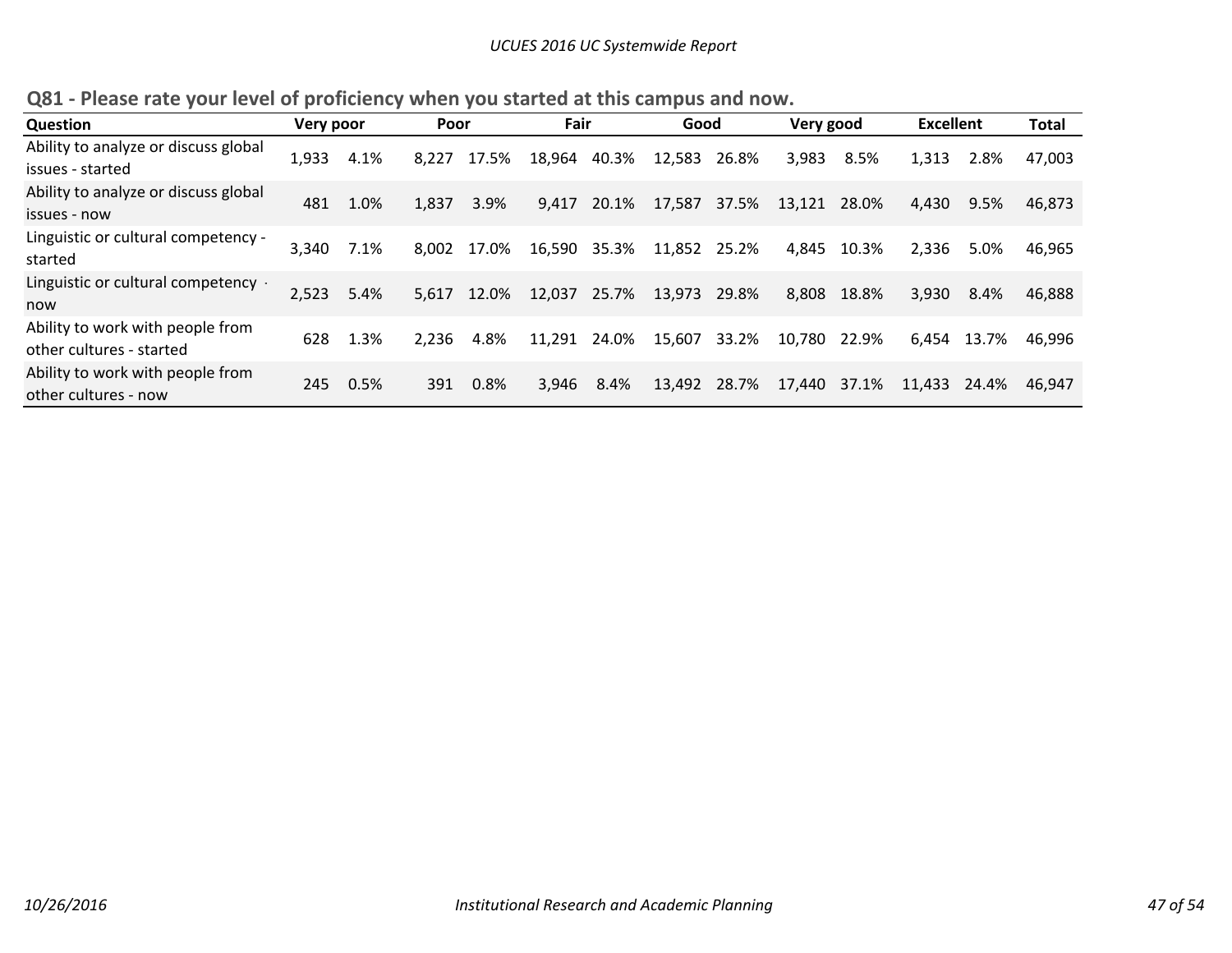| Question                                                                                                      | Not at all   |             | Rarely       |             | <b>Occasionally</b> |       | <b>Frequently</b> |             | All the time |       | <b>Total</b> |
|---------------------------------------------------------------------------------------------------------------|--------------|-------------|--------------|-------------|---------------------|-------|-------------------|-------------|--------------|-------|--------------|
| Job responsibilities (e.g., paid                                                                              |              |             |              |             |                     |       |                   |             |              |       |              |
| employment)                                                                                                   | 18,563       | 39.6%       |              | 6,937 14.8% | 11,434 24.4%        |       |                   | 7,013 15.0% | 2,945        | 6.3%  | 46,892       |
| Family responsibilities                                                                                       | 9,554        | 20.4%       | 12,194       | 26.1%       | 14,614              | 31.2% | 7,395             | 15.8%       | 3,050        | 6.5%  | 46,807       |
| Other responsibilities (e.g.,<br>athletics, clubs, internship)                                                | 11,698       | 25.0%       | 10,507 22.5% |             | 14,309              | 30.6% | 7,768             | 16.6%       | 2,456        | 5.3%  | 46,738       |
| Weak English skills                                                                                           | 33,812       | 72.3%       | 5,836        | 12.5%       | 4,515               | 9.6%  | 1,992             | 4.3%        | 635          | 1.4%  | 46,790       |
| Weak Math skills                                                                                              | 24,390       | 52.1%       | 9,947        | 21.3%       | 8,074               | 17.3% | 3,189             | 6.8%        | 1,181        | 2.5%  | 46,781       |
| Inadequate study skills (e.g.,<br>knowing how to start, knowing<br>how to get help, organizing<br>material)   | 12,480       | 26.7%       | 12,114 25.9% |             | 13,567 29.0%        |       |                   | 6,211 13.3% | 2,396        | 5.1%  | 46,768       |
| Poor study behaviors (e.g., wait<br>till last minute, too much social<br>time, too much web surfing)          |              | 6,408 13.7% | 9,965        | 21.3%       | 16,274              | 34.7% | 10,141 21.6%      |             | 4,082        | 8.7%  | 46,870       |
| Poor study environment (e.g.,<br>noisy roommate, poor Internet<br>access, inadequate computer or<br>software) |              | 7,463 15.9% | 12,791 27.3% |             | 16,399              | 35.0% |                   | 7,739 16.5% | 2,475        | 5.3%  | 46,867       |
| Feeling depressed, stressed, or<br>upset                                                                      | 4,989        | 10.6%       | 8,799        | 18.8%       | 15,353              | 32.8% | 11,600            | 24.8%       | 6,121        | 13.1% | 46,862       |
| Physical illness or condition                                                                                 | 17,917       | 38.3%       | 15,249       | 32.6%       | 9,576               | 20.5% | 2,998             | 6.4%        | 1,024        | 2.2%  | 46,764       |
| Military deployment                                                                                           | 42,236       | 90.6%       | 1,811        | 3.9%        | 1,754               | 3.8%  | 637               | 1.4%        | 188          | 0.4%  | 46,626       |
| Going hungry, not having enough<br>food                                                                       | 29,559       | 63.2%       | 9,046        | 19.3%       | 5,656               | 12.1% | 1,854             | 4.0%        | 672          | 1.4%  | 46,787       |
| Inconsistent access to housing, or<br>homelessness                                                            | 39,708 84.8% |             | 3,408        | 7.3%        | 2,529               | 5.4%  | 893               | 1.9%        | 294          | 0.6%  | 46,832       |
| Inability to concentrate on my<br>work                                                                        | 8,760        | 18.7%       | 10,413 22.2% |             | 16,557 35.3%        |       |                   | 8,211 17.5% | 2,911        | 6.2%  | 46,852       |
| Reluctance to ask for academic<br>help when I need it                                                         | 13,296       | 28.4%       | 11,812 25.2% |             | 13,480              | 28.8% | 5,886             | 12.6%       | 2,338        | 5.0%  | 46,812       |
| Other, please elaborate:                                                                                      | 8,925        | 72.8%       | 570          | 4.6%        | 1,452               | 11.8% | 781               | 6.4%        | 532          | 4.3%  | 12,260       |

Q82 - During this academic year, how often have each of the following been obstacles to your school work or academic success?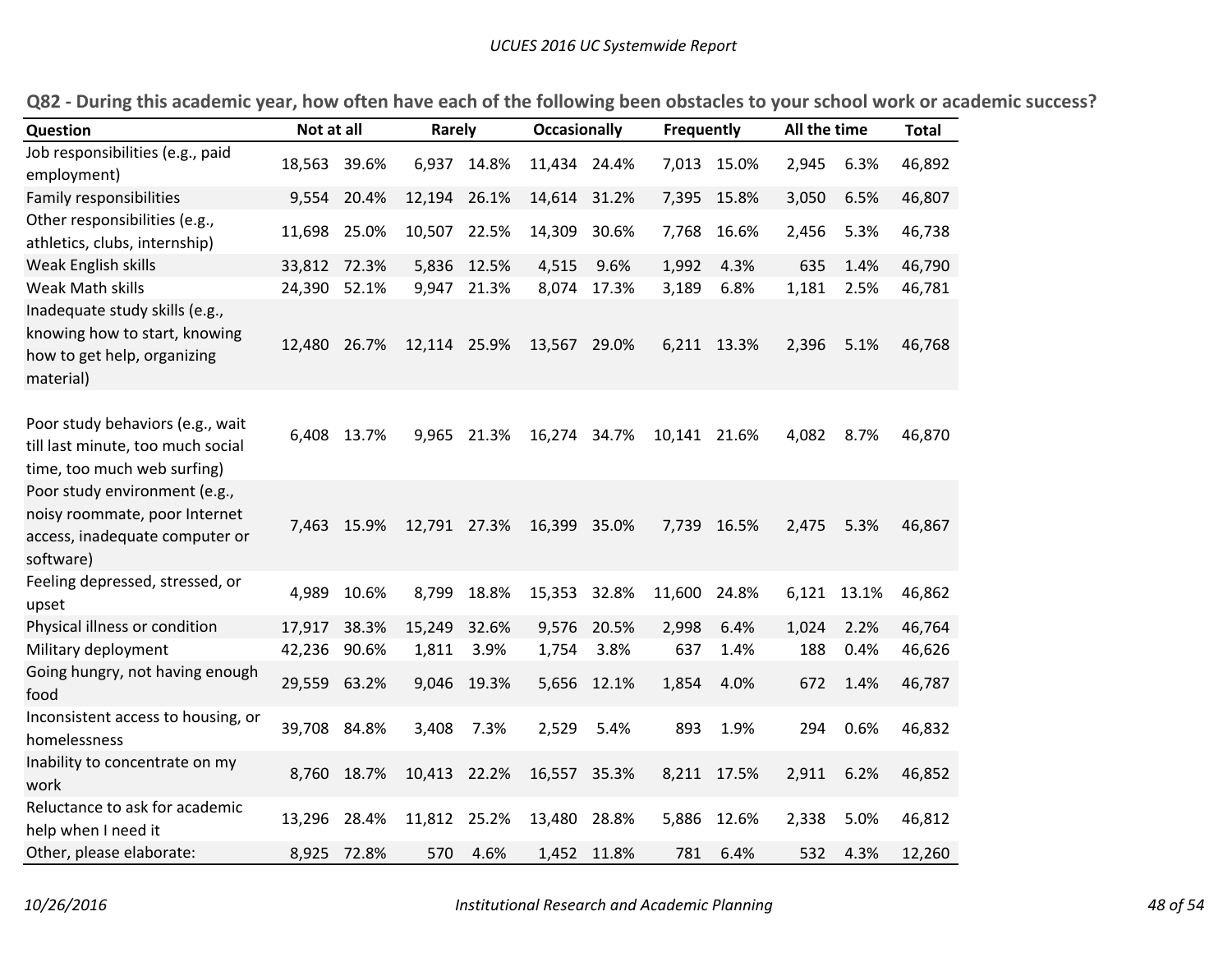Q83 - Based on your experience and observation, rate the general climate for students at University of California along the **following dimensions:**

| Question                                          | Scale point 1 |             | Scale point 2 |       | Scale point 3 |       | Scale point 4 |       | Scale point 5 |       | Scale point 6 |         | Total  |
|---------------------------------------------------|---------------|-------------|---------------|-------|---------------|-------|---------------|-------|---------------|-------|---------------|---------|--------|
| Friendly: Hostile                                 | 15,353        | 28.6%       | 22,383        | 41.6% | 11,149        | 20.7% | 3,265         | 6.1%  | 1,160         | 2.2%  | 437           | 0.8%    | 53,747 |
| Caring: Impersonal                                | 10.515        | 19.6%       | 17,578 32.8%  |       | 14,989        | 27.9% | 6,188 11.5%   |       | 3,074         | 5.7%  | 1,322         | 2.5%    | 53,666 |
| Intellectual: Not Intellectual                    | 17,822        | 33.2%       | 20,528        | 38.2% | 10,959        | 20.4% | 2,968         | 5.5%  | 998           | 1.9%  | 401           | 0.7%    | 53,676 |
| Tolerant of diversity: Intolerant of<br>diversity | 15,218        | 28.3%       | 19,992 37.2%  |       | 12,077        | 22.5% | 4,131         | 7.7%  | 1,589         | 3.0%  | 678           | 1.3%    | 53,685 |
| Appreciative of                                   |               |             |               |       |               |       |               |       |               |       |               |         |        |
| diversity: Unappreciative of<br>diversity         | 14.085        | 26.3%       | 18.272        | 34.1% | 13,468        | 25.1% | 5.003         | 9.3%  | 1,968         | 3.7%  | 852           | 1.6%    | 53,648 |
| Safe:Dangerous                                    | 13,575 25.3%  |             | 18,809        | 35.0% | 12,876 24.0%  |       | 5,297         | 9.9%  | 2,291         | 4.3%  | 836           | 1.6%    | 53,684 |
| Too hard academically: Too easy<br>academically   |               | 5,538 10.3% | 14,631 27.2%  |       | 24,472        | 45.6% | 7,198         | 13.4% | 1,469         | 2.7%  | 384           | $0.7\%$ | 53,692 |
| Affordable: Not affordable                        | 3,028         | 5.6%        | 6,563         | 12.2% | 15,072        | 28.1% | 13,461        | 25.1% | 10,137        | 18.9% | 5,393         | 10.1%   | 53,654 |

Q84 - How often have you gained a deeper understanding of other perspectives through interactions with fellow students **because they differed from you in the following ways?**

| <b>Question</b>                           | <b>Never</b> |       | Rarely |             | <b>Occasionally</b> |       | Somewhat often |             | <b>Often</b> |             | Very often |      | <b>Total</b> |
|-------------------------------------------|--------------|-------|--------|-------------|---------------------|-------|----------------|-------------|--------------|-------------|------------|------|--------------|
| Religious beliefs                         | 6.313        | 13.5% | 9.004  | 19.3%       | 15,556              | 33.4% | 8.437          | 18.1%       | 5.467        | 11.7%       | 1.850      | 4.0% | 46,627       |
| Political opinions                        | 4,259        | 9.2%  | 8.329  | 17.9%       | 15,405              | 33.1% | 9,672          | 20.8%       | 6.487        | 13.9%       | 2,363      | 5.1% | 46,515       |
| <b>Nationality</b>                        | 3,707        | 8.0%  | 6.146  | 13.2%       | 14,934              | 32.1% | 10,839         | 23.3%       | 7,931        | 17.1%       | 2.913      | 6.3% | 46.470       |
| Race or ethnicity                         | 3,233        | 7.0%  |        | 5,251 11.3% | 14,176              | 30.5% | 11.104         | 23.9%       | 9.017        | 19.4%       | 3,673      | 7.9% | 46,454       |
| Gender                                    | 4,613        | 9.9%  | 7.217  | 15.5%       | 13,891              | 29.9% | 9,719          | 20.9%       | 7,701        | 16.6%       | 3,347      | 7.2% | 46,488       |
| Sexual orientation                        | 5.251        | 11.3% |        | 7,754 16.7% | 13,359              | 28.7% | 9,183          | 19.8%       |              | 7,512 16.2% | 3,412      | 7.3% | 46,471       |
| Social class                              | 4.177        | 9.0%  | 7.299  | 15.7%       | 14,541              | 31.3% | 9,896          | 21.3%       |              | 7,515 16.2% | 3.047      | 6.6% | 46,475       |
| Physical disabilities                     | 9.428        | 20.3% | 13,058 | 28.1%       | 12,467              | 26.8% |                | 6,112 13.2% | 3.810        | 8.2%        | 1,593      | 3.4% | 46,468       |
| Learning or psychological<br>disabilities | 9.064        | 19.5% | 11.877 | 25.5%       | 12,603              | 27.1% | 6,728          | 14.5%       | 4,343        | 9.3%        | 1.906      | 4.1% | 46,521       |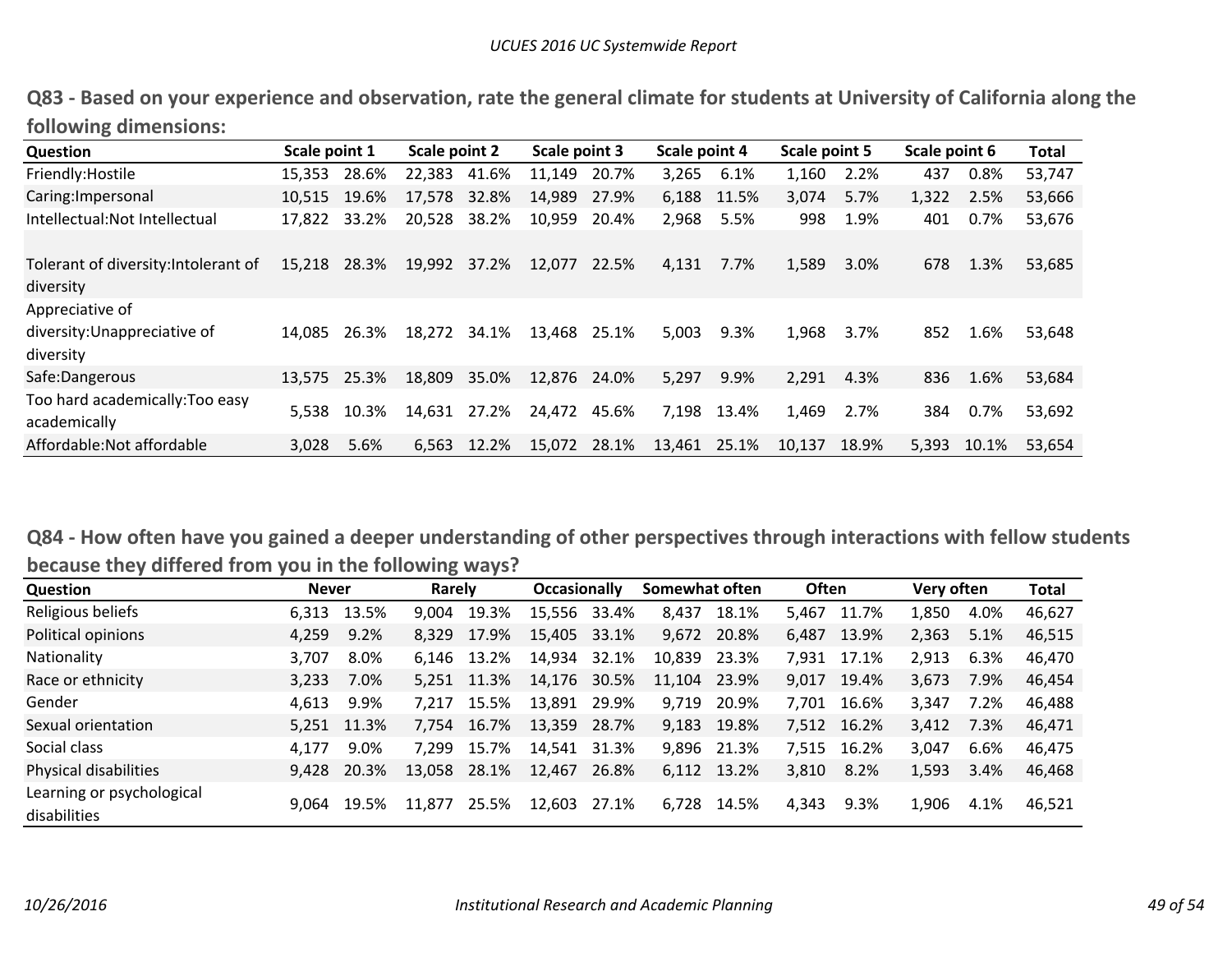| <b>Question</b>                                | <b>Never</b> |       | Rarely       |             | <b>Occasionally</b> |       | Somewhat often |      | <b>Often</b> |          | Very often |      | Total  |
|------------------------------------------------|--------------|-------|--------------|-------------|---------------------|-------|----------------|------|--------------|----------|------------|------|--------|
| Races or ethnicities                           | 31,530       | 67.8% | 8,686        | 18.7%       | 4,188               | 9.0%  | 1,300          | 2.8% | 547          | 1.2%     | 280        | 0.6% | 46,531 |
| Genders                                        | 31,619       | 68.1% | 8,557        | 18.4%       | 4,084               | 8.8%  | 1,328          | 2.9% | 551          | 1.2%     | 271        | 0.6% | 46,410 |
| Sexual orientations                            | 34,225       | 73.9% | 7,511        | 16.2%       | 2,890               | 6.2%  | 1,054          | 2.3% | 420          | 0.9%     | 242        | 0.5% | 46,342 |
| Political affiliation, opinions, or<br>beliefs | 25.345 54.5% |       | 10,575 22.7% |             | 6,771               | 14.6% | 2.249          | 4.8% | 1,011 2.2%   |          | 542        | 1.2% | 46,493 |
| Religions                                      | 32,200       | 69.3% |              | 8.252 17.8% | 3,839               | 8.3%  | 1.271          | 2.7% | 595          | 1.3%     | 310        | 0.7% | 46.467 |
| Social classes                                 | 32,982 71.2% |       | 7.869        | 17.0%       | 3,436               | 7.4%  | 1,217          | 2.6% |              | 561 1.2% | 287        | 0.6% | 46,352 |
| Immigrant backgrounds                          | 34,059       | 73.4% |              | 7,390 15.9% | 3,146               | 6.8%  | 1.067          | 2.3% | 484          | 1.0%     | 265        | 0.6% | 46.411 |
| Physical disabilities                          | 36,680       | 79.0% |              | 6,183 13.3% | 2,230               | 4.8%  | 807            | 1.7% | 357          | 0.8%     | 181        | 0.4% | 46,438 |
| Learning or psychological<br>disabilities      | 35.721       | 76.9% | 6,615        | 14.2%       | 2.563               | 5.5%  | 904            | 1.9% | 433          | 0.9%     | 244        | 0.5% | 46,480 |

Q85 - In this academic year, I have heard teaching faculty or instructors express negative or stereotypical views about:

Q86 - In this academic year, I have heard non-teaching staff or administrators express negative or stereotypical views about:

| Question                                       | <b>Never</b> |       | Rarely      |             | <b>Occasionally</b> |       | Somewhat often |      | <b>Often</b> |      | Very often |      | <b>Total</b> |
|------------------------------------------------|--------------|-------|-------------|-------------|---------------------|-------|----------------|------|--------------|------|------------|------|--------------|
| Races or ethnicities                           | 28,626       | 62.0% |             | 8,561 18.5% | 5,885               | 12.7% | 1,809          | 3.9% | 827          | 1.8% | 466        | 1.0% | 46,174       |
| Genders                                        | 29,661       | 64.4% | 8,449       | 18.3%       | 5,155               | 11.2% | 1,651          | 3.6% | 746          | 1.6% | 418        | 0.9% | 46,080       |
| Sexual orientations                            | 30,297       | 65.8% | 8,184       | 17.8%       | 4,872               | 10.6% | 1,605          | 3.5% | 706          | 1.5% | 414        | 0.9% | 46,078       |
| Political affiliation, opinions, or<br>beliefs | 27.537       | 59.7% | 8,302       | 18.0%       | 6,013               | 13.0% | 2.288          | 5.0% | 1,190        | 2.6% | 828        | 1.8% | 46,158       |
| Religions                                      | 30,190       | 65.4% | 8.183       | 17.7%       | 4.809               | 10.4% | 1,669          | 3.6% | 804          | 1.7% | 489        | 1.1% | 46,144       |
| Social classes                                 | 30,762       | 66.8% | 8,125 17.6% |             | 4,462               | 9.7%  | 1,531          | 3.3% | 717          | 1.6% | 459        | 1.0% | 46,056       |
| Immigrant backgrounds                          | 30,798       | 66.8% |             | 7,917 17.2% | 4,531               | 9.8%  | 1,591          | 3.5% | 798          | 1.7% | 472        | 1.0% | 46,107       |
| Physical disabilities                          | 33.909       | 73.5% |             | 7,244 15.7% | 3,162               | 6.9%  | 1,029          | 2.2% | 487          | 1.1% | 293        | 0.6% | 46,124       |
| Learning or psychological<br>disabilities      | 33.418       | 72.4% | 7,353       | 15.9%       | 3,375               | 7.3%  | 1,131          | 2.5% | 528          | 1.1% | 332        | 0.7% | 46,137       |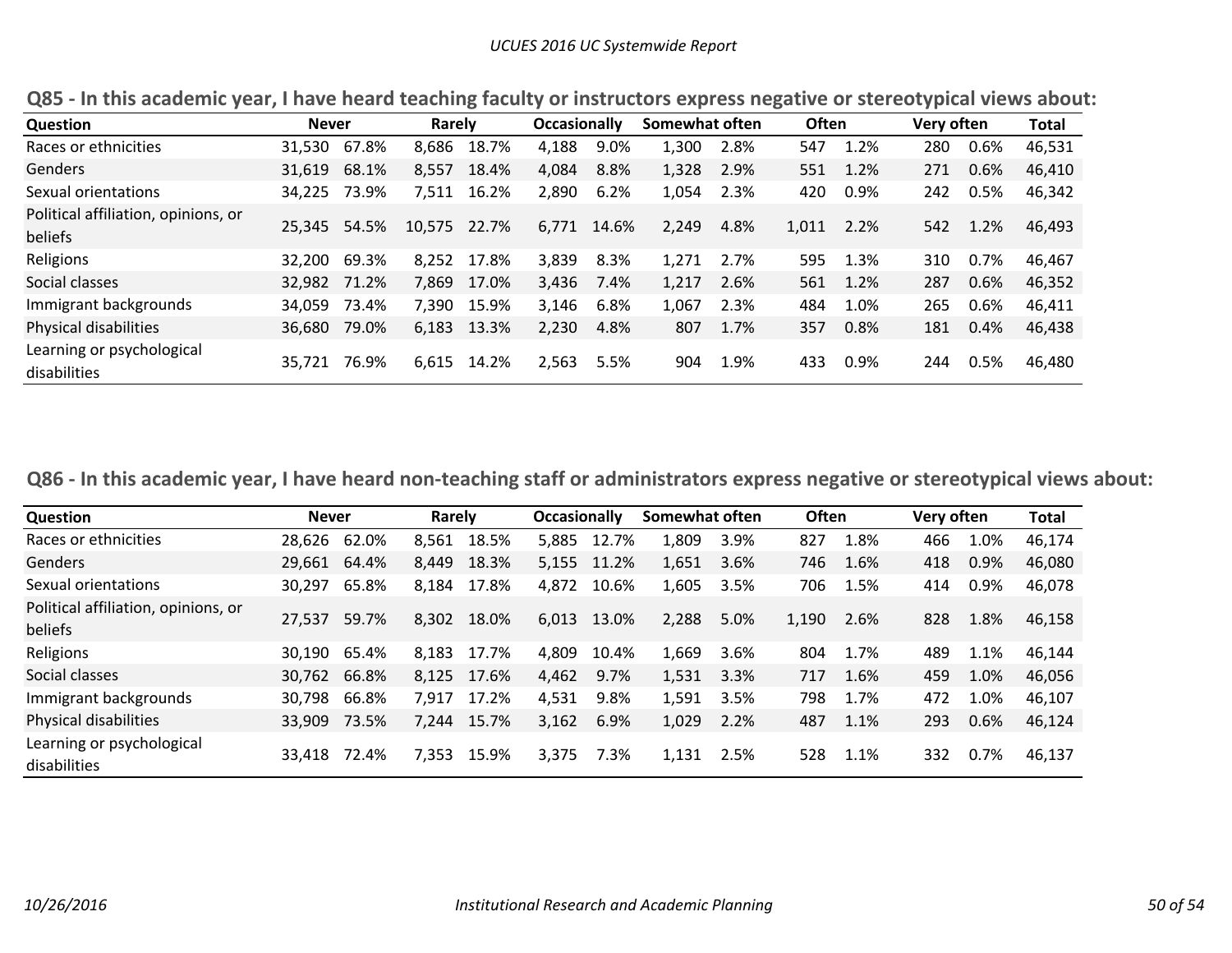| Question                                       | <b>Never</b> |              | Rarely       |             | <b>Occasionally</b> |       | Somewhat often |             | <b>Often</b> |      | Very often |      | Total  |
|------------------------------------------------|--------------|--------------|--------------|-------------|---------------------|-------|----------------|-------------|--------------|------|------------|------|--------|
| Races or ethnicities                           | 9.370        | 20.2%        | 12,228 26.4% |             | 15,140              | 32.7% | 5.259          | 11.3%       | 2,759        | 6.0% | 1,595      | 3.4% | 46,351 |
| Genders                                        | 12.684       | 27.4%        | 12,384       | 26.8%       | 12,687              | 27.4% | 4,711          | 10.2%       | 2,372        | 5.1% | 1,397      | 3.0% | 46,235 |
| Sexual orientations                            | 13.074       | 28.3%        | 13,225 28.6% |             | 12,272 26.6%        |       | 4,185          | 9.1%        | 2,150        | 4.7% | 1,282      | 2.8% | 46,188 |
| Political affiliation, opinions, or<br>beliefs | 9.203        | 19.9%        |              | 9,865 21.3% | 12,938              | 27.9% |                | 6,876 14.9% | 4.217        | 9.1% | 3,199      | 6.9% | 46,298 |
| Religions                                      | 13.505       | 29.2%        | 12,868 27.8% |             | 11,450 24.7%        |       | 4,439          | 9.6%        | 2,410        | 5.2% | 1,595      | 3.4% | 46,267 |
| Social classes                                 |              | 16.295 35.3% | 12,840 27.8% |             | 10,060 21.8%        |       | 3.716          | 8.0%        | 1,949        | 4.2% | 1,324      | 2.9% | 46,184 |
| Immigrant backgrounds                          | 16.283       | 35.2%        | 12,164 26.3% |             | 10,398 22.5%        |       | 3,839          | 8.3%        | 2,114        | 4.6% | 1,453      | 3.1% | 46,251 |
| Physical disabilities                          | 24,996       | 54.0%        | 11,173 24.2% |             | 6,434               | 13.9% | 1,936          | 4.2%        | 1,012        | 2.2% | 709        | 1.5% | 46,260 |
| Learning or psychological<br>disabilities      | 23.587       | 51.0%        | 11,177       | 24.1%       | 7,169               | 15.5% | 2,261          | 4.9%        | 1.240        | 2.7% | 856        | 1.8% | 46,290 |

**Q87 ‐ In this academic year, I have heard students express negative or stereotypical views about:**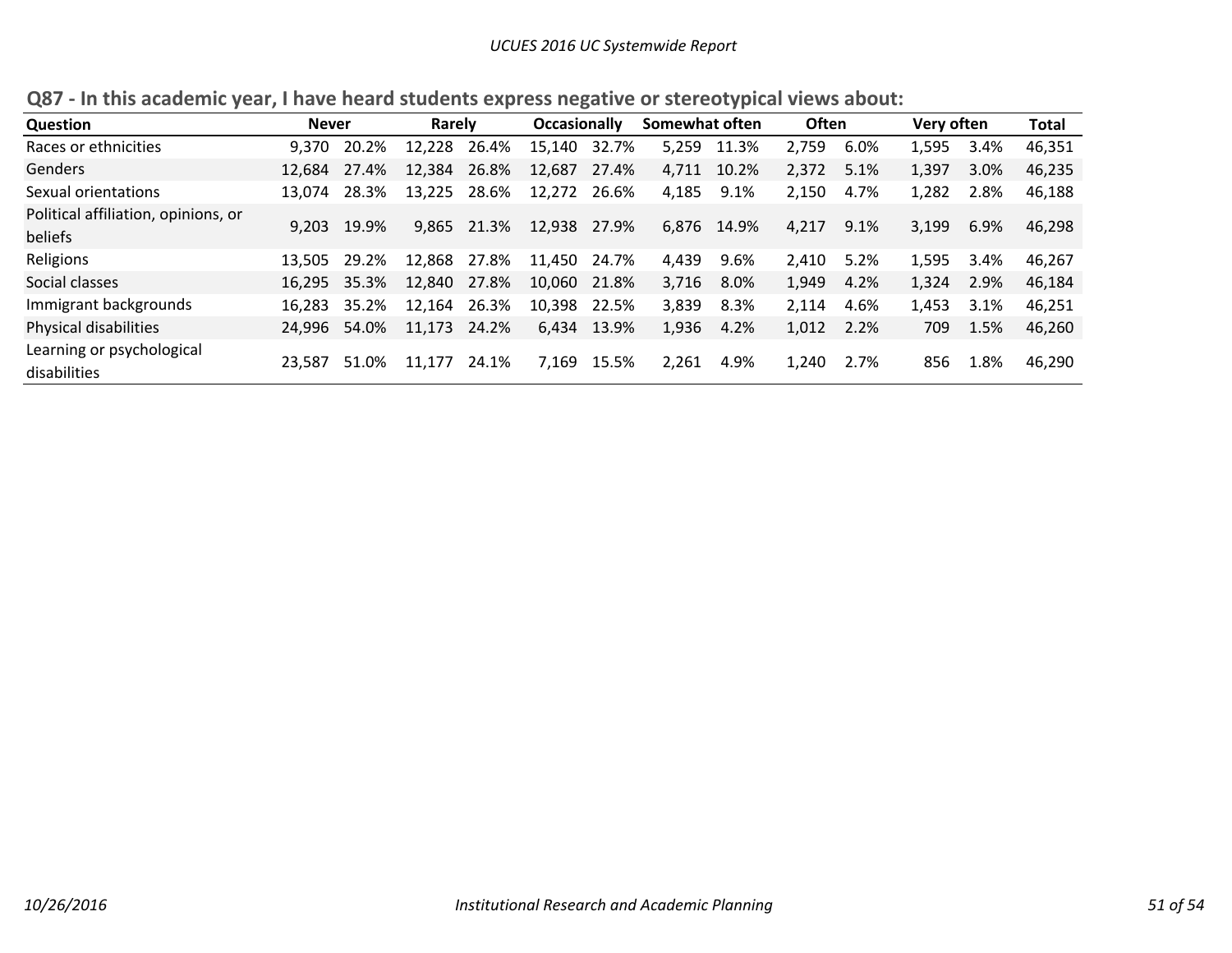| Question                                                               | Very poor |      | Poor  |             | Fair         |       | Good         |       | Very good    |             | <b>Excellent</b> |       | <b>Total</b> |
|------------------------------------------------------------------------|-----------|------|-------|-------------|--------------|-------|--------------|-------|--------------|-------------|------------------|-------|--------------|
| My own racial and ethnic identity -<br>started                         | 999       | 2.2% | 3,239 | 7.0%        | 12,571 27.3% |       | 14,730 31.9% |       | 8,227 17.8%  |             | 6,338 13.7%      |       | 46,104       |
| My own racial and ethnic identity -<br>now                             | 431       | 0.9% | 790   | 1.7%        | 6,718 14.6%  |       | 15,426 33.6% |       | 13,343 29.0% |             | 9,252 20.1%      |       | 45,960       |
| Social class and economic<br>differences/issues - started              | 842       | 1.8% | 3,858 | 8.4%        | 14,710 31.9% |       | 15,591       | 33.9% | 7,237 15.7%  |             | 3,818            | 8.3%  | 46,056       |
| Social class and economic<br>differences/issues - now                  | 306       | 0.7% | 576   | 1.3%        | 6,155 13.4%  |       | 16,060 35.0% |       | 15,180 33.0% |             | 7,665 16.7%      |       | 45,942       |
| Racial and ethnic<br>differences/issues - started                      | 926       | 2.0% | 4,064 | 8.8%        | 14,643       | 31.8% | 15,653       | 34.0% |              | 7,083 15.4% | 3,623            | 7.9%  | 45,992       |
| Racial and ethnic<br>differences/issues - now                          | 324       | 0.7% | 565   | 1.2%        | 5,898        | 12.9% | 15,486 33.8% |       | 15,557 33.9% |             | 8,048 17.5%      |       | 45,878       |
| Gender differences/issues -<br>started                                 | 1,340     | 2.9% | 4,440 | 9.7%        | 14,497 31.5% |       | 15,191 33.0% |       | 6,887 15.0%  |             | 3,647            | 7.9%  | 46,002       |
| Gender differences/issues - now                                        | 382       | 0.8% | 660   | 1.4%        | 6,153 13.4%  |       | 15,034 32.7% |       | 15,069 32.8% |             | 8,626 18.8%      |       | 45,924       |
| Sexual orientation<br>differences/issues - started                     | 1,489     | 3.2% |       | 4,821 10.5% | 14,582 31.7% |       | 14,745 32.1% |       |              | 6,692 14.6% | 3,620            | 7.9%  | 45,949       |
| Sexual orientation<br>differences/issues - now                         | 428       | 0.9% | 817   | 1.8%        | 6,679        | 14.6% | 14,987 32.7% |       | 14,692 32.0% |             | 8,263            | 18.0% | 45,866       |
| Issues relevant to physical<br>disabilities - started                  | 2,132     | 4.6% | 6,117 | 13.3%       | 15,573 33.9% |       | 13,451 29.3% |       | 5,628 12.2%  |             | 3,055            | 6.6%  | 45,956       |
| Issues relevant to physical<br>disabilities - now                      | 1,095     | 2.4% | 3,031 | 6.6%        | 11,707 25.5% |       | 15,572 34.0% |       | 9,488 20.7%  |             | 4,960 10.8%      |       | 45,853       |
| Issues relevant to learning or<br>psychological disabilities - started | 2,227     | 4.8% |       | 6,038 13.1% | 15,504 33.7% |       | 13,410       | 29.2% | 5,710        | 12.4%       | 3,104            | 6.7%  | 45,993       |
| Issues relevant to learning or<br>psychological disabilities - now     | 1,023     | 2.2% | 2,520 | 5.5%        | 10,118       | 22.0% | 14,789       | 32.2% | 11,118 24.2% |             | 6,344            | 13.8% | 45,912       |

Q88 - Please rate your awareness and understanding of the following issues when you started at this campus and now.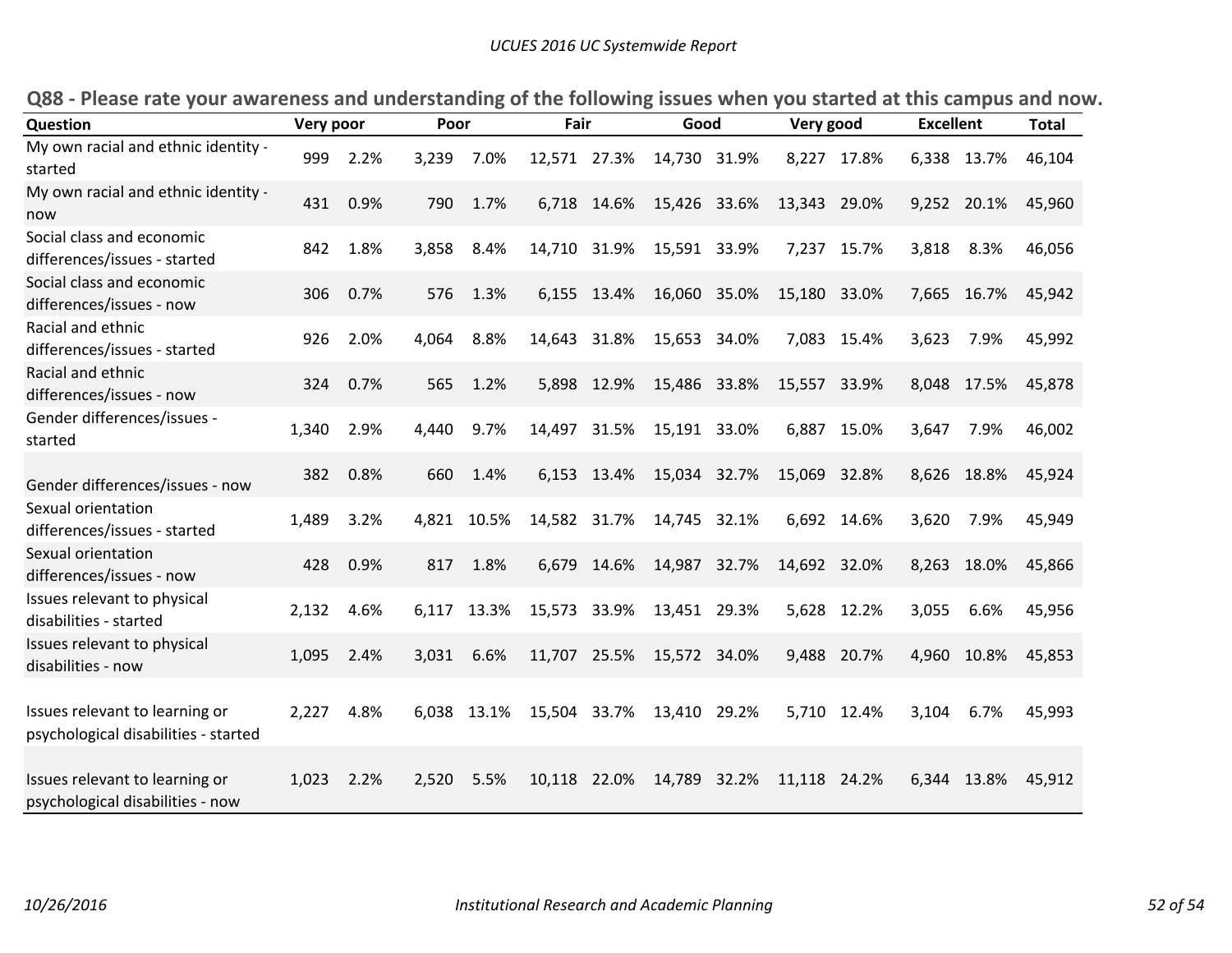|  |  | Q89 - What is your level of agreement or disagreement with the following: |  |
|--|--|---------------------------------------------------------------------------|--|
|--|--|---------------------------------------------------------------------------|--|

| <b>Question</b>                    | <b>Strongly</b><br>disagree |      | <b>Disagree</b> |      | Somewhat<br>disagree |       | Somewhat<br>agree |       | Agree        |       | <b>Strongly agree</b> |             | <b>Total</b> |
|------------------------------------|-----------------------------|------|-----------------|------|----------------------|-------|-------------------|-------|--------------|-------|-----------------------|-------------|--------------|
| I am proud to be a student at this | 906                         | 1.9% | 1.100           | 2.4% | 2.597                | 5.6%  | 11.928            | 25.7% | 18,328       | 39.4% | 11.616 25.0%          |             | 46.475       |
| campus                             |                             |      |                 |      |                      |       |                   |       |              |       |                       |             |              |
| This campus values students'       | 1.757                       | 3.8% | 2.367           | 5.1% | 5.621                | 12.1% | 15.692            | 33.8% | 14,604 31.5% |       |                       | 6,386 13.8% | 46.427       |
| opinions                           |                             |      |                 |      |                      |       |                   |       |              |       |                       |             |              |
| This campus values diversity       | 1.153                       | 2.5% | 1.496           | 3.2% | 4.164                | 9.0%  | 13.859            | 29.9% | 17.095       | 36.8% | 8.633                 | 18.6%       | 46.400       |
| Diversity is important to me       | 872                         | 1.9% | 1.011           | 2.2% | 2.324                | 5.0%  | 9.720             | 21.0% | 16.249       | 35.1% | 16.176 34.9%          |             | 46.352       |

# **Q90 ‐ To what extent do you agree or disagree with the following statements?**

| Question                                                                                                 | <b>Strongly</b><br>disagree |      | <b>Disagree</b> |      | Somewhat<br>disagree |       | Somewhat<br>agree |       | Agree  |       | <b>Strongly agree</b> |       | <b>Total</b> |
|----------------------------------------------------------------------------------------------------------|-----------------------------|------|-----------------|------|----------------------|-------|-------------------|-------|--------|-------|-----------------------|-------|--------------|
| Opportunities to engage in<br>community service while a UC<br>San Diego student are important<br>to me.  | 1,294                       | 2.8% | 2,490           | 5.4% | 4,783                | 10.4% | 16,961            | 36.9% | 13,982 | 30.4% | 6,504                 | 14.1% | 46,014       |
| Opportunities to develop my<br>leadership skills while a UC San<br>Diego student are important to<br>me. | 751                         | 1.6% | 1,160           | 2.5% | 3,032                | 6.6%  | 14,000            | 30.4% | 16,958 | 36.9% | 10,094                | 21.9% | 45.995       |
| Opportunities to connect my<br>academic work with community-<br>based experience are important<br>to me. | 815                         | 1.8% | 1,209           | 2.6% | 3,106                | 6.8%  | 13,896            | 30.3% | 16,728 | 36.4% | 10,177                | 22.2% | 45.931       |